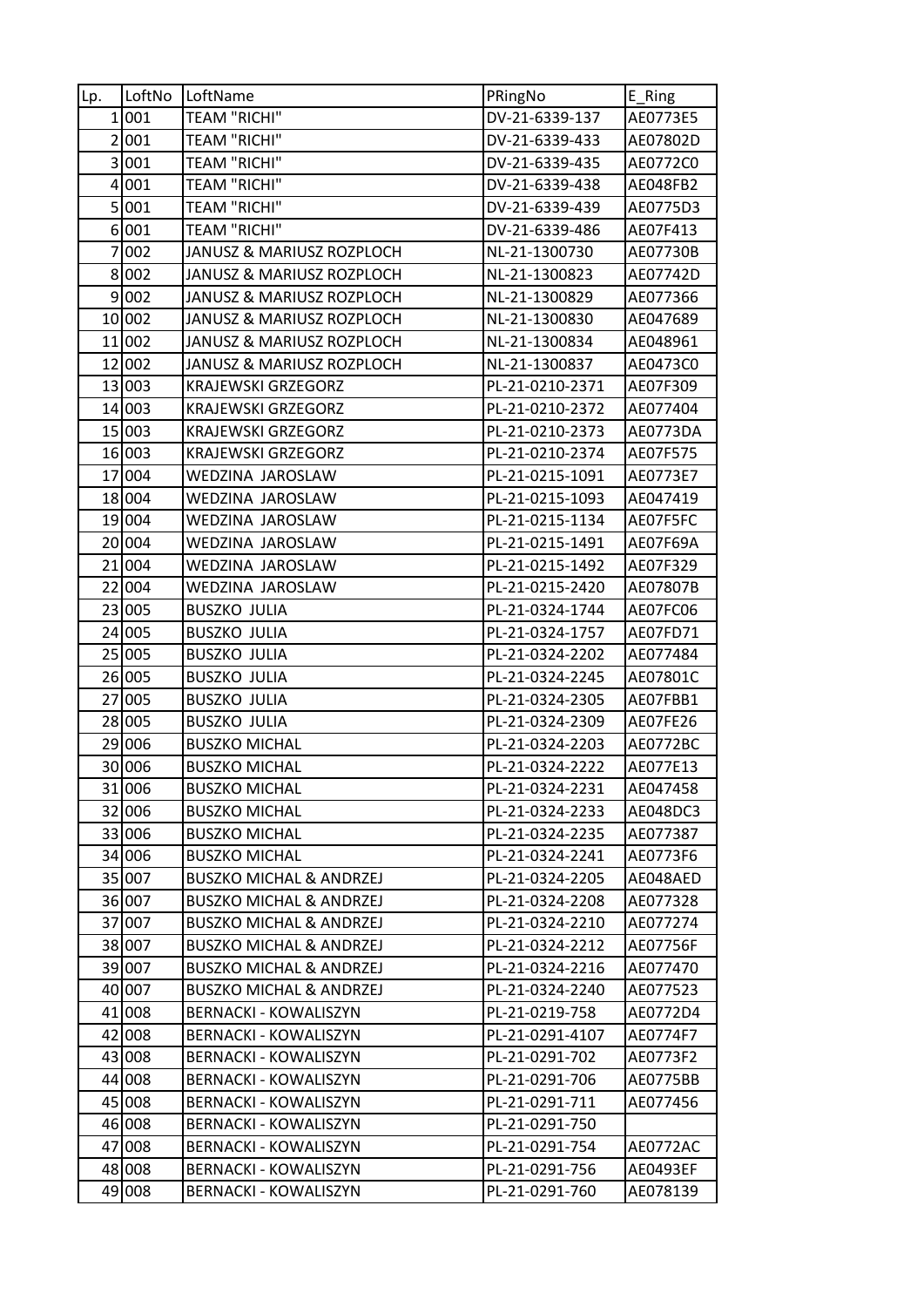| 50 009 | KOSTRUBIEC ZDZISLAW          | PL-21-0215-8508  | AE0474EE |
|--------|------------------------------|------------------|----------|
| 51 009 | KOSTRUBIEC ZDZISLAW          | PL-21-0215-8510  | AE049625 |
| 52 009 | KOSTRUBIEC ZDZISLAW          | PL-21-0215-8515  | AE046FC9 |
| 53 009 | KOSTRUBIEC ZDZISLAW          | PL-21-0215-8521  | AE048F67 |
| 54 009 | KOSTRUBIEC ZDZISLAW          | PL-21-0215-8533  | AE07752F |
| 55 009 | KOSTRUBIEC ZDZISLAW          | PL-21-0215-8541  | AE07756A |
| 56 010 | WARDA MIROSLAW               | PL-21-0211-538   | AE07758C |
| 57 010 | WARDA MIROSLAW               | PL-21-0211-556   | AE048B91 |
| 58 010 | WARDA MIROSLAW               | PL-21-0211-558   | AE0772AD |
| 59 010 | WARDA MIROSLAW               | PL-21-0211-562   | AE048D40 |
| 60 010 | WARDA MIROSLAW               | PL-21-0211-564   | AE077E50 |
| 61 010 | WARDA MIROSLAW               | PL-21-0211-574   | AE0490AA |
| 62 011 | KATARZYNA & KRZYSZTOF KORBUS | PL-21-0211-3007  | AE077518 |
| 63 011 | KATARZYNA & KRZYSZTOF KORBUS | PL-21-0211-3014  | AE07F57D |
| 64 011 | KATARZYNA & KRZYSZTOF KORBUS | PL-21-0211-3082  | AE0772F7 |
| 65 011 | KATARZYNA & KRZYSZTOF KORBUS | PL-21-0211-3093  | AE0492E3 |
| 66011  | KATARZYNA & KRZYSZTOF KORBUS | PL-21-0211-3097  | AE077557 |
| 67 011 | KATARZYNA & KRZYSZTOF KORBUS | PL-21-0211-3098  | AE07751A |
| 68 012 | KLUCZYNSKI LESZEK I          | PL-21-0463-8083  | AE07757C |
| 69 012 | KLUCZYNSKI LESZEK I          | PL-21-0463-8084  | AE07816A |
| 70 012 | KLUCZYNSKI LESZEK I          | PL-21-0463-8085  | AE077F9D |
| 71012  | KLUCZYNSKI LESZEK I          | PL-21-0463-8086  | AE0474E9 |
| 72 012 | KLUCZYNSKI LESZEK I          | PL-21-0463-8087  | AE0773B3 |
| 73 012 | KLUCZYNSKI LESZEK I          | PL-21-0463-8088  | AE077403 |
| 74 013 | <b>BLIEGE FELIX</b>          | AT-21-605-706    | AE077472 |
| 75 013 | <b>BLIEGE FELIX</b>          | AT-21-605-708    | AE077377 |
| 76 013 | <b>BLIEGE FELIX</b>          | AT-21-605-711    | AE07753A |
| 77 013 | <b>BLIEGE FELIX</b>          | AT-21-605-718    | AE0772FD |
| 78 013 | <b>BLIEGE FELIX</b>          | AT-21-605-721    | AE07728C |
| 79 013 | <b>BLIEGE FELIX</b>          | AT-21-605-724    | AE077451 |
| 80014  | CALUJ WIESLAW                | PL-21-0223-12205 | AE0775C4 |
| 81 014 | CALUJ WIESLAW                | PL-21-0223-12209 | AE0772B4 |
| 82 014 | CALUJ WIESLAW                | PL-21-0223-12226 | AE077317 |
| 83 014 | CALUJ WIESLAW                | PL-21-0223-12227 | AE07743F |
| 84 014 | CALUJ WIESLAW                | PL-21-0223-12283 | AE048AF3 |
| 85 014 | CALUJ WIESLAW                | PL-21-0223-12291 | AE048D91 |
| 86 014 | CALUJ WIESLAW                | PL-21-0223-12294 | AE077585 |
| 87 015 | WEDZINA WIESLAW              | PL-21-0215-2406  | AE07754F |
| 88 015 | WEDZINA WIESLAW              | PL-21-0215-2408  | AE077527 |
| 89 015 | WEDZINA WIESLAW              | PL-21-0215-2410  | AE0773EF |
| 90 016 | TEAM SIATKA & LIPIAN         | PL-21-0208-8931  | AE077355 |
| 91 016 | TEAM SIATKA & LIPIAN         | PL-21-0208-8938  | AE0772B0 |
| 92 016 | TEAM SIATKA & LIPIAN         | PL-21-0208-8942  | AE077275 |
| 93 016 | TEAM SIATKA & LIPIAN         | PL-21-0208-8956  | AE077534 |
| 94 016 | TEAM SIATKA & LIPIAN         | PL-21-0208-8987  | AE04730A |
| 95 016 | TEAM SIATKA & LIPIAN         | PL-21-0208-8997  | AE07742B |
| 96 017 | LUKASZ I MONIKA LIPIAN       | PL-21-0208-8932  | AE077FA0 |
| 97 017 | LUKASZ I MONIKA LIPIAN       | PL-21-0208-8937  | AE0474E6 |
| 98 017 | LUKASZ I MONIKA LIPIAN       | PL-21-0208-8946  | AE0470B9 |
| 99 017 | LUKASZ I MONIKA LIPIAN       | PL-21-0208-8949  | AE077392 |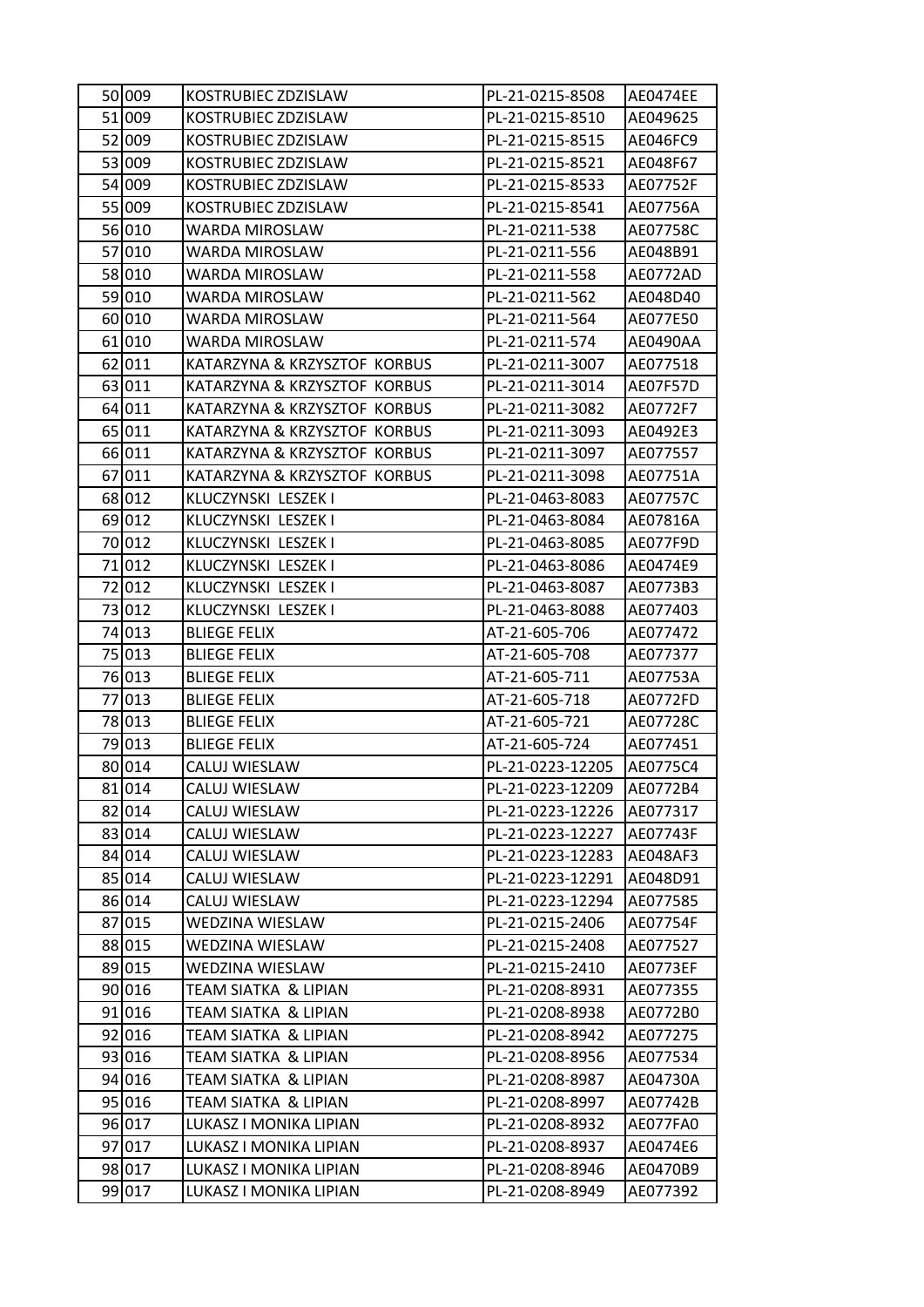| 100 017 | LUKASZ I MONIKA LIPIAN   | PL-21-0208-8959  | AE07722C        |
|---------|--------------------------|------------------|-----------------|
| 101 017 | LUKASZ I MONIKA LIPIAN   | PL-21-0208-8999  | AE0772AA        |
| 102 018 | "MADZIAR"                | PL-21-0463-1808  | AE077578        |
| 103 018 | "MADZIAR"                | PL-21-0463-1810  | <b>AE0772DE</b> |
| 104 018 | "MADZIAR"                | PL-21-0463-1812  | AE0775BC        |
| 105 018 | "MADZIAR"                | PL-21-0463-1813  | AE077F67        |
| 106 018 | "MADZIAR"                | PL-21-0463-1816  | AE077421        |
| 107 018 | "MADZIAR"                | PL-21-0463-1817  | AE07730F        |
| 108 019 | KROLIKOWSKI & MOREL TEAM | PL-21-0493-15018 | AE0493C7        |
| 109 019 | KROLIKOWSKI & MOREL TEAM | PL-21-0493-15026 | AE047610        |
| 110 019 | KROLIKOWSKI & MOREL TEAM | PL-21-0493-15112 | AE048B93        |
| 111 019 | KROLIKOWSKI & MOREL TEAM | PL-21-0493-15144 | AE0775F4        |
| 112 019 | KROLIKOWSKI & MOREL TEAM | PL-21-0493-15153 | AE048DE3        |
| 113 020 | KURKOWSKI SLAWOMIR       | PL-21-0321-4970  | AE0775A1        |
| 114 020 | KURKOWSKI SLAWOMIR       | PL-21-0321-4979  | AE07F4EB        |
| 115 020 | KURKOWSKI SLAWOMIR       | PL-21-0321-4983  | AE07FD06        |
| 116 020 | KURKOWSKI SLAWOMIR       | PL-21-0321-4990  | AE049329        |
| 117 020 | KURKOWSKI SLAWOMIR       | PL-21-0321-5000  | AE07732C        |
| 118 021 | <b>BANDA SWIROFFF</b>    | GB-21-Z-61600    | AE077368        |
| 119 021 | <b>BANDA SWIROFFF</b>    | PL-21-0134-6600  | AE07FBF7        |
| 120 021 | <b>BANDA SWIROFFF</b>    | PL-21-0207-1808  | AE04702D        |
| 121 021 | <b>BANDA SWIROFFF</b>    | PL-21-0263-3937  | AE07FC78        |
| 122 021 | <b>BANDA SWIROFFF</b>    | PL-21-0266-3903  | AE0774A3        |
| 123 021 | <b>BANDA SWIROFFF</b>    | SU-21-R-700      | AE0780BF        |
| 124 022 | <b>KLIMAS MIROSLAW</b>   | PL-21-0235-5802  | AE0775CB        |
| 125 022 | <b>KLIMAS MIROSLAW</b>   | PL-21-0235-5804  | AE07740E        |
| 126 022 | KLIMAS MIROSLAW          | PL-21-0235-5806  | AE077432        |
| 127 022 | <b>KLIMAS MIROSLAW</b>   | PL-21-0235-5812  | AE077F16        |
| 128 022 | <b>KLIMAS MIROSLAW</b>   | PL-21-0235-5814  | AE0774DA        |
| 129 022 | <b>KLIMAS MIROSLAW</b>   | PL-21-0235-5899  | AE048AAA        |
| 130 023 | O.I.S. KRAWCZAK          | PL-21-07-11712   | AE07722E        |
| 131 023 | O.I.S. KRAWCZAK          | PL-21-07-11718   | AE0772F5        |
| 132 023 | O.I.S. KRAWCZAK          | PL-21-07-11721   | AE0773AC        |
| 133 023 | O.I.S. KRAWCZAK          | PL-21-07-11743   | AE077290        |
| 134 023 | O.I.S. KRAWCZAK          | PL-21-07-11787   | AE049263        |
| 135 023 | O.I.S. KRAWCZAK          | PL-21-07-11793   | AE0775C0        |
| 136 024 | RAZIK MAREK              | DV-21-8867-43    | AE04764B        |
| 137 024 | <b>RAZIK MAREK</b>       | DV-21-8867-53    | AE077505        |
| 138 024 | RAZIK MAREK              | DV-21-8867-70    | AE049194        |
| 139 024 | <b>RAZIK MAREK</b>       | DV-21-8867-83    | AE077380        |
| 140 024 | RAZIK MAREK              | DV-21-8867-92    | AE0773B8        |
| 141 024 | RAZIK MAREK              | DV-21-8867-97    | AE077308        |
| 142 025 | ZAK & HULAS              | PL-21-0412-2001  | AE048F90        |
| 143 025 | ZAK & HULAS              | PL-21-0412-2005  | AE077258        |
| 144 025 | ZAK & HULAS              | PL-21-0412-2011  | AE0774DD        |
| 145 025 | ZAK & HULAS              | PL-21-0412-2019  | AE077FE0        |
| 146 025 | ZAK & HULAS              | PL-21-0412-2028  | AE0774E2        |
| 147 025 | ZAK & HULAS              | PL-21-0412-2040  | AE078050        |
| 148 026 | KIELBASA KRZYSZTOF       | PL-21-0311-9514  | AE048B23        |
| 149 026 | KIELBASA KRZYSZTOF       | PL-21-0311-9515  | AE07738F        |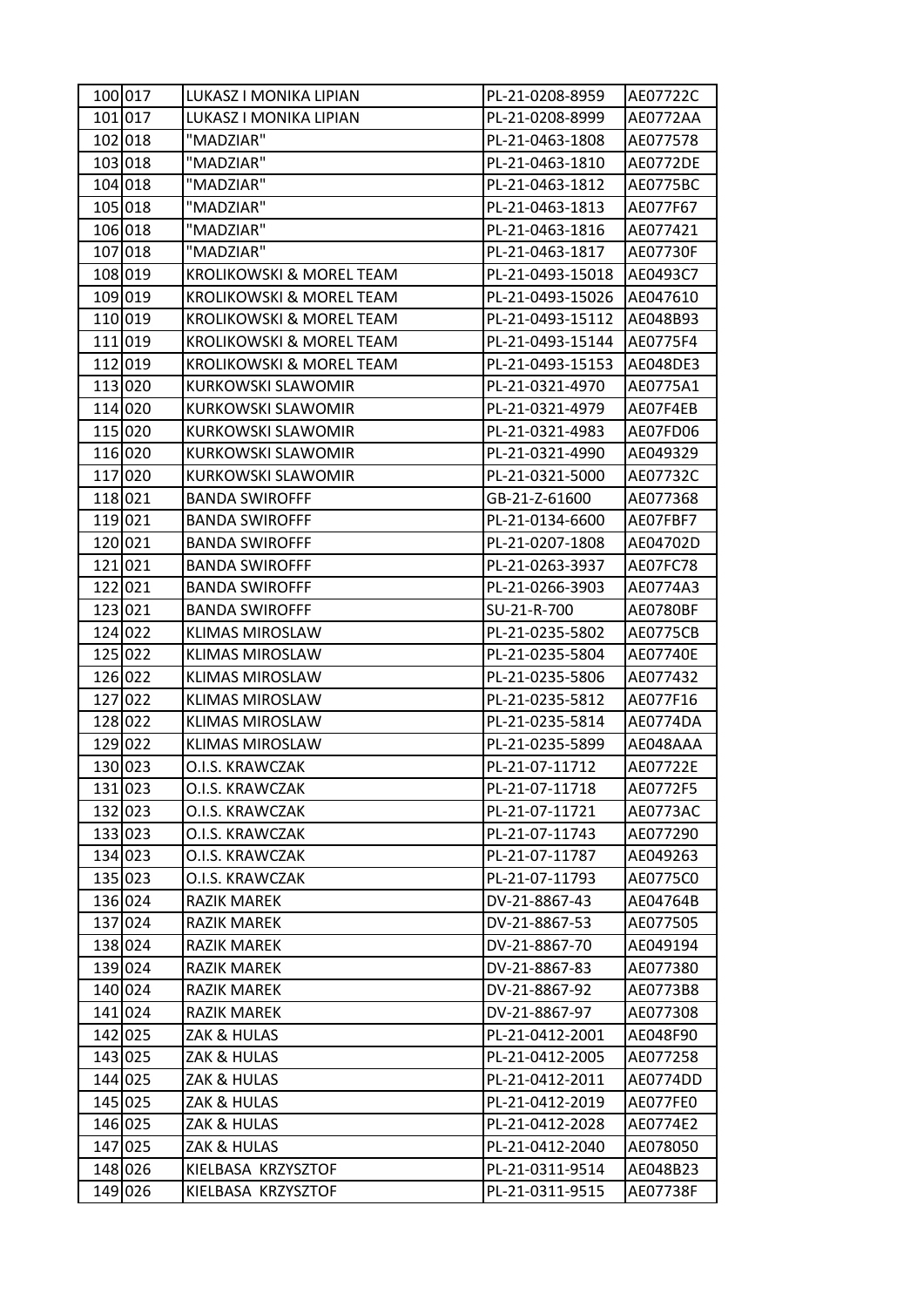| 151 026<br>KIELBASA KRZYSZTOF<br>PL-21-0311-9518<br>AE0775CC<br>152 026<br>KIELBASA KRZYSZTOF<br>PL-21-0311-9521<br>AE07F5BC<br>153 026<br>KIELBASA KRZYSZTOF<br>PL-21-0311-9589<br>AE048D53<br>154 027<br>PL-21-0412-3210<br><b>TEAM KACZOR</b><br>AE0774BE<br>155 027<br>TEAM KACZOR<br>PL-21-0412-3218<br>AE077429<br>156 027<br>PL-21-0412-3261<br>TEAM KACZOR<br>AE048B1C<br>157 027<br><b>TEAM KACZOR</b><br>PL-21-0412-3265<br>AE077331<br>158 027<br>TEAM KACZOR<br>AE0775E8<br>PL-21-0412-3268<br>159 027<br><b>TEAM KACZOR</b><br>PL-21-0412-3269<br>AE0775A3<br>160 028<br>GB-21-V-207563<br>AE048F6B<br>GUMIENIAK ARTUR<br>161 028<br>GB-21-V-207564<br>GUMIENIAK ARTUR<br>AE04925E<br>162 028<br><b>GUMIENIAK ARTUR</b><br>GB-21-V-207565<br>AE077309<br>163 028<br>GUMIENIAK ARTUR<br>PL-21-0430-923<br>AE0775F8<br>164 028<br><b>GUMIENIAK ARTUR</b><br>PL-21-0430-939<br>AE048939<br>165 028<br>PL-21-0430-944<br>GUMIENIAK ARTUR<br>AE077273<br>166 029<br>STYPCZYNSKI DARIUSZ<br>PL-21-0473-9601<br>AE077601<br>167 029<br>STYPCZYNSKI DARIUSZ<br>PL-21-0473-9616<br>AE0775A0<br>168 029<br>STYPCZYNSKI DARIUSZ<br>PL-21-0473-9618<br>AE0772F6<br>169 029<br>STYPCZYNSKI DARIUSZ<br>PL-21-0473-9619<br>AE0775E1<br>170 029<br>PL-21-0473-9620<br>STYPCZYNSKI DARIUSZ<br>AE0774EB<br>171 029<br>STYPCZYNSKI DARIUSZ<br>PL-21-0473-9621<br>AE0774F2<br>172 030<br>TEAM BLECHARZ - MULLER<br>DV-21-1078-640<br>AE077ECE<br>173 030<br>TEAM BLECHARZ - MULLER<br>DV-21-1078-647<br>AE046EC8<br>174 030<br>TEAM BLECHARZ - MULLER<br>DV-21-1078-651<br>AE0470DB<br>175 030<br>PL-21-0499-4519<br>TEAM BLECHARZ - MULLER<br>AE047039<br>176 030<br>TEAM BLECHARZ - MULLER<br>PL-21-0499-4521<br>AE07748B<br>177 030<br>PL-21-0499-4526<br>TEAM BLECHARZ - MULLER<br>AE04896C<br>178 032<br><b>KRYSTKI</b><br>PL-21-0413-11567<br>AE07F428<br>179 032<br><b>KRYSTKI</b><br>PL-21-0413-11569<br>AE07F568<br>180 032<br><b>KRYSTKI</b><br>PL-21-0413-11571<br>AE07F655<br>181 032<br>PL-21-0413-11574<br>AE048F14<br><b>KRYSTKI</b><br>182 032<br>PL-21-0413-11575<br><b>KRYSTKI</b><br>AE077560<br>183 032<br><b>KRYSTKI</b><br>PL-21-0413-11579<br>AE077372<br>184 033<br>SOBIERAJ & GALCZYNSKI<br>PL-21-0183-7007<br>AE047120<br>185 033<br>SOBIERAJ & GALCZYNSKI<br>PL-21-0183-7028<br>AE048A2B<br>186 033<br>SOBIERAJ & GALCZYNSKI<br>PL-21-0183-7032<br>AE048B7C<br>187 033<br>SOBIERAJ & GALCZYNSKI<br>PL-21-0183-9888<br>AE07F642<br>188 033<br>SOBIERAJ & GALCZYNSKI<br>PL-21-0183-9900<br>AE07FCFB<br>189 033<br><b>SOBIERAJ &amp; GALCZYNSKI</b><br>PL-21-0183-9934<br>AE07FB46<br>190 034<br>A & B WOZNIAK<br>PL-21-0308-1782<br>AE0772A1<br>191 034<br>A & B WOZNIAK<br>PL-21-0308-1786<br>AE07744D<br>192 034<br>A & B WOZNIAK<br>PL-21-0308-1787<br>AE077FF5<br>193 034<br>A & B WOZNIAK<br>AE048EC1<br>PL-21-0308-1788<br>194 034<br>PL-21-0308-1799<br>A & B WOZNIAK<br>AE0772F0<br>195 034<br>A & B WOZNIAK<br>PL-21-0308-1800<br>AE0775A8<br>196 035<br>PAWEL WARDA & ADALBERT BISCHOF<br>PL-21-0497-1453<br>AE047312<br>197 035<br>PAWEL WARDA & ADALBERT BISCHOF<br>PL-21-0497-1454<br>AE077468<br>198 035<br>PAWEL WARDA & ADALBERT BISCHOF<br>PL-21-0497-1455<br>AE07729C<br>199 035<br>PAWEL WARDA & ADALBERT BISCHOF<br>PL-21-0497-1456<br>AE07734F | 150 026 | KIELBASA KRZYSZTOF | PL-21-0311-9516 | AE07733C |
|---------------------------------------------------------------------------------------------------------------------------------------------------------------------------------------------------------------------------------------------------------------------------------------------------------------------------------------------------------------------------------------------------------------------------------------------------------------------------------------------------------------------------------------------------------------------------------------------------------------------------------------------------------------------------------------------------------------------------------------------------------------------------------------------------------------------------------------------------------------------------------------------------------------------------------------------------------------------------------------------------------------------------------------------------------------------------------------------------------------------------------------------------------------------------------------------------------------------------------------------------------------------------------------------------------------------------------------------------------------------------------------------------------------------------------------------------------------------------------------------------------------------------------------------------------------------------------------------------------------------------------------------------------------------------------------------------------------------------------------------------------------------------------------------------------------------------------------------------------------------------------------------------------------------------------------------------------------------------------------------------------------------------------------------------------------------------------------------------------------------------------------------------------------------------------------------------------------------------------------------------------------------------------------------------------------------------------------------------------------------------------------------------------------------------------------------------------------------------------------------------------------------------------------------------------------------------------------------------------------------------------------------------------------------------------------------------------------------------------------------------------------------------------------------------------------------------------------------------------------------------------------------------------------------------------------------------------------------------------------------------------------------------------------------------------------------------------------------------------------------------------------------------------------------------------------------------------------------------------------------------------------------------------------|---------|--------------------|-----------------|----------|
|                                                                                                                                                                                                                                                                                                                                                                                                                                                                                                                                                                                                                                                                                                                                                                                                                                                                                                                                                                                                                                                                                                                                                                                                                                                                                                                                                                                                                                                                                                                                                                                                                                                                                                                                                                                                                                                                                                                                                                                                                                                                                                                                                                                                                                                                                                                                                                                                                                                                                                                                                                                                                                                                                                                                                                                                                                                                                                                                                                                                                                                                                                                                                                                                                                                                                       |         |                    |                 |          |
|                                                                                                                                                                                                                                                                                                                                                                                                                                                                                                                                                                                                                                                                                                                                                                                                                                                                                                                                                                                                                                                                                                                                                                                                                                                                                                                                                                                                                                                                                                                                                                                                                                                                                                                                                                                                                                                                                                                                                                                                                                                                                                                                                                                                                                                                                                                                                                                                                                                                                                                                                                                                                                                                                                                                                                                                                                                                                                                                                                                                                                                                                                                                                                                                                                                                                       |         |                    |                 |          |
|                                                                                                                                                                                                                                                                                                                                                                                                                                                                                                                                                                                                                                                                                                                                                                                                                                                                                                                                                                                                                                                                                                                                                                                                                                                                                                                                                                                                                                                                                                                                                                                                                                                                                                                                                                                                                                                                                                                                                                                                                                                                                                                                                                                                                                                                                                                                                                                                                                                                                                                                                                                                                                                                                                                                                                                                                                                                                                                                                                                                                                                                                                                                                                                                                                                                                       |         |                    |                 |          |
|                                                                                                                                                                                                                                                                                                                                                                                                                                                                                                                                                                                                                                                                                                                                                                                                                                                                                                                                                                                                                                                                                                                                                                                                                                                                                                                                                                                                                                                                                                                                                                                                                                                                                                                                                                                                                                                                                                                                                                                                                                                                                                                                                                                                                                                                                                                                                                                                                                                                                                                                                                                                                                                                                                                                                                                                                                                                                                                                                                                                                                                                                                                                                                                                                                                                                       |         |                    |                 |          |
|                                                                                                                                                                                                                                                                                                                                                                                                                                                                                                                                                                                                                                                                                                                                                                                                                                                                                                                                                                                                                                                                                                                                                                                                                                                                                                                                                                                                                                                                                                                                                                                                                                                                                                                                                                                                                                                                                                                                                                                                                                                                                                                                                                                                                                                                                                                                                                                                                                                                                                                                                                                                                                                                                                                                                                                                                                                                                                                                                                                                                                                                                                                                                                                                                                                                                       |         |                    |                 |          |
|                                                                                                                                                                                                                                                                                                                                                                                                                                                                                                                                                                                                                                                                                                                                                                                                                                                                                                                                                                                                                                                                                                                                                                                                                                                                                                                                                                                                                                                                                                                                                                                                                                                                                                                                                                                                                                                                                                                                                                                                                                                                                                                                                                                                                                                                                                                                                                                                                                                                                                                                                                                                                                                                                                                                                                                                                                                                                                                                                                                                                                                                                                                                                                                                                                                                                       |         |                    |                 |          |
|                                                                                                                                                                                                                                                                                                                                                                                                                                                                                                                                                                                                                                                                                                                                                                                                                                                                                                                                                                                                                                                                                                                                                                                                                                                                                                                                                                                                                                                                                                                                                                                                                                                                                                                                                                                                                                                                                                                                                                                                                                                                                                                                                                                                                                                                                                                                                                                                                                                                                                                                                                                                                                                                                                                                                                                                                                                                                                                                                                                                                                                                                                                                                                                                                                                                                       |         |                    |                 |          |
|                                                                                                                                                                                                                                                                                                                                                                                                                                                                                                                                                                                                                                                                                                                                                                                                                                                                                                                                                                                                                                                                                                                                                                                                                                                                                                                                                                                                                                                                                                                                                                                                                                                                                                                                                                                                                                                                                                                                                                                                                                                                                                                                                                                                                                                                                                                                                                                                                                                                                                                                                                                                                                                                                                                                                                                                                                                                                                                                                                                                                                                                                                                                                                                                                                                                                       |         |                    |                 |          |
|                                                                                                                                                                                                                                                                                                                                                                                                                                                                                                                                                                                                                                                                                                                                                                                                                                                                                                                                                                                                                                                                                                                                                                                                                                                                                                                                                                                                                                                                                                                                                                                                                                                                                                                                                                                                                                                                                                                                                                                                                                                                                                                                                                                                                                                                                                                                                                                                                                                                                                                                                                                                                                                                                                                                                                                                                                                                                                                                                                                                                                                                                                                                                                                                                                                                                       |         |                    |                 |          |
|                                                                                                                                                                                                                                                                                                                                                                                                                                                                                                                                                                                                                                                                                                                                                                                                                                                                                                                                                                                                                                                                                                                                                                                                                                                                                                                                                                                                                                                                                                                                                                                                                                                                                                                                                                                                                                                                                                                                                                                                                                                                                                                                                                                                                                                                                                                                                                                                                                                                                                                                                                                                                                                                                                                                                                                                                                                                                                                                                                                                                                                                                                                                                                                                                                                                                       |         |                    |                 |          |
|                                                                                                                                                                                                                                                                                                                                                                                                                                                                                                                                                                                                                                                                                                                                                                                                                                                                                                                                                                                                                                                                                                                                                                                                                                                                                                                                                                                                                                                                                                                                                                                                                                                                                                                                                                                                                                                                                                                                                                                                                                                                                                                                                                                                                                                                                                                                                                                                                                                                                                                                                                                                                                                                                                                                                                                                                                                                                                                                                                                                                                                                                                                                                                                                                                                                                       |         |                    |                 |          |
|                                                                                                                                                                                                                                                                                                                                                                                                                                                                                                                                                                                                                                                                                                                                                                                                                                                                                                                                                                                                                                                                                                                                                                                                                                                                                                                                                                                                                                                                                                                                                                                                                                                                                                                                                                                                                                                                                                                                                                                                                                                                                                                                                                                                                                                                                                                                                                                                                                                                                                                                                                                                                                                                                                                                                                                                                                                                                                                                                                                                                                                                                                                                                                                                                                                                                       |         |                    |                 |          |
|                                                                                                                                                                                                                                                                                                                                                                                                                                                                                                                                                                                                                                                                                                                                                                                                                                                                                                                                                                                                                                                                                                                                                                                                                                                                                                                                                                                                                                                                                                                                                                                                                                                                                                                                                                                                                                                                                                                                                                                                                                                                                                                                                                                                                                                                                                                                                                                                                                                                                                                                                                                                                                                                                                                                                                                                                                                                                                                                                                                                                                                                                                                                                                                                                                                                                       |         |                    |                 |          |
|                                                                                                                                                                                                                                                                                                                                                                                                                                                                                                                                                                                                                                                                                                                                                                                                                                                                                                                                                                                                                                                                                                                                                                                                                                                                                                                                                                                                                                                                                                                                                                                                                                                                                                                                                                                                                                                                                                                                                                                                                                                                                                                                                                                                                                                                                                                                                                                                                                                                                                                                                                                                                                                                                                                                                                                                                                                                                                                                                                                                                                                                                                                                                                                                                                                                                       |         |                    |                 |          |
|                                                                                                                                                                                                                                                                                                                                                                                                                                                                                                                                                                                                                                                                                                                                                                                                                                                                                                                                                                                                                                                                                                                                                                                                                                                                                                                                                                                                                                                                                                                                                                                                                                                                                                                                                                                                                                                                                                                                                                                                                                                                                                                                                                                                                                                                                                                                                                                                                                                                                                                                                                                                                                                                                                                                                                                                                                                                                                                                                                                                                                                                                                                                                                                                                                                                                       |         |                    |                 |          |
|                                                                                                                                                                                                                                                                                                                                                                                                                                                                                                                                                                                                                                                                                                                                                                                                                                                                                                                                                                                                                                                                                                                                                                                                                                                                                                                                                                                                                                                                                                                                                                                                                                                                                                                                                                                                                                                                                                                                                                                                                                                                                                                                                                                                                                                                                                                                                                                                                                                                                                                                                                                                                                                                                                                                                                                                                                                                                                                                                                                                                                                                                                                                                                                                                                                                                       |         |                    |                 |          |
|                                                                                                                                                                                                                                                                                                                                                                                                                                                                                                                                                                                                                                                                                                                                                                                                                                                                                                                                                                                                                                                                                                                                                                                                                                                                                                                                                                                                                                                                                                                                                                                                                                                                                                                                                                                                                                                                                                                                                                                                                                                                                                                                                                                                                                                                                                                                                                                                                                                                                                                                                                                                                                                                                                                                                                                                                                                                                                                                                                                                                                                                                                                                                                                                                                                                                       |         |                    |                 |          |
|                                                                                                                                                                                                                                                                                                                                                                                                                                                                                                                                                                                                                                                                                                                                                                                                                                                                                                                                                                                                                                                                                                                                                                                                                                                                                                                                                                                                                                                                                                                                                                                                                                                                                                                                                                                                                                                                                                                                                                                                                                                                                                                                                                                                                                                                                                                                                                                                                                                                                                                                                                                                                                                                                                                                                                                                                                                                                                                                                                                                                                                                                                                                                                                                                                                                                       |         |                    |                 |          |
|                                                                                                                                                                                                                                                                                                                                                                                                                                                                                                                                                                                                                                                                                                                                                                                                                                                                                                                                                                                                                                                                                                                                                                                                                                                                                                                                                                                                                                                                                                                                                                                                                                                                                                                                                                                                                                                                                                                                                                                                                                                                                                                                                                                                                                                                                                                                                                                                                                                                                                                                                                                                                                                                                                                                                                                                                                                                                                                                                                                                                                                                                                                                                                                                                                                                                       |         |                    |                 |          |
|                                                                                                                                                                                                                                                                                                                                                                                                                                                                                                                                                                                                                                                                                                                                                                                                                                                                                                                                                                                                                                                                                                                                                                                                                                                                                                                                                                                                                                                                                                                                                                                                                                                                                                                                                                                                                                                                                                                                                                                                                                                                                                                                                                                                                                                                                                                                                                                                                                                                                                                                                                                                                                                                                                                                                                                                                                                                                                                                                                                                                                                                                                                                                                                                                                                                                       |         |                    |                 |          |
|                                                                                                                                                                                                                                                                                                                                                                                                                                                                                                                                                                                                                                                                                                                                                                                                                                                                                                                                                                                                                                                                                                                                                                                                                                                                                                                                                                                                                                                                                                                                                                                                                                                                                                                                                                                                                                                                                                                                                                                                                                                                                                                                                                                                                                                                                                                                                                                                                                                                                                                                                                                                                                                                                                                                                                                                                                                                                                                                                                                                                                                                                                                                                                                                                                                                                       |         |                    |                 |          |
|                                                                                                                                                                                                                                                                                                                                                                                                                                                                                                                                                                                                                                                                                                                                                                                                                                                                                                                                                                                                                                                                                                                                                                                                                                                                                                                                                                                                                                                                                                                                                                                                                                                                                                                                                                                                                                                                                                                                                                                                                                                                                                                                                                                                                                                                                                                                                                                                                                                                                                                                                                                                                                                                                                                                                                                                                                                                                                                                                                                                                                                                                                                                                                                                                                                                                       |         |                    |                 |          |
|                                                                                                                                                                                                                                                                                                                                                                                                                                                                                                                                                                                                                                                                                                                                                                                                                                                                                                                                                                                                                                                                                                                                                                                                                                                                                                                                                                                                                                                                                                                                                                                                                                                                                                                                                                                                                                                                                                                                                                                                                                                                                                                                                                                                                                                                                                                                                                                                                                                                                                                                                                                                                                                                                                                                                                                                                                                                                                                                                                                                                                                                                                                                                                                                                                                                                       |         |                    |                 |          |
|                                                                                                                                                                                                                                                                                                                                                                                                                                                                                                                                                                                                                                                                                                                                                                                                                                                                                                                                                                                                                                                                                                                                                                                                                                                                                                                                                                                                                                                                                                                                                                                                                                                                                                                                                                                                                                                                                                                                                                                                                                                                                                                                                                                                                                                                                                                                                                                                                                                                                                                                                                                                                                                                                                                                                                                                                                                                                                                                                                                                                                                                                                                                                                                                                                                                                       |         |                    |                 |          |
|                                                                                                                                                                                                                                                                                                                                                                                                                                                                                                                                                                                                                                                                                                                                                                                                                                                                                                                                                                                                                                                                                                                                                                                                                                                                                                                                                                                                                                                                                                                                                                                                                                                                                                                                                                                                                                                                                                                                                                                                                                                                                                                                                                                                                                                                                                                                                                                                                                                                                                                                                                                                                                                                                                                                                                                                                                                                                                                                                                                                                                                                                                                                                                                                                                                                                       |         |                    |                 |          |
|                                                                                                                                                                                                                                                                                                                                                                                                                                                                                                                                                                                                                                                                                                                                                                                                                                                                                                                                                                                                                                                                                                                                                                                                                                                                                                                                                                                                                                                                                                                                                                                                                                                                                                                                                                                                                                                                                                                                                                                                                                                                                                                                                                                                                                                                                                                                                                                                                                                                                                                                                                                                                                                                                                                                                                                                                                                                                                                                                                                                                                                                                                                                                                                                                                                                                       |         |                    |                 |          |
|                                                                                                                                                                                                                                                                                                                                                                                                                                                                                                                                                                                                                                                                                                                                                                                                                                                                                                                                                                                                                                                                                                                                                                                                                                                                                                                                                                                                                                                                                                                                                                                                                                                                                                                                                                                                                                                                                                                                                                                                                                                                                                                                                                                                                                                                                                                                                                                                                                                                                                                                                                                                                                                                                                                                                                                                                                                                                                                                                                                                                                                                                                                                                                                                                                                                                       |         |                    |                 |          |
|                                                                                                                                                                                                                                                                                                                                                                                                                                                                                                                                                                                                                                                                                                                                                                                                                                                                                                                                                                                                                                                                                                                                                                                                                                                                                                                                                                                                                                                                                                                                                                                                                                                                                                                                                                                                                                                                                                                                                                                                                                                                                                                                                                                                                                                                                                                                                                                                                                                                                                                                                                                                                                                                                                                                                                                                                                                                                                                                                                                                                                                                                                                                                                                                                                                                                       |         |                    |                 |          |
|                                                                                                                                                                                                                                                                                                                                                                                                                                                                                                                                                                                                                                                                                                                                                                                                                                                                                                                                                                                                                                                                                                                                                                                                                                                                                                                                                                                                                                                                                                                                                                                                                                                                                                                                                                                                                                                                                                                                                                                                                                                                                                                                                                                                                                                                                                                                                                                                                                                                                                                                                                                                                                                                                                                                                                                                                                                                                                                                                                                                                                                                                                                                                                                                                                                                                       |         |                    |                 |          |
|                                                                                                                                                                                                                                                                                                                                                                                                                                                                                                                                                                                                                                                                                                                                                                                                                                                                                                                                                                                                                                                                                                                                                                                                                                                                                                                                                                                                                                                                                                                                                                                                                                                                                                                                                                                                                                                                                                                                                                                                                                                                                                                                                                                                                                                                                                                                                                                                                                                                                                                                                                                                                                                                                                                                                                                                                                                                                                                                                                                                                                                                                                                                                                                                                                                                                       |         |                    |                 |          |
|                                                                                                                                                                                                                                                                                                                                                                                                                                                                                                                                                                                                                                                                                                                                                                                                                                                                                                                                                                                                                                                                                                                                                                                                                                                                                                                                                                                                                                                                                                                                                                                                                                                                                                                                                                                                                                                                                                                                                                                                                                                                                                                                                                                                                                                                                                                                                                                                                                                                                                                                                                                                                                                                                                                                                                                                                                                                                                                                                                                                                                                                                                                                                                                                                                                                                       |         |                    |                 |          |
|                                                                                                                                                                                                                                                                                                                                                                                                                                                                                                                                                                                                                                                                                                                                                                                                                                                                                                                                                                                                                                                                                                                                                                                                                                                                                                                                                                                                                                                                                                                                                                                                                                                                                                                                                                                                                                                                                                                                                                                                                                                                                                                                                                                                                                                                                                                                                                                                                                                                                                                                                                                                                                                                                                                                                                                                                                                                                                                                                                                                                                                                                                                                                                                                                                                                                       |         |                    |                 |          |
|                                                                                                                                                                                                                                                                                                                                                                                                                                                                                                                                                                                                                                                                                                                                                                                                                                                                                                                                                                                                                                                                                                                                                                                                                                                                                                                                                                                                                                                                                                                                                                                                                                                                                                                                                                                                                                                                                                                                                                                                                                                                                                                                                                                                                                                                                                                                                                                                                                                                                                                                                                                                                                                                                                                                                                                                                                                                                                                                                                                                                                                                                                                                                                                                                                                                                       |         |                    |                 |          |
|                                                                                                                                                                                                                                                                                                                                                                                                                                                                                                                                                                                                                                                                                                                                                                                                                                                                                                                                                                                                                                                                                                                                                                                                                                                                                                                                                                                                                                                                                                                                                                                                                                                                                                                                                                                                                                                                                                                                                                                                                                                                                                                                                                                                                                                                                                                                                                                                                                                                                                                                                                                                                                                                                                                                                                                                                                                                                                                                                                                                                                                                                                                                                                                                                                                                                       |         |                    |                 |          |
|                                                                                                                                                                                                                                                                                                                                                                                                                                                                                                                                                                                                                                                                                                                                                                                                                                                                                                                                                                                                                                                                                                                                                                                                                                                                                                                                                                                                                                                                                                                                                                                                                                                                                                                                                                                                                                                                                                                                                                                                                                                                                                                                                                                                                                                                                                                                                                                                                                                                                                                                                                                                                                                                                                                                                                                                                                                                                                                                                                                                                                                                                                                                                                                                                                                                                       |         |                    |                 |          |
|                                                                                                                                                                                                                                                                                                                                                                                                                                                                                                                                                                                                                                                                                                                                                                                                                                                                                                                                                                                                                                                                                                                                                                                                                                                                                                                                                                                                                                                                                                                                                                                                                                                                                                                                                                                                                                                                                                                                                                                                                                                                                                                                                                                                                                                                                                                                                                                                                                                                                                                                                                                                                                                                                                                                                                                                                                                                                                                                                                                                                                                                                                                                                                                                                                                                                       |         |                    |                 |          |
|                                                                                                                                                                                                                                                                                                                                                                                                                                                                                                                                                                                                                                                                                                                                                                                                                                                                                                                                                                                                                                                                                                                                                                                                                                                                                                                                                                                                                                                                                                                                                                                                                                                                                                                                                                                                                                                                                                                                                                                                                                                                                                                                                                                                                                                                                                                                                                                                                                                                                                                                                                                                                                                                                                                                                                                                                                                                                                                                                                                                                                                                                                                                                                                                                                                                                       |         |                    |                 |          |
|                                                                                                                                                                                                                                                                                                                                                                                                                                                                                                                                                                                                                                                                                                                                                                                                                                                                                                                                                                                                                                                                                                                                                                                                                                                                                                                                                                                                                                                                                                                                                                                                                                                                                                                                                                                                                                                                                                                                                                                                                                                                                                                                                                                                                                                                                                                                                                                                                                                                                                                                                                                                                                                                                                                                                                                                                                                                                                                                                                                                                                                                                                                                                                                                                                                                                       |         |                    |                 |          |
|                                                                                                                                                                                                                                                                                                                                                                                                                                                                                                                                                                                                                                                                                                                                                                                                                                                                                                                                                                                                                                                                                                                                                                                                                                                                                                                                                                                                                                                                                                                                                                                                                                                                                                                                                                                                                                                                                                                                                                                                                                                                                                                                                                                                                                                                                                                                                                                                                                                                                                                                                                                                                                                                                                                                                                                                                                                                                                                                                                                                                                                                                                                                                                                                                                                                                       |         |                    |                 |          |
|                                                                                                                                                                                                                                                                                                                                                                                                                                                                                                                                                                                                                                                                                                                                                                                                                                                                                                                                                                                                                                                                                                                                                                                                                                                                                                                                                                                                                                                                                                                                                                                                                                                                                                                                                                                                                                                                                                                                                                                                                                                                                                                                                                                                                                                                                                                                                                                                                                                                                                                                                                                                                                                                                                                                                                                                                                                                                                                                                                                                                                                                                                                                                                                                                                                                                       |         |                    |                 |          |
|                                                                                                                                                                                                                                                                                                                                                                                                                                                                                                                                                                                                                                                                                                                                                                                                                                                                                                                                                                                                                                                                                                                                                                                                                                                                                                                                                                                                                                                                                                                                                                                                                                                                                                                                                                                                                                                                                                                                                                                                                                                                                                                                                                                                                                                                                                                                                                                                                                                                                                                                                                                                                                                                                                                                                                                                                                                                                                                                                                                                                                                                                                                                                                                                                                                                                       |         |                    |                 |          |
|                                                                                                                                                                                                                                                                                                                                                                                                                                                                                                                                                                                                                                                                                                                                                                                                                                                                                                                                                                                                                                                                                                                                                                                                                                                                                                                                                                                                                                                                                                                                                                                                                                                                                                                                                                                                                                                                                                                                                                                                                                                                                                                                                                                                                                                                                                                                                                                                                                                                                                                                                                                                                                                                                                                                                                                                                                                                                                                                                                                                                                                                                                                                                                                                                                                                                       |         |                    |                 |          |
|                                                                                                                                                                                                                                                                                                                                                                                                                                                                                                                                                                                                                                                                                                                                                                                                                                                                                                                                                                                                                                                                                                                                                                                                                                                                                                                                                                                                                                                                                                                                                                                                                                                                                                                                                                                                                                                                                                                                                                                                                                                                                                                                                                                                                                                                                                                                                                                                                                                                                                                                                                                                                                                                                                                                                                                                                                                                                                                                                                                                                                                                                                                                                                                                                                                                                       |         |                    |                 |          |
|                                                                                                                                                                                                                                                                                                                                                                                                                                                                                                                                                                                                                                                                                                                                                                                                                                                                                                                                                                                                                                                                                                                                                                                                                                                                                                                                                                                                                                                                                                                                                                                                                                                                                                                                                                                                                                                                                                                                                                                                                                                                                                                                                                                                                                                                                                                                                                                                                                                                                                                                                                                                                                                                                                                                                                                                                                                                                                                                                                                                                                                                                                                                                                                                                                                                                       |         |                    |                 |          |
|                                                                                                                                                                                                                                                                                                                                                                                                                                                                                                                                                                                                                                                                                                                                                                                                                                                                                                                                                                                                                                                                                                                                                                                                                                                                                                                                                                                                                                                                                                                                                                                                                                                                                                                                                                                                                                                                                                                                                                                                                                                                                                                                                                                                                                                                                                                                                                                                                                                                                                                                                                                                                                                                                                                                                                                                                                                                                                                                                                                                                                                                                                                                                                                                                                                                                       |         |                    |                 |          |
|                                                                                                                                                                                                                                                                                                                                                                                                                                                                                                                                                                                                                                                                                                                                                                                                                                                                                                                                                                                                                                                                                                                                                                                                                                                                                                                                                                                                                                                                                                                                                                                                                                                                                                                                                                                                                                                                                                                                                                                                                                                                                                                                                                                                                                                                                                                                                                                                                                                                                                                                                                                                                                                                                                                                                                                                                                                                                                                                                                                                                                                                                                                                                                                                                                                                                       |         |                    |                 |          |
|                                                                                                                                                                                                                                                                                                                                                                                                                                                                                                                                                                                                                                                                                                                                                                                                                                                                                                                                                                                                                                                                                                                                                                                                                                                                                                                                                                                                                                                                                                                                                                                                                                                                                                                                                                                                                                                                                                                                                                                                                                                                                                                                                                                                                                                                                                                                                                                                                                                                                                                                                                                                                                                                                                                                                                                                                                                                                                                                                                                                                                                                                                                                                                                                                                                                                       |         |                    |                 |          |
|                                                                                                                                                                                                                                                                                                                                                                                                                                                                                                                                                                                                                                                                                                                                                                                                                                                                                                                                                                                                                                                                                                                                                                                                                                                                                                                                                                                                                                                                                                                                                                                                                                                                                                                                                                                                                                                                                                                                                                                                                                                                                                                                                                                                                                                                                                                                                                                                                                                                                                                                                                                                                                                                                                                                                                                                                                                                                                                                                                                                                                                                                                                                                                                                                                                                                       |         |                    |                 |          |
|                                                                                                                                                                                                                                                                                                                                                                                                                                                                                                                                                                                                                                                                                                                                                                                                                                                                                                                                                                                                                                                                                                                                                                                                                                                                                                                                                                                                                                                                                                                                                                                                                                                                                                                                                                                                                                                                                                                                                                                                                                                                                                                                                                                                                                                                                                                                                                                                                                                                                                                                                                                                                                                                                                                                                                                                                                                                                                                                                                                                                                                                                                                                                                                                                                                                                       |         |                    |                 |          |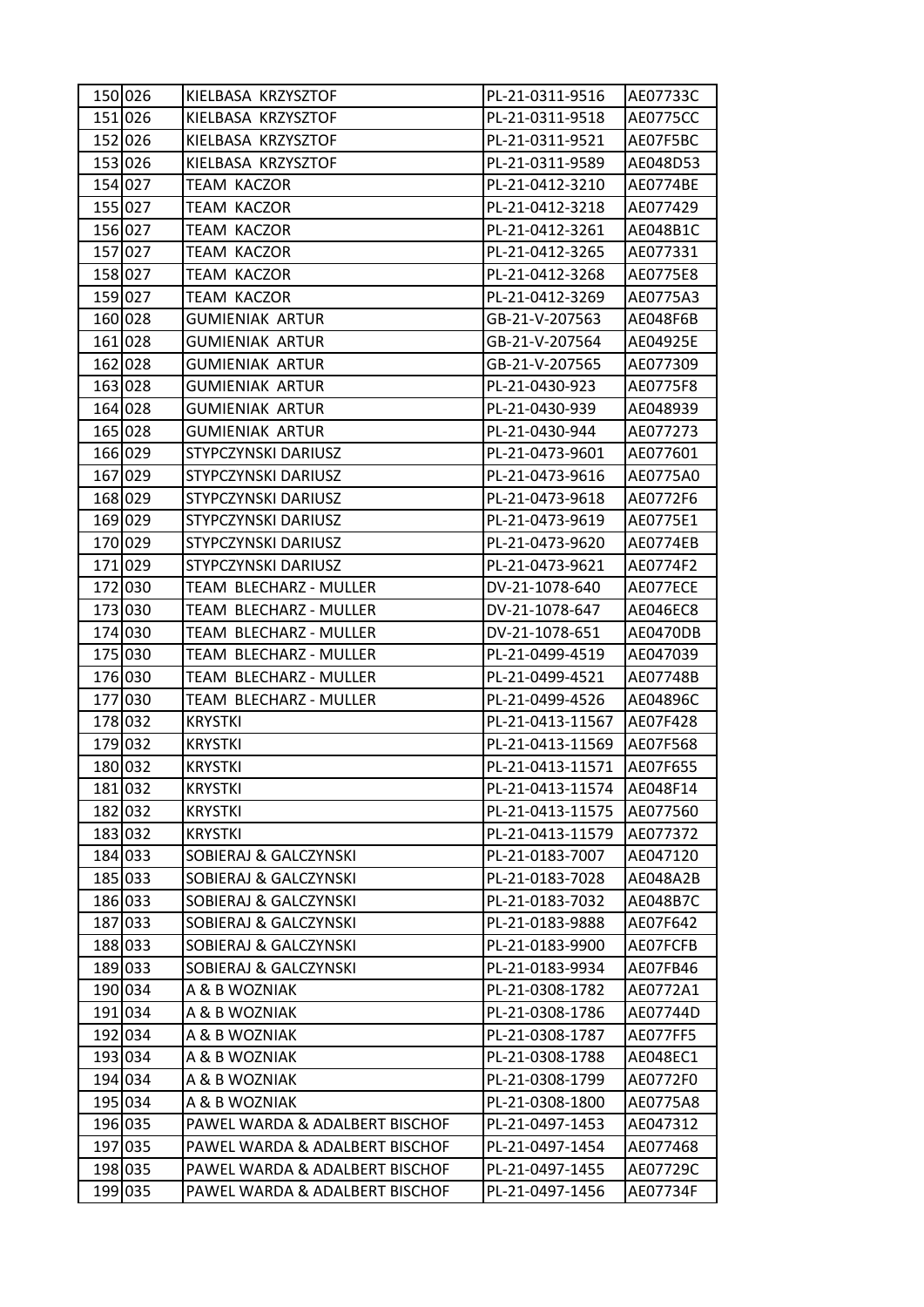| 200 035 | PAWEL WARDA & ADALBERT BISCHOF | PL-21-0497-1457 | AE077279        |
|---------|--------------------------------|-----------------|-----------------|
| 201 035 | PAWEL WARDA & ADALBERT BISCHOF | PL-21-0497-1458 | AE07735A        |
| 202 036 | STRZELCZYK TOMASZ              | PL-21-0221-5414 | AE0772ED        |
| 203 036 | STRZELCZYK TOMASZ              | PL-21-0221-5420 | AE077385        |
| 204 036 | STRZELCZYK TOMASZ              | PL-21-0221-5425 | AE07727B        |
| 205 036 | STRZELCZYK TOMASZ              | PL-21-0221-5431 | AE07726F        |
| 206 036 | STRZELCZYK TOMASZ              | PL-21-0221-5435 | AE0474AC        |
| 207 036 | STRZELCZYK TOMASZ              | PL-21-0221-5438 | AE0471B2        |
| 208 037 | WLODARCZYK MAREK               | PL-21-065-10201 | AE0473FA        |
| 209 037 | <b>WLODARCZYK MAREK</b>        | PL-21-065-10209 | AE077580        |
| 210 037 | WLODARCZYK MAREK               | PL-21-065-10213 | AE078058        |
| 211 037 | WLODARCZYK MAREK               | PL-21-065-10218 | AE048EA7        |
| 212 037 | <b>WLODARCZYK MAREK</b>        | PL-21-065-10224 | AE049351        |
| 213 037 | <b>WLODARCZYK MAREK</b>        | PL-21-065-10235 | AE077568        |
| 214 038 | PIEROG SEBASTIAN               | PL-21-0312-8146 | AE0775B2        |
| 215 038 | PIEROG SEBASTIAN               | PL-21-0312-8147 | AE048B40        |
| 216 038 | PIEROG SEBASTIAN               | PL-21-0312-8157 | AE0773BE        |
| 217 038 | PIEROG SEBASTIAN               | PL-21-0312-8161 | AE077E43        |
| 218 038 | PIEROG SEBASTIAN               | PL-21-0312-8165 | AE07746F        |
| 219 038 | PIEROG SEBASTIAN               | PL-21-0312-8179 | AE077465        |
| 220 039 | <b>JURECZKA KRZYSZTOF</b>      | PL-21-0352-1663 | AE077541        |
| 221 039 | <b>JURECZKA KRZYSZTOF</b>      | PL-21-0352-1665 | AE077483        |
| 222 039 | <b>JURECZKA KRZYSZTOF</b>      | PL-21-0352-1667 | AE07728D        |
| 223 039 | <b>JURECZKA KRZYSZTOF</b>      | PL-21-0352-1669 | <b>AE046F7E</b> |
| 224 039 | <b>JURECZKA KRZYSZTOF</b>      | PL-21-0352-1672 | AE045F20        |
| 225 039 | <b>JURECZKA KRZYSZTOF</b>      | PL-21-0352-1680 | AE0473F6        |
| 226 040 | <b>BLASZCZYK LEON</b>          | PL-21-0352-1606 | AE077233        |
| 227 040 | <b>BLASZCZYK LEON</b>          | PL-21-0352-1662 | AE078005        |
| 228 040 | <b>BLASZCZYK LEON</b>          | PL-21-0352-1668 |                 |
| 229 040 | <b>BLASZCZYK LEON</b>          | PL-21-0352-1670 | AE0772A6        |
| 230 040 | <b>BLASZCZYK LEON</b>          | PL-21-0352-1671 | AE077562        |
| 231 040 | <b>BLASZCZYK LEON</b>          | PL-21-0352-1678 |                 |
| 232 041 | PERLA ROZTOCZA                 | PL-21-0215-702  | AE077430        |
| 233 041 | PERLA ROZTOCZA                 | PL-21-0215-731  | AE07F3B6        |
| 234 041 | PERLA ROZTOCZA                 | PL-21-0215-766  | AE07FB8E        |
| 235 041 | PERLA ROZTOCZA                 | PL-21-0215-785  | AE07FB4D        |
| 236 041 | PERLA ROZTOCZA                 | PL-21-0215-791  | AE07F637        |
| 237 041 | PERLA ROZTOCZA                 | PL-21-0215-793  | AE07FC9E        |
| 238 042 | <b>SMERFY</b>                  | PL-21-0441-1805 | AE049511        |
| 239 042 | <b>SMERFY</b>                  | PL-21-0441-1814 | AE0773A9        |
| 240 042 | <b>SMERFY</b>                  | PL-21-0441-1829 | AE07F422        |
| 241 042 | <b>SMERFY</b>                  | PL-21-0441-1833 | AE07F6CA        |
| 242 042 | <b>SMERFY</b>                  | PL-21-0441-1845 | AE07F535        |
| 243 042 | <b>SMERFY</b>                  | PL-21-0441-1853 | AE07F2F4        |
| 244 043 | POPLAWSKI MIECZYSLAW           | PL-21-0441-501  |                 |
| 245 043 | POPLAWSKI MIECZYSLAW           | PL-21-0441-504  |                 |
| 246 043 | POPLAWSKI MIECZYSLAW           | PL-21-0441-506  | AE0773ED        |
| 247 043 | POPLAWSKI MIECZYSLAW           | PL-21-0441-516  | AE047DD1        |
| 248 043 | POPLAWSKI MIECZYSLAW           | PL-21-0441-525  | AE047516        |
| 249 043 | POPLAWSKI MIECZYSLAW           | PL-21-0441-526  | AE077271        |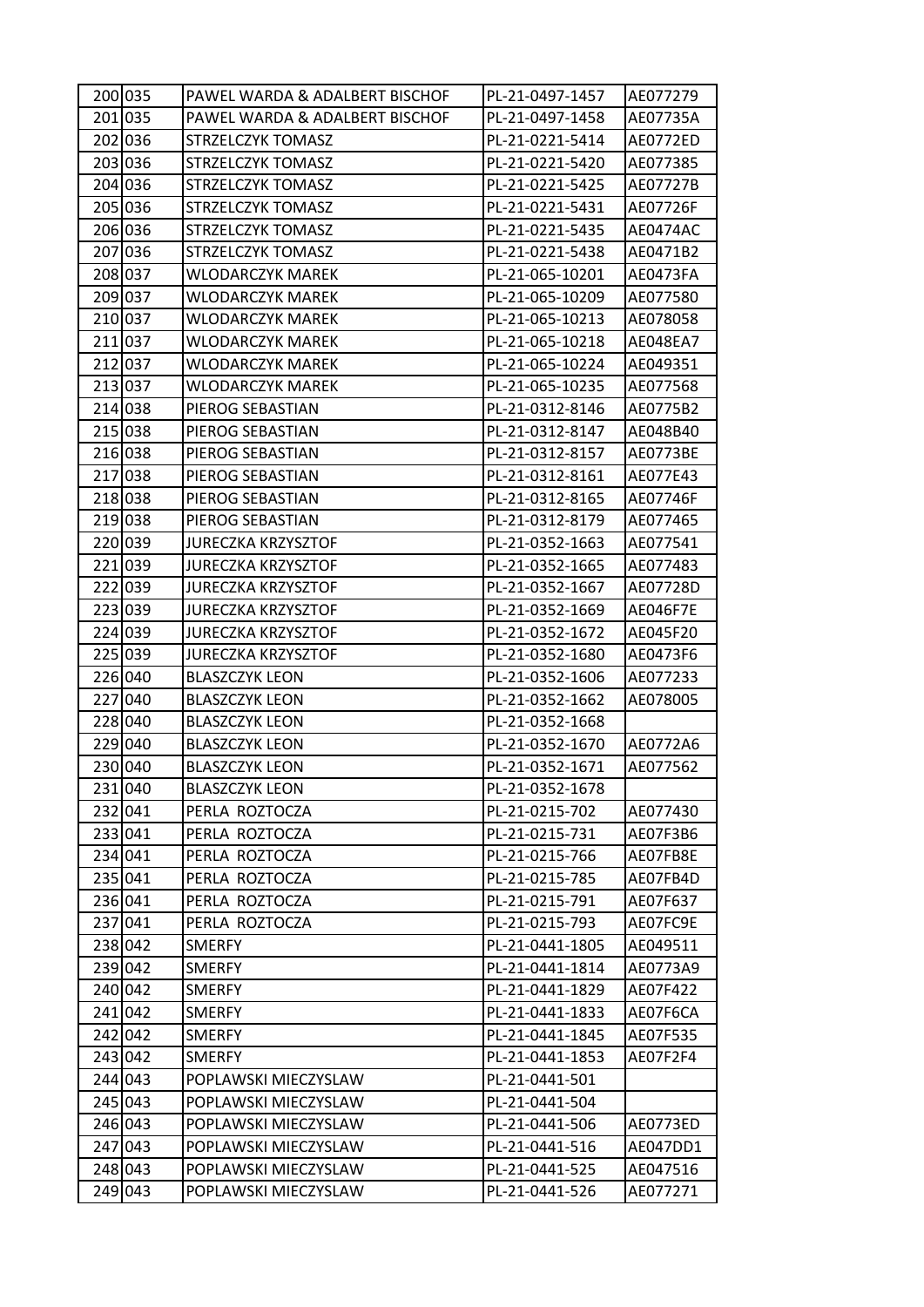| 250 044 | FLOREK-WOJCIESZAK        | PL-21-0196-1786  | AE077276        |
|---------|--------------------------|------------------|-----------------|
| 251 044 | FLOREK-WOJCIESZAK        | PL-21-0196-1790  | AE077478        |
| 252 044 | FLOREK-WOJCIESZAK        | PL-21-0231-11790 | AE077591        |
| 253 044 | FLOREK-WOJCIESZAK        | PL-21-0231-9909  | AE07724E        |
| 254 044 | FLOREK-WOJCIESZAK        | PL-21-0232-2110  | AE07F5F3        |
| 255 044 | FLOREK-WOJCIESZAK        | PL-21-0232-2192  | AE07F5D2        |
| 256 045 | ROBERT-PATRYK            | PL-21-0231-10012 | AE0774D4        |
| 257 045 | ROBERT-PATRYK            | PL-21-0231-10014 | AE04766E        |
| 258 045 | ROBERT-PATRYK            | PL-21-0231-10027 | AE077399        |
| 259 045 | ROBERT-PATRYK            | PL-21-0231-10051 | AE0775E9        |
| 260 045 | ROBERT-PATRYK            | PL-21-0231-10062 | AE077540        |
| 261 045 | ROBERT-PATRYK            | PL-21-0231-10091 | AE07F447        |
| 262 046 | KRAWIECZEK LUCJAN        | PL-21-0129-1143  | AE0772C1        |
| 263 046 | <b>KRAWIECZEK LUCJAN</b> | PL-21-0129-1145  | AE04925D        |
| 264 046 | <b>KRAWIECZEK LUCJAN</b> | PL-21-0129-1150  | AE0773E2        |
| 265 046 | <b>KRAWIECZEK LUCJAN</b> | PL-21-0129-2984  | AE07738A        |
| 266 046 | KRAWIECZEK LUCJAN        | PL-21-0129-2996  | AE047A85        |
| 267 046 | KRAWIECZEK LUCJAN        | PL-21-0129-901   | AE046135        |
| 268 047 | <b>JUSTAN</b>            | PL-21-0129-3002  | AE045D30        |
| 269 048 | ANDRZEJ i MICHAL BUSZKO  | PL-21-0452-11364 | AE077E47        |
| 270 048 | ANDRZEJ i MICHAL BUSZKO  | PL-21-0452-11366 | AE077DF9        |
| 271 048 | ANDRZEJ i MICHAL BUSZKO  | PL-21-0452-11368 | AE0774D5        |
| 272 048 | ANDRZEJ i MICHAL BUSZKO  | PL-21-0452-11376 | AE0775FD        |
| 273 048 | ANDRZEJ i MICHAL BUSZKO  | PL-21-0452-11377 | AE0772F4        |
| 274 048 | ANDRZEJ i MICHAL BUSZKO  | PL-21-0452-11383 | AE0774CB        |
| 275 049 | <b>KOZIOLKI</b>          | PL-21-0414-4185  | AE0775B3        |
| 276 049 | <b>KOZIOLKI</b>          | PL-21-0414-4187  | AE07757A        |
| 277 049 | <b>KOZIOLKI</b>          | PL-21-0414-4197  | AE0490FF        |
| 278 050 | ZURAWSKI JAN dr.1        | PL-21-0211-9205  | AE0472D5        |
| 279 050 | ZURAWSKI JAN dr.1        | PL-21-0211-9208  | AE077337        |
| 280 050 | ZURAWSKI JAN dr.1        | PL-21-0211-9214  | <b>AE0775CF</b> |
| 281 050 | ZURAWSKI JAN dr.1        | PL-21-0211-9237  | AE078121        |
| 282 050 | ZURAWSKI JAN dr.1        | PL-21-0211-9238  | AE0772C2        |
| 283 050 | ZURAWSKI JAN dr.1        | PL-21-0211-9243  | AE07737C        |
| 284 051 | ZYRAWSKI JAN dr. 2       | PL-21-0211-9204  | AE0774E7        |
| 285 051 | ZYRAWSKI JAN dr. 2       | PL-21-0211-9220  | AE077339        |
| 286 051 | ZYRAWSKI JAN dr. 2       | PL-21-0211-9222  | AE077F99        |
| 287 051 | ZYRAWSKI JAN dr. 2       | PL-21-0211-9228  | AE0772B7        |
| 288 051 | ZYRAWSKI JAN dr. 2       | PL-21-0211-9234  | AE049215        |
| 289 051 | ZYRAWSKI JAN dr. 2       | PL-21-0211-9244  | AE07751F        |
| 290 052 | ZURAWSKI JAN 3           | PL-21-0211-9206  | AE07731B        |
| 291 052 | ZURAWSKI JAN 3           | PL-21-0211-9209  | AE077418        |
| 292 052 | ZURAWSKI JAN 3           | PL-21-0211-9231  | AE0474FD        |
| 293 052 | ZURAWSKI JAN 3           | PL-21-0211-9235  | AE077391        |
| 294 052 | ZURAWSKI JAN 3           | PL-21-0211-9251  | AE02C05B        |
| 295 052 | ZURAWSKI JAN 3           | PL-21-0211-9255  | AE077F34        |
| 296 053 | <b>HUBEX</b>             | PL-20-0211-11224 | AE077439        |
| 297 053 | <b>HUBEX</b>             | PL-20-0211-11225 | AE0772D7        |
| 298 053 | <b>HUBEX</b>             | PL-20-0211-11229 | AE07731F        |
| 299 053 | <b>HUBEX</b>             | PL-20-0211-6702  | AE047379        |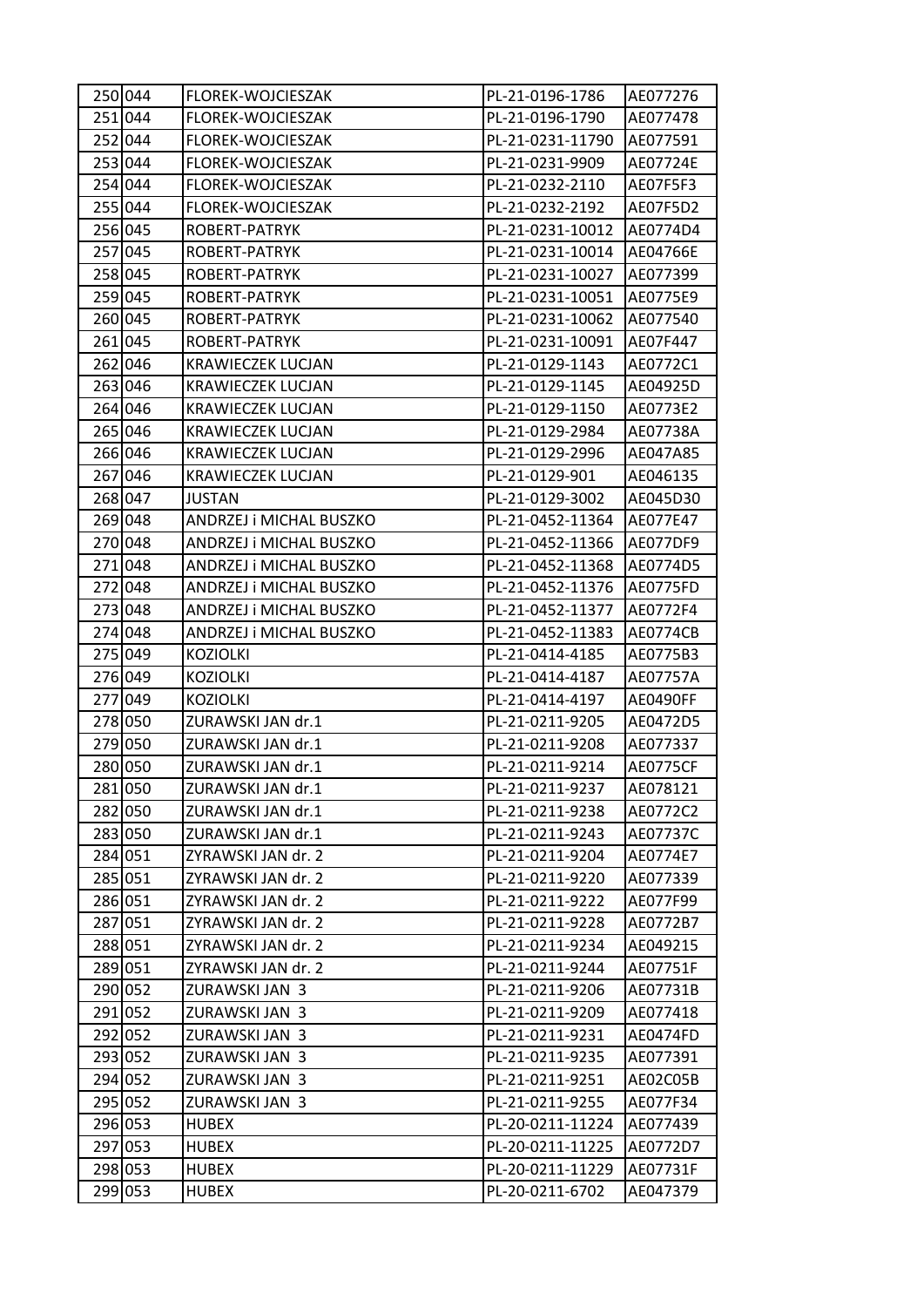| 300 053 | <b>HUBEX</b>                    | PL-20-0211-6704 | AE077300 |
|---------|---------------------------------|-----------------|----------|
| 301 053 | <b>HUBEX</b>                    | PL-20-0211-6707 | AE07749B |
| 302 054 | KUSAJ GRZEGORZ                  | PL-21-0211-6701 | AE0775CD |
| 303 054 | <b>KUSAJ GRZEGORZ</b>           | PL-21-0211-6703 | AE07737F |
| 304 054 | <b>KUSAJ GRZEGORZ</b>           | PL-21-0211-6706 | AE0491FE |
| 305 054 | <b>KUSAJ GRZEGORZ</b>           | PL-21-0211-6709 | AE07FBCB |
| 306 054 | <b>KUSAJ GRZEGORZ</b>           | PL-21-0211-6711 | AE07F417 |
| 307 054 | KUSAJ GRZEGORZ                  | PL-21-0211-6716 | AE07F424 |
| 308 054 | <b>KUSAJ GRZEGORZ</b>           | PL-21-0211-6717 | AE07F537 |
| 309 055 | <b>LACH STANISLAW</b>           | PL-21-0465-7301 | AE077336 |
| 310 055 | LACH STANISLAW                  | PL-21-0465-7307 | AE0775B4 |
| 311 055 | LACH STANISLAW                  | PL-21-0465-7313 | AE077422 |
| 312 055 | LACH STANISLAW                  | PL-21-0465-7315 | AE0492EF |
| 313 055 | <b>LACH STANISLAW</b>           | PL-21-0465-7317 | AE07732E |
| 314 055 | <b>LACH STANISLAW</b>           | PL-21-0465-7326 | AE07733E |
| 315 056 | WOZNY KONRAD                    | PL-21-0208-4556 | AE0775C6 |
| 316 056 | <b>WOZNY KONRAD</b>             | PL-21-0208-4557 | AE078043 |
| 317 056 | <b>WOZNY KONRAD</b>             | PL-21-0208-4558 | AE07735D |
| 318 057 | <b>CIESLAK - KRAWCZYK</b>       | PL-21-0463-7328 | AE077433 |
| 319 057 | CIESLAK - KRAWCZYK              | PL-21-0463-7331 | AE048E88 |
| 320 057 | CIESLAK - KRAWCZYK              | PL-21-0463-7334 | AE0474BF |
| 321 058 | <b>SG SEHNKE-MARZEION</b>       | DV-21-8762-1000 | AE0772BF |
| 322 058 | <b>SG SEHNKE-MARZEION</b>       | DV-21-8762-735  | AE077423 |
| 323 058 | <b>SG SEHNKE-MARZEION</b>       | DV-21-8762-965  | AE077292 |
| 324 058 | <b>SG SEHNKE-MARZEION</b>       | DV-21-8762-977  | AE077397 |
| 325 059 | <b>SLAWOMIR WIERZBICKI</b>      | PL-21-0244-7018 | AE047CEB |
| 326 059 | <b>SLAWOMIR WIERZBICKI</b>      | PL-21-0244-7028 | AE077286 |
| 327 059 | <b>SLAWOMIR WIERZBICKI</b>      | PL-21-0244-7031 | AE07F584 |
| 328 059 | <b>SLAWOMIR WIERZBICKI</b>      | PL-21-0244-7035 | AE07F3F9 |
| 329 059 | <b>SLAWOMIR WIERZBICKI</b>      | PL-21-0244-7036 | AE07F400 |
| 330 060 | DUDEK MONIKA & DAWID            | PL-21-0388-1220 | AE047424 |
| 331 060 | DUDEK MONIKA & DAWID            | PL-21-0388-1226 | AE077F9F |
| 332 060 | DUDEK MONIKA & DAWID            | PL-21-0388-1227 | AE077EEA |
| 333 060 | <b>DUDEK MONIKA &amp; DAWID</b> | PL-21-0388-1229 | AE0775ED |
| 334 060 | <b>DUDEK MONIKA &amp; DAWID</b> | PL-21-0388-1234 | AE0490DB |
| 335 060 | DUDEK MONIKA & DAWID            | PL-21-0388-1235 | AE077240 |
| 336 061 | "GRUBIORZE"                     | PL-21-0422-7306 | AE077521 |
| 337 061 | "GRUBIORZE"                     | PL-21-0422-7325 | AE077342 |
| 338 061 | "GRUBIORZE"                     | PL-21-0422-7344 | AE077503 |
| 339 061 | "GRUBIORZE"                     | PL-21-0422-7346 | AE0774C7 |
| 340 061 | "GRUBIORZE"                     | PL-21-0422-7347 | AE048B34 |
| 341 061 | "GRUBIORZE"                     | PL-21-0422-7356 | AE04765F |
| 342 062 | <b>BIERNAT &amp; KUSCH 1</b>    | DV-21-2522-1711 | AE077598 |
| 343 062 | <b>BIERNAT &amp; KUSCH 1</b>    | DV-21-2522-1749 | AE048CE9 |
| 344 062 | <b>BIERNAT &amp; KUSCH 1</b>    | DV-21-2522-1759 | AE0773D5 |
| 345 062 | <b>BIERNAT &amp; KUSCH 1</b>    | DV-21-2522-1783 | AE078103 |
| 346 062 | <b>BIERNAT &amp; KUSCH 1</b>    | DV-21-2522-1799 | AE07754B |
| 347 062 | <b>BIERNAT &amp; KUSCH 1</b>    | DV-21-2522-1829 | AE048FD9 |
| 348 063 | <b>BIERNAT &amp; KUSCH 2</b>    | DV-21-2522-1780 | AE077284 |
| 349 063 | <b>BIERNAT &amp; KUSCH 2</b>    | DV-21-2522-1789 | AE0775A5 |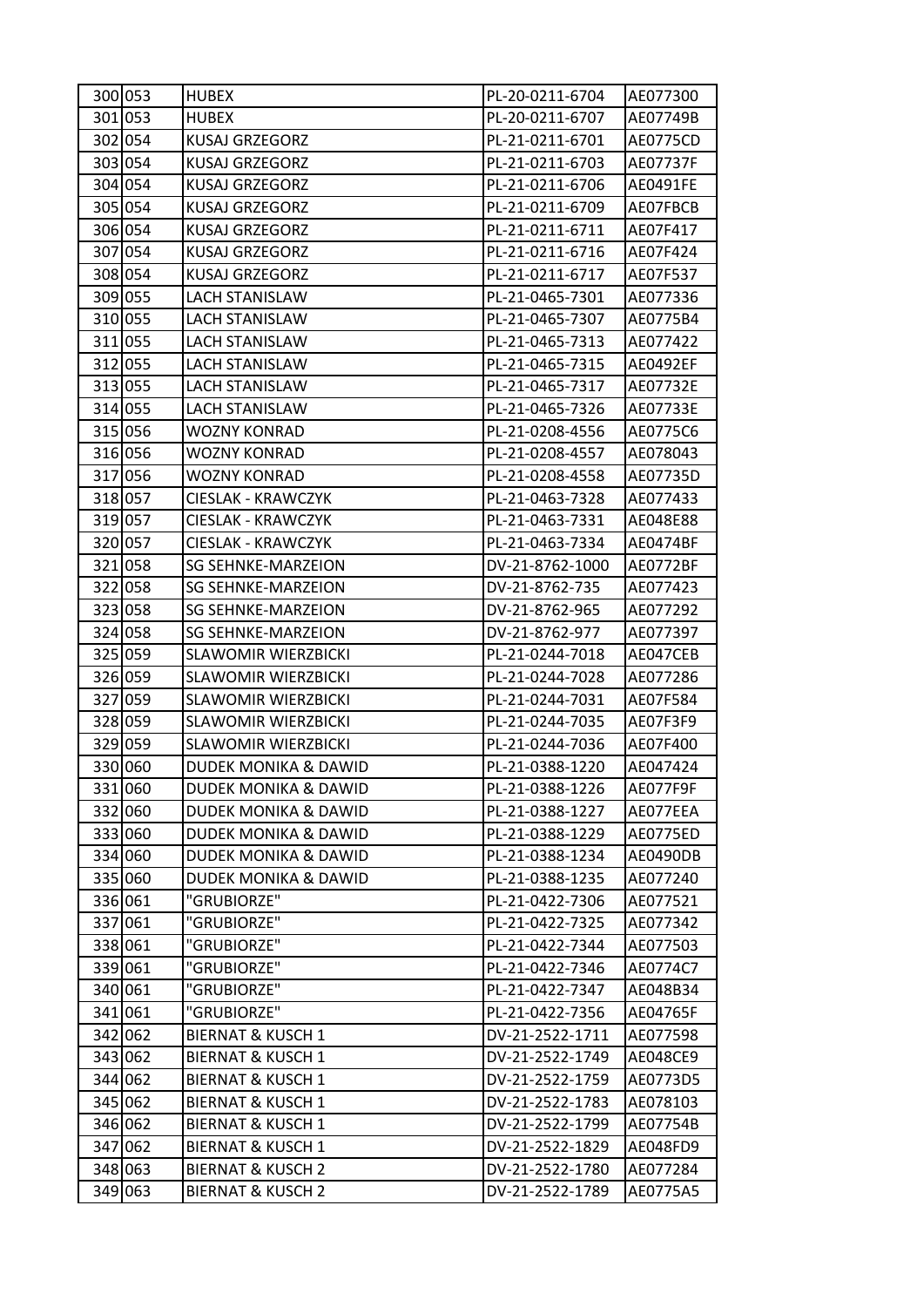| 350 063 | <b>BIERNAT &amp; KUSCH 2</b> | DV-21-2522-1798 | AE0773CC |
|---------|------------------------------|-----------------|----------|
| 351 063 | <b>BIERNAT &amp; KUSCH 2</b> | DV-21-2522-1801 | AE049341 |
| 352 063 | <b>BIERNAT &amp; KUSCH 2</b> | DV-21-2522-1807 | AE077264 |
| 353 063 | <b>BIERNAT &amp; KUSCH 2</b> | DV-21-2522-1835 | AE077535 |
| 354 064 | KALYTA +SCZYGIOL NIEMCY      | DV-21-3540-323  | AE0775B9 |
| 355 064 | KALYTA +SCZYGIOL NIEMCY      | DV-21-3540-329  | AE046228 |
| 356 064 | KALYTA +SCZYGIOL NIEMCY      | DV-21-3540-332  | AE045CAA |
| 357 064 | KALYTA +SCZYGIOL NIEMCY      | DV-21-7243-1094 | AE077436 |
| 358 064 | KALYTA +SCZYGIOL NIEMCY      | DV-21-7243-1097 | AE077244 |
| 359 064 | KALYTA +SCZYGIOL NIEMCY      | DV-21-7243-1100 | AE077446 |
| 360 065 | ADAMCZYK MARTA               | PL-21-0295-6327 | AE077E34 |
| 361 066 | <b>BIENIEK DARIUSZ</b>       | S-21-20-1022    | AE0494A7 |
| 362 066 | <b>BIENIEK DARIUSZ</b>       | S-21-20-1024    | AE077DFE |
| 363 066 | <b>BIENIEK DARIUSZ</b>       | S-21-20-1025    | AE048F31 |
| 364 066 | <b>BIENIEK DARIUSZ</b>       | S-21-20-1033    | AE077306 |
| 365 066 | <b>BIENIEK DARIUSZ</b>       | S-21-20-1036    | AE04957A |
| 366 066 | <b>BIENIEK DARIUSZ</b>       | S-21-20-1042    | AE045E11 |
| 367 067 | <b>JARCZOK FILIP</b>         | PL-21-047-8505  | AE077572 |
| 368 067 | JARCZOK FILIP                | PL-21-047-8508  | AE077DEB |
| 369 067 | <b>JARCZOK FILIP</b>         | PL-21-047-8514  | AE077F62 |
| 370 067 | JARCZOK FILIP                | PL-21-047-8518  | AE045D01 |
| 371 067 | <b>JARCZOK FILIP</b>         | PL-21-047-8520  | AE049051 |
| 372 067 | <b>JARCZOK FILIP</b>         | PL-21-047-8522  | AE048AEE |
| 373 068 | <b>HANIA &amp; MAJA TEAM</b> | PL-21-0497-2122 | AE02C072 |
| 374 068 | HANIA & MAJA TEAM            | PL-21-0497-2136 | AE07723D |
| 375 068 | HANIA & MAJA TEAM            | PL-21-0497-2139 | AE077EA0 |
| 376 068 | <b>HANIA &amp; MAJA TEAM</b> | PL-21-0497-2143 | AE02C077 |
| 377 068 | <b>HANIA &amp; MAJA TEAM</b> | PL-21-0497-2164 | AE0773C0 |
| 378 068 | HANIA & MAJA TEAM            | PL-21-0497-2165 | AE047591 |
| 379 069 | MAJA & HANIA TEAM            | PL-21-0497-2082 | AE0489AB |
| 380 069 | MAJA & HANIA TEAM            | PL-21-0497-2093 | AE0774F4 |
| 381 069 | MAJA & HANIA TEAM            | PL-21-0497-2106 | AE077435 |
| 382 069 | MAJA & HANIA TEAM            | PL-21-0497-2119 | AE07732F |
| 383 069 | MAJA & HANIA TEAM            | PL-21-0497-2128 | AE0774CF |
| 384 069 | MAJA & HANIA TEAM            | PL-21-0497-2135 | AE049253 |
| 385 070 | SZYMON                       | PL-21-0180-6507 | AE077492 |
| 386 070 | SZYMON                       | PL-21-0180-6511 | AE077384 |
| 387 070 | SZYMON                       | PL-21-0180-6575 | AE0773FE |
| 388 070 | SZYMON                       | PL-21-0180-6579 | AE0775F5 |
| 389 070 | SZYMON                       | PL-21-0180-6585 | AE078059 |
| 390 070 | SZYMON                       | PL-21-0180-6600 | AE0773A8 |
| 391 071 | KLECZAJ SLAWOMIR             | PL-21-0180-312  | AE078161 |
| 392 071 | KLECZAJ SLAWOMIR             | PL-21-0180-332  | AE07F574 |
| 393 071 | KLECZAJ SLAWOMIR             | PL-21-0180-333  | AE07FB2B |
| 394 071 | <b>KLECZAJ SLAWOMIR</b>      | PL-21-0180-334  | AE07FE3F |
| 395 071 | KLECZAJ SLAWOMIR             | PL-21-0180-335  | AE07FC96 |
| 396 071 | KLECZAJ SLAWOMIR             | PL-21-05-5489   | AE07F4A0 |
| 397 072 | STEFANSKI MAREK MWG ROGOWO I | PL-21-0495-6829 | AE048FFF |
| 398 072 | STEFANSKI MAREK MWG ROGOWO I | PL-21-0495-6830 | AE0780D4 |
| 399 072 | STEFANSKI MAREK MWG ROGOWO I | PL-21-0495-6871 | AE04967B |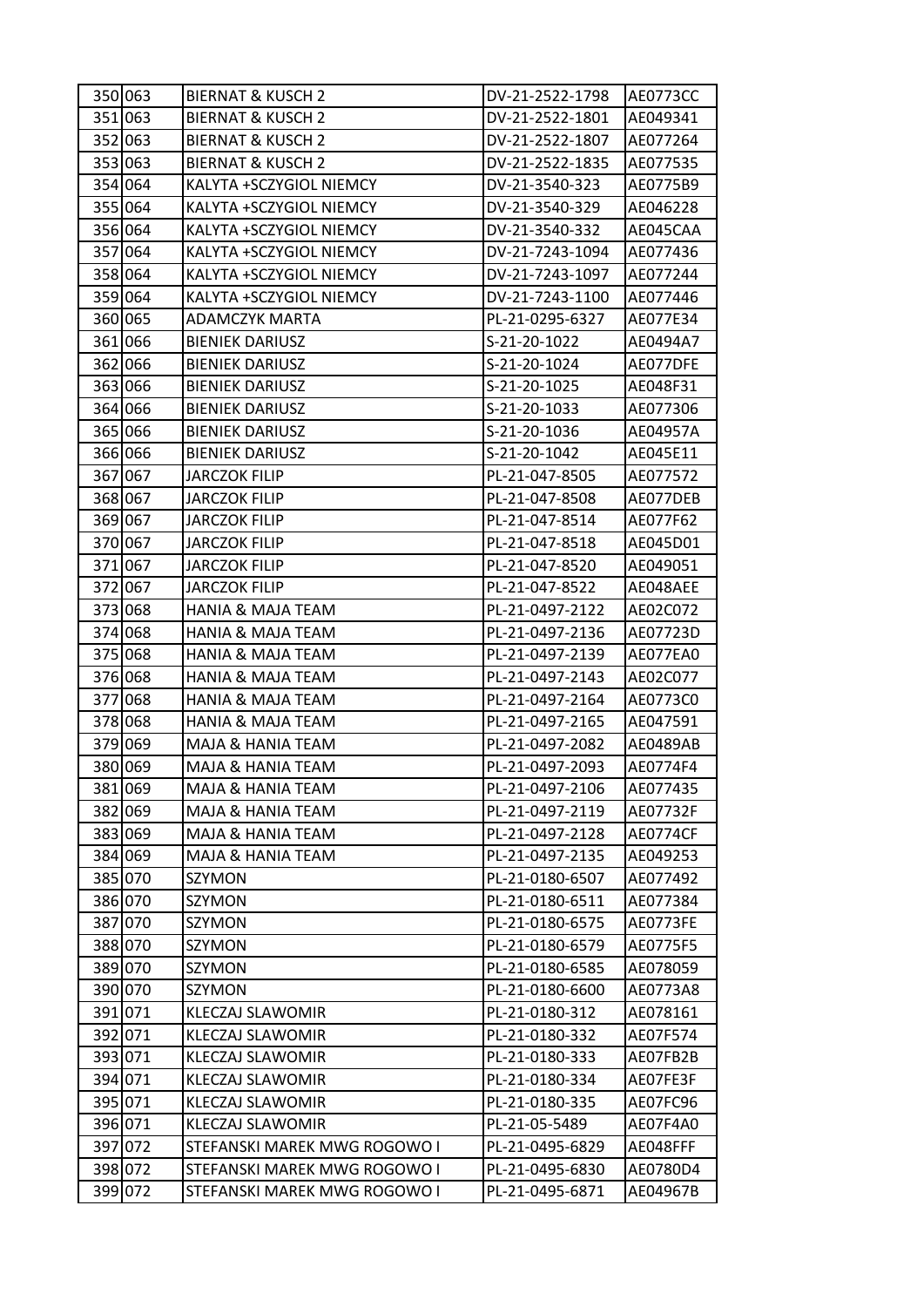| 400 072 | STEFANSKI MAREK MWG ROGOWO I  | PL-21-0495-6875  | AE049485 |
|---------|-------------------------------|------------------|----------|
| 401 072 | STEFANSKI MAREK MWG ROGOWO I  | PL-21-0495-6964  | AE045D8C |
| 402 072 | STEFANSKI MAREK MWG ROGOWO I  | PL-21-0495-6974  | AE0772F8 |
| 403 072 | STEFANSKI MAREK MWG ROGOWO I  | PL-21-0495-6991  | AE0774A8 |
| 404 073 | STEFANSKI MAREK MWG ROGOWO II | PL-21-0495-10420 | AE0775D9 |
| 405 073 | STEFANSKI MAREK MWG ROGOWO II | PL-21-0495-10423 | AE07744A |
| 406 073 | STEFANSKI MAREK MWG ROGOWO II | PL-21-0495-10425 | AE048EF1 |
| 407 073 | STEFANSKI MAREK MWG ROGOWO II | PL-21-0495-6949  | AE0772DA |
| 408 073 | STEFANSKI MAREK MWG ROGOWO II | PL-21-0495-6952  | AE048CA4 |
| 409 073 | STEFANSKI MAREK MWG ROGOWO II | PL-21-0495-6965  | AE0772E6 |
| 410 073 | STEFANSKI MAREK MWG ROGOWO II | PL-21-0495-6994  | AE048A74 |
| 411 074 | CZARDYBON ANDRZEJ             | PL-21-0139-5604  | AE048C01 |
| 412 074 | <b>CZARDYBON ANDRZEJ</b>      | PL-21-0139-5607  | AE04761D |
| 413 074 | CZARDYBON ANDRZEJ             | PL-21-0139-5681  | AE0775DD |
| 414 074 | <b>CZARDYBON ANDRZEJ</b>      | PL-21-0139-5689  | AE0773FB |
| 415 074 | <b>CZARDYBON ANDRZEJ</b>      | PL-21-0139-5698  | AE049480 |
| 416 074 | <b>CZARDYBON ANDRZEJ</b>      | PL-21-0139-5700  | AE048CC8 |
| 417 075 | RUBINKOWSKI DAMIAN            | PL-21-0397-1103  | AE07747A |
| 418 075 | RUBINKOWSKI DAMIAN            | PL-21-0397-1192  | AE0774C0 |
| 419 075 | RUBINKOWSKI DAMIAN            | PL-21-0397-1193  | AE046F0F |
| 420 076 | WALKI                         | PL-21-0162-3018  | AE048DEC |
| 421 076 | WALKI                         | PL-21-0162-3020  | AE048D80 |
| 422 076 | <b>WALKI</b>                  | PL-21-0162-3034  | AE0772E7 |
| 423 076 | WALKI                         | PL-21-0162-5701  | AE047637 |
| 424 076 | WALKI                         | PL-21-0162-5702  | AE048E8E |
| 425 076 | WALKI                         | PL-21-0162-5703  | AE077375 |
| 426 077 | Aa.M. DANILOWICZ              | PL-21-0215-13    | AE0774A7 |
| 427 077 | Aa.M. DANILOWICZ              | PL-21-0215-15    | AE077F35 |
| 428 077 | Aa.M. DANILOWICZ              | PL-21-0215-30    | AE07FB0D |
| 429 077 | Aa.M. DANILOWICZ              | PL-21-0215-36    | AE0772F2 |
| 430 077 | Aa.M. DANILOWICZ              | PL-21-0215-65    | AE07F5D7 |
| 431 078 | ZAJAC TOMASZ                  | PL-21-0215-607   | AE04742C |
| 432 078 | ZAJAC TOMASZ                  | PL-21-0215-616   | AE02C057 |
| 433 078 | ZAJAC TOMASZ                  | PL-21-0215-617   | AE04945C |
| 434 078 | ZAJAC TOMASZ                  | PL-21-0215-630   | AE0775AA |
| 435 078 | ZAJAC TOMASZ                  | PL-21-0215-642   | AE047B8C |
| 436 079 | <b>KRASUSKI</b>               | PL-21-0414-457   | AE049678 |
| 437 079 | <b>KRASUSKI</b>               | PL-21-0414-496   | AE0774D1 |
| 438 079 | KRASUSKI                      | PL-21-0414-497   | AE0772A2 |
| 439 079 | KRASUSKI                      | PL-21-0414-498   | AE07746B |
| 440 079 | KRASUSKI                      | PL-21-0414-499   | AE077E58 |
| 441 079 | <b>KRASUSKI</b>               | PL-21-0414-500   | AE077F77 |
| 442 080 | DUBIEL - ROJEK                | PL-21-0311-9003  | AE077353 |
| 443 080 | DUBIEL - ROJEK                | PL-21-0311-9008  | AE046FD8 |
| 444 080 | <b>DUBIEL - ROJEK</b>         | PL-21-0311-9015  | AE0773A1 |
| 445 080 | <b>DUBIEL - ROJEK</b>         | PL-21-0311-9017  | AE0775AC |
| 446 080 | <b>DUBIEL - ROJEK</b>         | PL-21-0311-9019  | AE048AA6 |
| 447 080 | <b>DUBIEL - ROJEK</b>         | PL-21-0311-9026  | AE0772CE |
| 448 081 | ROJEK & DUBIEL                | PL-21-0311-9009  | AE0490C9 |
| 449 081 | ROJEK & DUBIEL                | PL-21-0311-9012  | AE07F487 |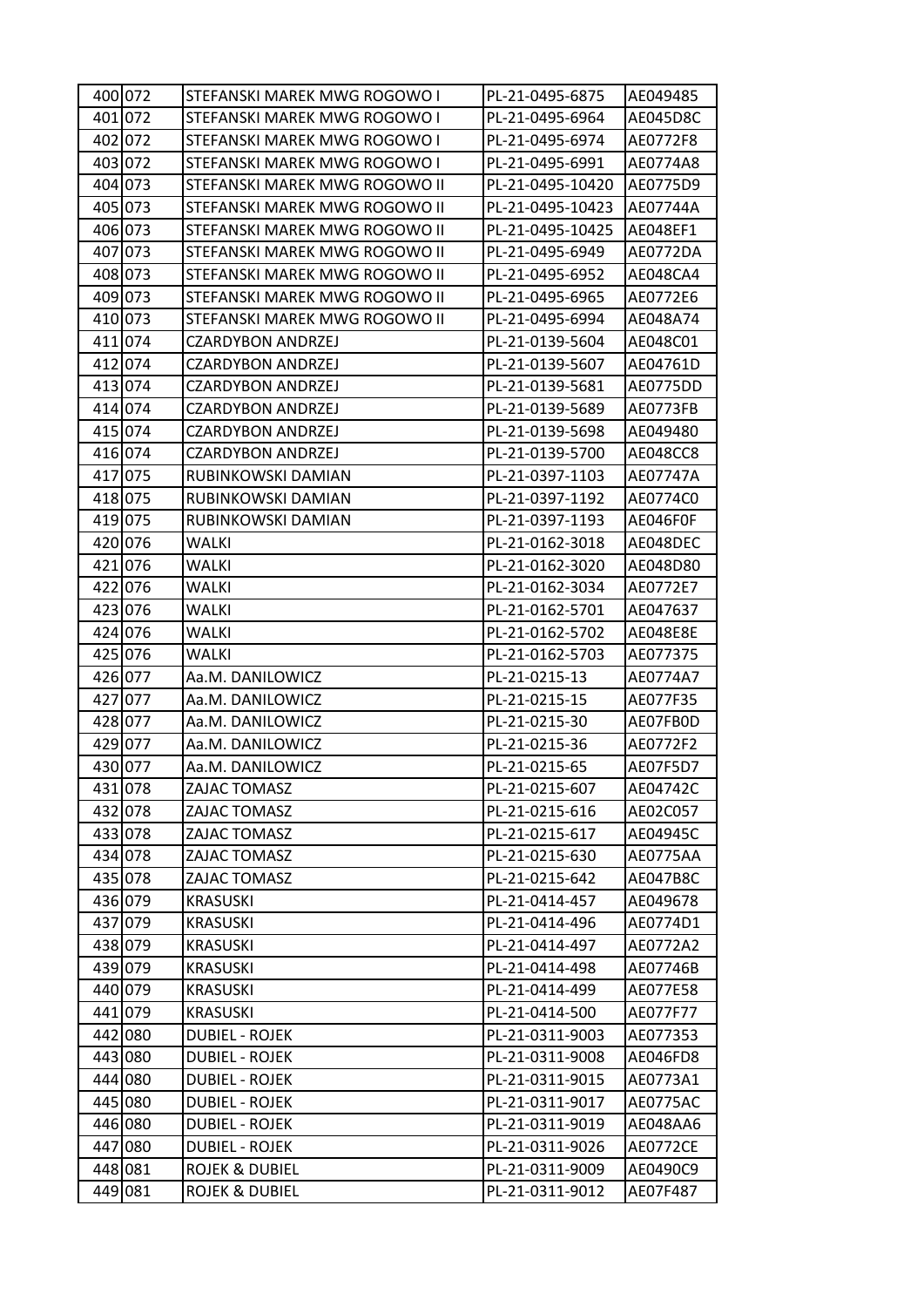| 450 081 | <b>ROJEK &amp; DUBIEL</b> | PL-21-0311-9018  | AE048A46 |
|---------|---------------------------|------------------|----------|
| 451 081 | <b>ROJEK &amp; DUBIEL</b> | PL-21-0311-9023  | AE078086 |
| 452 081 | ROJEK & DUBIEL            | PL-21-0311-9031  | AE07F693 |
| 453 081 | <b>ROJEK &amp; DUBIEL</b> | PL-21-0311-9033  | AE07F502 |
| 454 082 | <b>MALEC MAREK</b>        | PL-21-0215-191   | AE07F54D |
| 455 082 | <b>MALEC MAREK</b>        | PL-21-0215-192   | AE07F3B9 |
| 456 082 | <b>MALEC MAREK</b>        | PL-21-0215-200   | AE07FDCE |
| 457 082 | <b>MALEC MAREK</b>        | PL-21-0215-241   | AE0772AB |
| 458 082 | <b>MALEC MAREK</b>        | PL-21-0215-242   | AE07802C |
| 459 082 | <b>MALEC MAREK</b>        | PL-21-0215-2742  | AE07FB00 |
| 460 083 | ZAWISLAK ADAM             | PL-21-0215-6014  | AE07FBA6 |
| 461 083 | ZAWISLAK ADAM             | PL-21-0215-6076  | AE077E7F |
| 462 083 | ZAWISLAK ADAM             | PL-21-0215-6081  | AE0492A9 |
| 463 083 | ZAWISLAK ADAM             | PL-21-0215-6087  | AE048ABD |
| 464 083 | ZAWISLAK ADAM             | PL-21-0215-6094  | AE07747F |
| 465 083 | ZAWISLAK ADAM             | PL-21-0215-6096  | AE0775E2 |
| 466 084 | WROBEL WALDEMAR I         | PL-21-0498-3652  | AE0472E7 |
| 467 084 | WROBEL WALDEMAR I         | PL-21-0498-3656  | AE07748D |
| 468 084 | WROBEL WALDEMAR I         | PL-21-0498-3668  | AE0495C5 |
| 469 084 | <b>WROBEL WALDEMAR I</b>  | PL-21-0498-3670  | AE0772D0 |
| 470 084 | WROBEL WALDEMAR I         | PL-21-0498-3675  | AE045C9B |
| 471 084 | WROBEL WALDEMAR I         | PL-21-0498-3683  | AE0774D9 |
| 472 085 | WROBEL WALDEMAR II        | PL-21-0498-3669  | AE077314 |
| 473 085 | WROBEL WALDEMAR II        | PL-21-0498-3672  | AE077381 |
| 474 085 | WROBEL WALDEMAR II        | PL-21-0498-3674  | AE077441 |
| 475 085 | WROBEL WALDEMAR II        | PL-21-0498-3692  | AE07F452 |
| 476 085 | WROBEL WALDEMAR II        | PL-21-0498-3695  | AE07F4C7 |
| 477 085 | WROBEL WALDEMAR II        | PL-21-0498-3696  | AE07F58F |
| 478 086 | LASECKI - NAWROCKI        | PL-21-0468-3218  | AE07726C |
| 479 086 | LASECKI - NAWROCKI        | PL-21-0468-3236  | AE049098 |
| 480 086 | LASECKI - NAWROCKI        | PL-21-0468-6424  | AE07727F |
| 481 086 | LASECKI - NAWROCKI        | PL-21-0468-6430  | AE077256 |
| 482 086 | LASECKI - NAWROCKI        | PL-21-0468-6468  | AE0774AE |
| 483 086 | LASECKI - NAWROCKI        | PL-21-0468-6472  | AE07721F |
| 484 087 | NATALKA & ZELAZNIAKI      | PL-21-0468-613   | AE047590 |
| 485 087 | NATALKA & ZELAZNIAKI      | PL-21-0468-619   | AE0772C5 |
| 486 087 | NATALKA & ZELAZNIAKI      | PL-21-0468-666   | AE0775BE |
| 487 087 | NATALKA & ZELAZNIAKI      | PL-21-0468-707   | AE07744B |
| 488 087 | NATALKA & ZELAZNIAKI      | PL-21-0468-739   | AE07F337 |
| 489 087 | NATALKA & ZELAZNIAKI      | PL-21-0468-756   | AE07745F |
| 490 088 | MICHAL & REMIX            | PL-21-0468-13001 | AE077288 |
| 491 088 | MICHAL & REMIX            | PL-21-0468-13019 | AE0781A3 |
| 492 088 | MICHAL & REMIX            | PL-21-0468-13045 | AE07FB1E |
| 493 088 | MICHAL & REMIX            | PL-21-0468-14520 | AE0473F5 |
| 494 088 | MICHAL & REMIX            | PL-21-0468-14541 | AE0490D6 |
| 495 088 | MICHAL & REMIX            | PL-21-0468-14549 | AE077E7D |
| 496 089 | DYBKOWSKI SLAWOMIR        | PL-21-0208-5601  | AE047396 |
| 497 089 | DYBKOWSKI SLAWOMIR        | PL-21-0208-5610  | AE0775B6 |
| 498 089 | DYBKOWSKI SLAWOMIR        | PL-21-0208-5655  | AE077FFB |
| 499 089 | DYBKOWSKI SLAWOMIR        | PL-21-0208-5747  | AE07739A |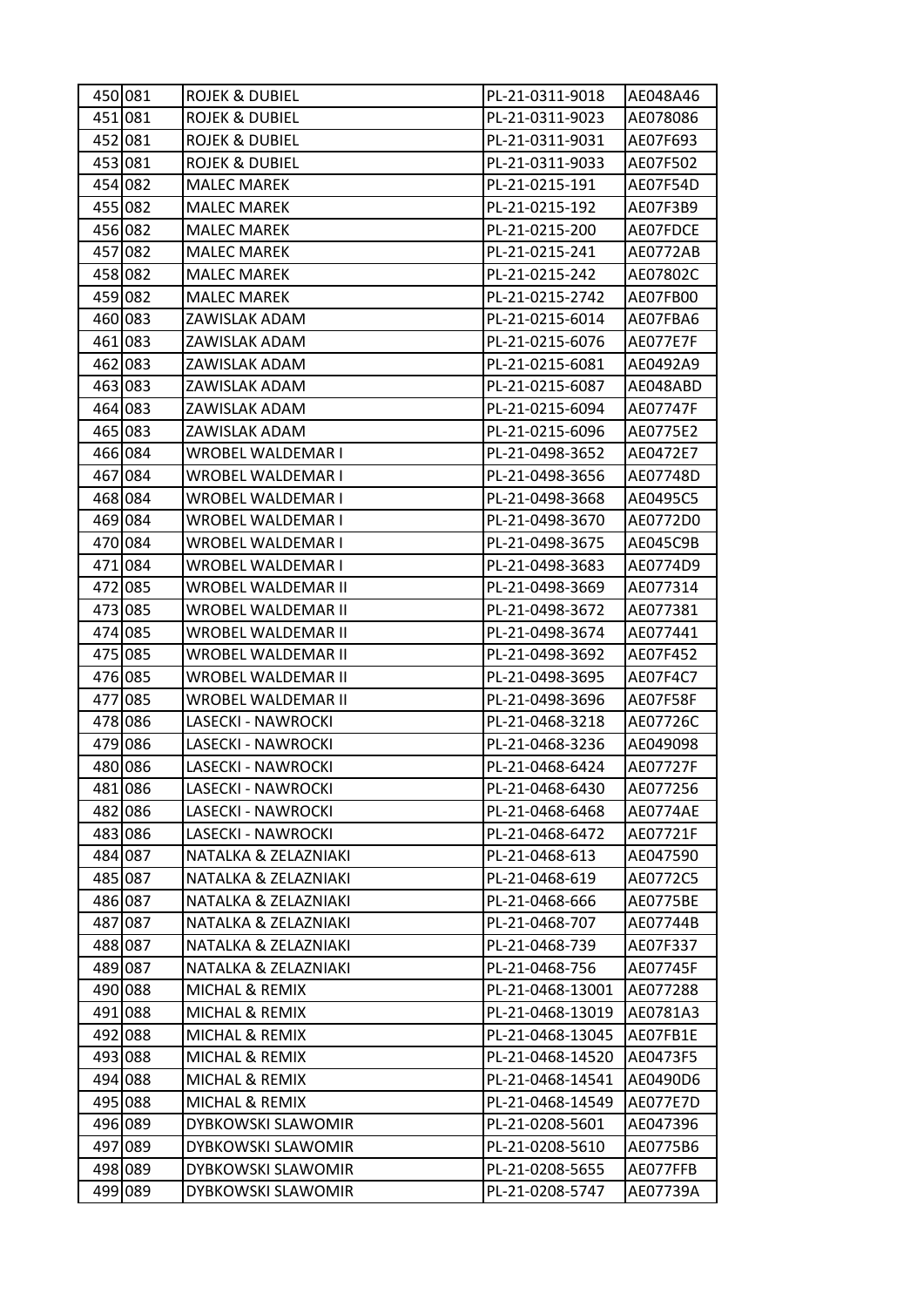| 500 089 | DYBKOWSKI SLAWOMIR           | PL-21-0208-5748  | AE048EE3        |
|---------|------------------------------|------------------|-----------------|
| 501 089 | DYBKOWSKI SLAWOMIR           | PL-21-0208-5751  | AE077269        |
| 502 090 | CZAJKA TEAM                  | PL-21-0311-9108  | <b>AE0775CE</b> |
| 503 090 | CZAJKA TEAM                  | PL-21-0311-9147  | AE077457        |
| 504 090 | CZAJKA TEAM                  | PL-21-0311-9163  | AE0773DB        |
| 505 090 | CZAJKA TEAM                  | PL-21-0311-9949  | AE07734D        |
| 506 090 | CZAJKA TEAM                  | PL-21-0311-9950  | AE047CB4        |
| 507 090 | CZAJKA TEAM                  | PL-21-0311-9951  | AE047D01        |
| 508 091 | GORA MARCIN                  | PL-21-0122-1557  | AE07F53C        |
| 509 091 | <b>GORA MARCIN</b>           | PL-21-0311-3603  | AE07750A        |
| 510 091 | GORA MARCIN                  | PL-21-0311-3608  | AE07803F        |
| 511 091 | <b>GORA MARCIN</b>           | PL-21-0311-3613  | AE048A3A        |
| 512 091 | <b>GORA MARCIN</b>           | PL-21-0311-3615  | AE0780B1        |
| 513 091 | GORA MARCIN                  | PL-21-0311-3662  | AE07F335        |
| 514 092 | <b>FILIP &amp; GOLBA</b>     | PL-21-0468-10006 | AE077550        |
| 515 092 | <b>FILIP &amp; GOLBA</b>     | PL-21-0468-10051 | AE077DFA        |
| 516 092 | <b>FILIP &amp; GOLBA</b>     | PL-21-0468-10056 | AE077313        |
| 517 092 | FILIP & GOLBA                | PL-21-0468-10117 | <b>AE0774DE</b> |
| 518 092 | <b>FILIP &amp; GOLBA</b>     | PL-21-0468-9832  | AE0780FF        |
| 519 092 | <b>FILIP &amp; GOLBA</b>     | PL-21-0468-9836  | AE0772B6        |
| 520 092 | FILIP & GOLBA                | PL-21-0468-9837  | AE07753F        |
| 521 093 | CIENKUSZ STANISLAW&KAROL&JAN | PL-21-0468-14381 | AE077E1C        |
| 522 093 | CIENKUSZ STANISLAW&KAROL&JAN | PL-21-0468-14384 | AE02C074        |
| 523 093 | CIENKUSZ STANISLAW&KAROL&JAN | PL-21-0468-14386 | AE078016        |
| 524 093 | CIENKUSZ STANISLAW&KAROL&JAN | PL-21-0468-14387 | AE07726B        |
| 525 093 | CIENKUSZ STANISLAW&KAROL&JAN | PL-21-0468-14391 | AE047524        |
| 526 093 | CIENKUSZ STANISLAW&KAROL&JAN | PL-21-0468-14394 | AE047031        |
| 527 094 | <b>J.J KORYCCY</b>           | PL-21-0490-6841  | AE0772C7        |
| 528 094 | <b>J.J KORYCCY</b>           | PL-21-0490-6847  | <b>AE048F5E</b> |
| 529 094 | <b>J.J KORYCCY</b>           | PL-21-0490-6850  | AE0491BD        |
| 530 094 | J.J KORYCCY                  | PL-21-0490-6852  | AE077E1E        |
| 531 094 | <b>J.J KORYCCY</b>           | PL-21-0490-6855  | AE02C083        |
| 532 094 | <b>J.J KORYCCY</b>           | PL-21-0490-6858  | AE077394        |
| 533 095 | <b>GAWRONSKI SLAWOMIR</b>    | PL-21-0209-11340 | AE077590        |
| 534 095 | <b>GAWRONSKI SLAWOMIR</b>    | PL-21-0209-11341 | AE077420        |
| 535 095 | GAWRONSKI SLAWOMIR           | PL-21-0209-11354 | AE07731C        |
| 536 095 | <b>GAWRONSKI SLAWOMIR</b>    | PL-21-0209-11357 | AE07F5B4        |
| 537 095 | <b>GAWRONSKI SLAWOMIR</b>    | PL-21-0209-11361 | AE07F615        |
| 538 095 | <b>GAWRONSKI SLAWOMIR</b>    | PL-21-0209-11367 | AE07F354        |
| 539 096 | WIESLAW & TYMON              | PL-21-0223-12211 | AE02C073        |
| 540 096 | WIESLAW & TYMON              | PL-21-0223-12218 | AE02C085        |
| 541 096 | WIESLAW & TYMON              | PL-21-0223-12221 | AE0493AC        |
| 542 096 | WIESLAW & TYMON              | PL-21-0223-12222 | AE02C05F        |
| 543 096 | WIESLAW & TYMON              | PL-21-0223-12223 | AE02C076        |
| 544 096 | WIESLAW & TYMON              | PL-21-0223-12225 | AE077510        |
| 545 096 | WIESLAW & TYMON              | PL-21-0223-12287 | AE0773CF        |
| 546 097 | <b>GORZEL TOMASZ</b>         | PL-21-0497-6210  | AE0774FF        |
| 547 097 | <b>GORZEL TOMASZ</b>         | PL-21-0497-6238  | AE077602        |
| 548 097 | <b>GORZEL TOMASZ</b>         | PL-21-0497-6248  | AE078171        |
| 549 097 | <b>GORZEL TOMASZ</b>         | PL-21-0497-6250  | AE077490        |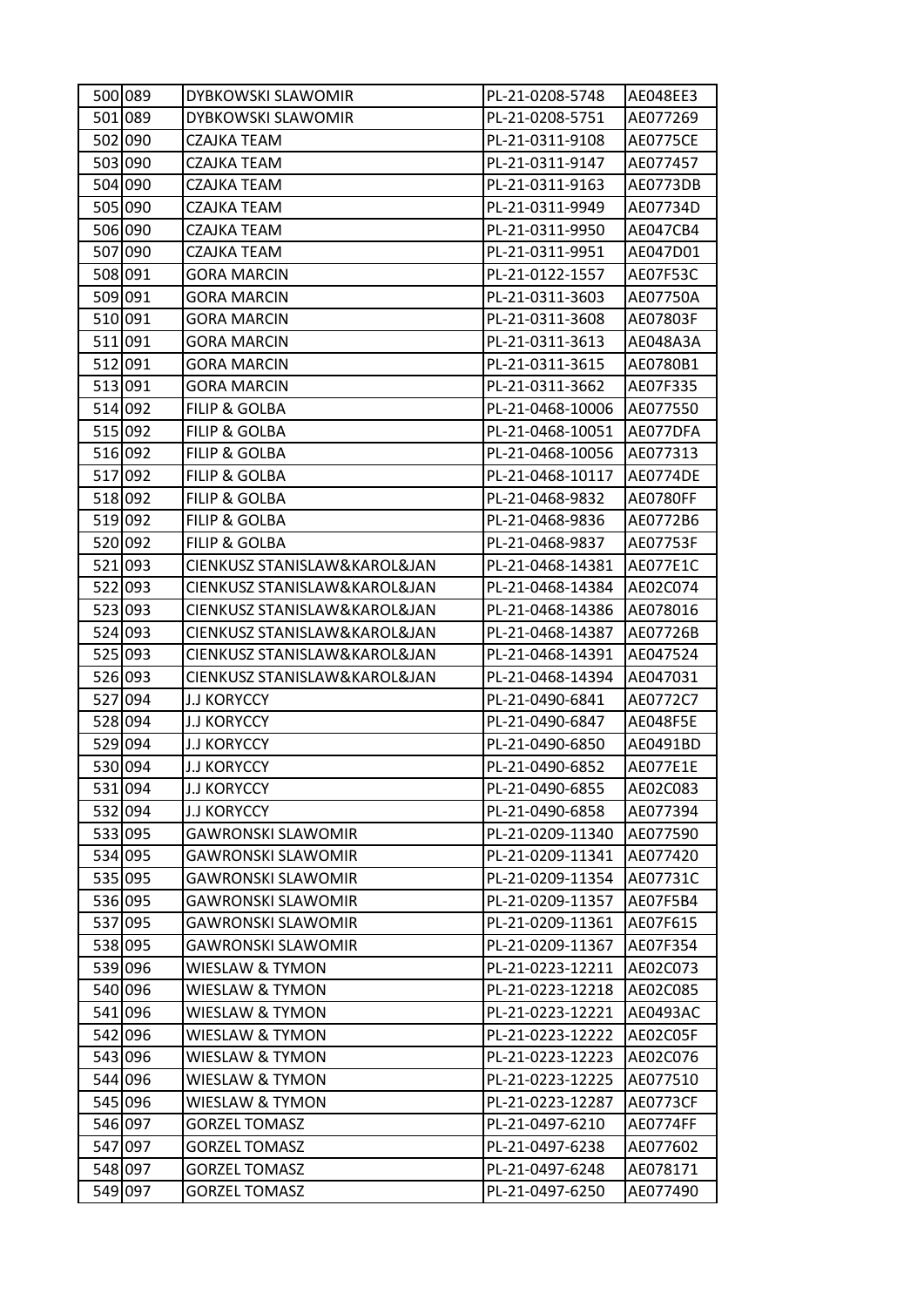| 550 097 | <b>GORZEL TOMASZ</b>      | PL-21-0497-6255 | AE077576 |
|---------|---------------------------|-----------------|----------|
| 551 097 | <b>GORZEL TOMASZ</b>      | PL-21-0497-6268 | AE0474A3 |
| 552 097 | <b>GORZEL TOMASZ</b>      | PL-21-0497-6287 | AE07F4D3 |
| 553 098 | <b>ARTUR ZOLKIEWSKI</b>   | PL-21-0210-1546 | AE077511 |
| 554 098 | <b>ARTUR ZOLKIEWSKI</b>   | PL-21-0210-1547 | AE0491CF |
| 555 098 | <b>ARTUR ZOLKIEWSKI</b>   | PL-21-0210-1556 | AE07749C |
| 556 098 | <b>ARTUR ZOLKIEWSKI</b>   | PL-21-0210-1563 | AE07739B |
| 557 098 | <b>ARTUR ZOLKIEWSKI</b>   | PL-21-0210-1566 | AE02C079 |
| 558 098 | <b>ARTUR ZOLKIEWSKI</b>   | PL-21-0210-1574 | AE07745C |
| 559 099 | JACHOREK ZBIGNIEW 1       | PL-21-0215-1807 | AE0774F5 |
| 560 099 | JACHOREK ZBIGNIEW 1       | PL-21-0215-1808 | AE0775AD |
| 561 099 | JACHOREK ZBIGNIEW 1       | PL-21-0215-1827 | AE047E1E |
| 562 099 | JACHOREK ZBIGNIEW 1       | PL-21-0215-1828 | AE077FA9 |
| 563 099 | JACHOREK ZBIGNIEW 1       | PL-21-0215-1845 | AE077296 |
| 564 099 | JACHOREK ZBIGNIEW 1       | PL-21-0215-1846 | AE077362 |
| 565 100 | LUKASZ I MONIKA LIPIAN II | PL-21-0208-8971 | AE07733F |
| 566 101 | DUDKIEWICZ - MORAWSKI     | PL-21-0211-2021 | AE0774FA |
| 567 101 | DUDKIEWICZ - MORAWSKI     | PL-21-0211-6321 | AE049009 |
| 568 101 | DUDKIEWICZ - MORAWSKI     | PL-21-0211-6322 | AE048DAE |
| 569 101 | DUDKIEWICZ - MORAWSKI     | PL-21-0211-8940 | AE077443 |
| 570 101 | DUDKIEWICZ - MORAWSKI     | PL-21-0211-8944 | AE047380 |
| 571 101 | DUDKIEWICZ - MORAWSKI     | PL-21-0211-8947 | AE049339 |
| 572 102 | RAFAL KAMIL               | PL-21-0215-120  | AE07F554 |
| 573 102 | RAFAL KAMIL               | PL-21-03-10110  | AE047671 |
| 574 102 | RAFAL KAMIL               | PL-21-03-10114  | AE0773CD |
| 575 102 | RAFAL KAMIL               | PL-21-03-10115  | AE07742A |
| 576 102 | RAFAL KAMIL               | PL-21-03-10157  | AE077E91 |
| 577 102 | RAFAL KAMIL               | PL-21-03-10159  | AE0775EF |
| 578 103 | L.STOLARSKI- K. SZWED     | PL-21-0380-243  | AE077EEC |
| 579 103 | L.STOLARSKI- K. SZWED     | PL-21-0380-244  | AE077ED5 |
| 580 103 | L.STOLARSKI- K. SZWED     | PL-21-0380-245  | AE0780A8 |
| 581 103 | L.STOLARSKI- K. SZWED     | PL-21-0380-825  | AE078009 |
| 582 103 | L.STOLARSKI- K. SZWED     | PL-21-0380-826  | AE077E82 |
| 583 103 | L.STOLARSKI- K. SZWED     | PL-21-0380-829  | AE077F06 |
| 584 104 | <b>ABBAS PIGEONS</b>      | S-21-04-203     | AE077EBE |
| 585 104 | <b>ABBAS PIGEONS</b>      | S-21-04-204     | AE077EFF |
| 586 104 | <b>ABBAS PIGEONS</b>      | S-21-04-206     | AE077F60 |
| 587 104 | ABBAS PIGEONS             | S-21-04-211     | AE077FF0 |
| 588 104 | <b>ABBAS PIGEONS</b>      | S-21-04-213     | AE077E27 |
| 589 104 | <b>ABBAS PIGEONS</b>      | S-21-04-215     | AE077DE4 |
| 590 105 | PAWEL SZTOBNICKI          | PL-21-0175-1951 | AE077EF5 |
| 591 105 | PAWEL SZTOBNICKI          | PL-21-0175-1953 | AE077E0C |
| 592 105 | PAWEL SZTOBNICKI          | PL-21-0175-1956 | AE077E77 |
| 593 105 | PAWEL SZTOBNICKI          | PL-21-0175-1960 | AE077FEE |
| 594 105 | PAWEL SZTOBNICKI          | PL-21-0175-1992 | AE077F49 |
| 595 105 | PAWEL SZTOBNICKI          | S-21-08-015     | AE077EC0 |
| 596 106 | TEAM A.A.                 | PL-21-0139-446  | AE077E98 |
| 597 106 | TEAM A.A.                 | PL-21-0139-448  | AE07F5A1 |
| 598 106 | TEAM A.A.                 | PL-21-0139-449  | AE078056 |
| 599 106 | TEAM A.A.                 | PL-21-0139-459  | AE07F659 |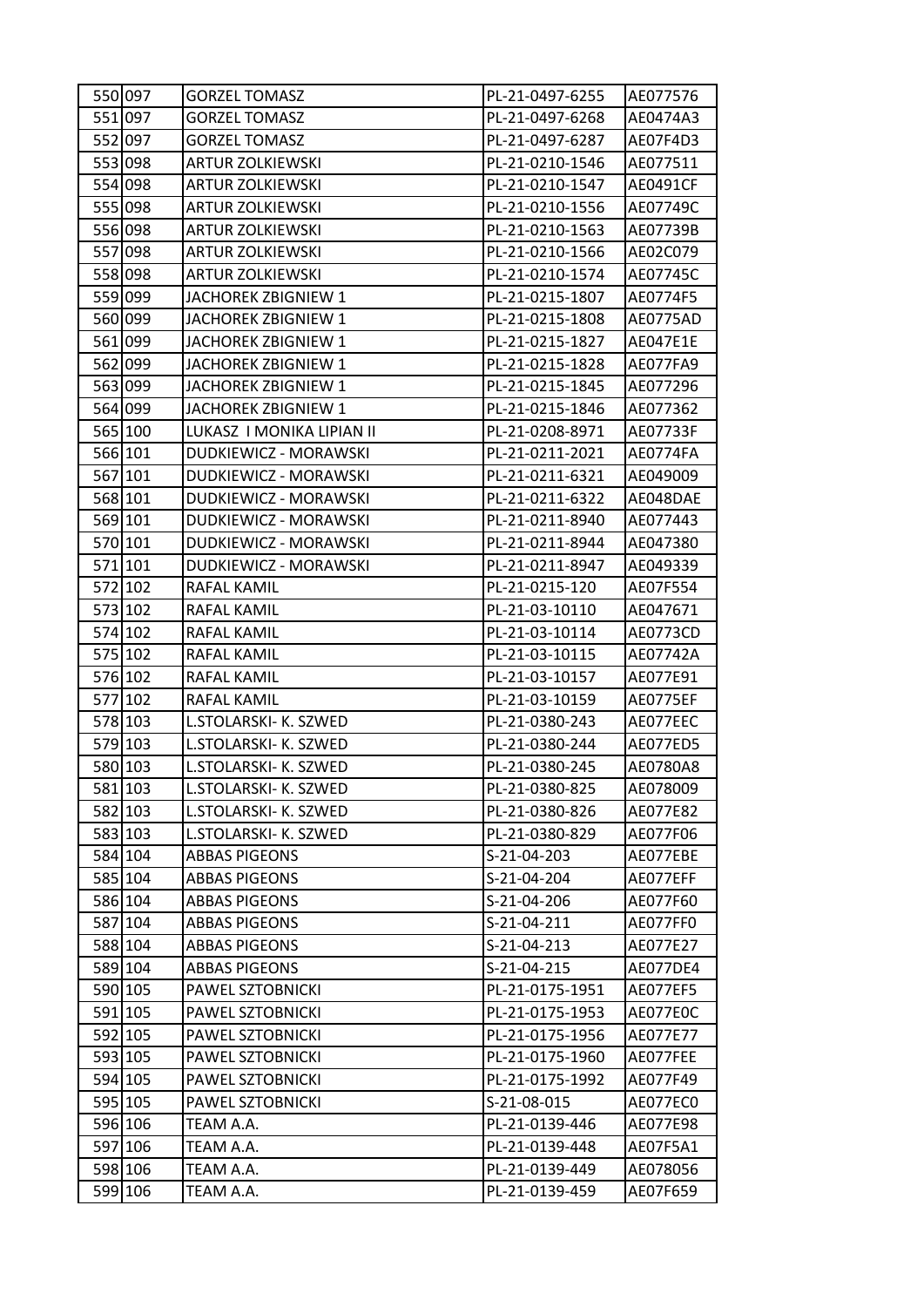| 600 106 | TEAM A.A.                    | PL-21-0139-460   | AE078152 |
|---------|------------------------------|------------------|----------|
| 601 106 | TEAM A.A.                    | PL-21-0411-3722  | AE07F307 |
| 602 106 | TEAM A.A.                    | PL-21-0411-3740  | AE07F585 |
| 603 107 | KUBACEK-JURASEK-CHMELAR TEAM | CZ-21-0234-2862  | AE077E45 |
| 604 107 | KUBACEK-JURASEK-CHMELAR TEAM | CZ-21-0234-2867  | AE077F1B |
| 605 107 | KUBACEK-JURASEK-CHMELAR TEAM | CZ-21-0234-2869  | AE077EC4 |
| 606 107 | KUBACEK-JURASEK-CHMELAR TEAM | CZ-21-0259-3412  | AE077DE6 |
| 607 107 | KUBACEK-JURASEK-CHMELAR TEAM | CZ-21-0259-3455  | AE077E8D |
| 608 107 | KUBACEK-JURASEK-CHMELAR TEAM | CZ-21-0259-3466  | AE077F7A |
| 609 108 | MISIAK & SMORAWSKI TEAM      | PL-21-0347-11966 | AE07F302 |
| 610 108 | MISIAK & SMORAWSKI TEAM      | PL-21-0347-11971 | AE07F4F7 |
| 611 108 | MISIAK & SMORAWSKI TEAM      | PL-21-0347-11999 | AE07F58D |
| 612 108 | MISIAK & SMORAWSKI TEAM      | PL-21-0347-9325  | AE07F6C6 |
| 613 108 | MISIAK & SMORAWSKI TEAM      | PL-21-0347-9343  | AE077E38 |
| 614 108 | MISIAK & SMORAWSKI TEAM      | PL-21-0347-9344  | AE07F4A4 |
| 615 109 | P+E TEAM                     | PL-21-0347-8104  | AE07F464 |
| 616 109 | P+E TEAM                     | PL-21-0347-8106  | AE07F5C1 |
| 617 109 | P+E TEAM                     | PL-21-0347-8107  | AE07F4F8 |
| 618 109 | P+E TEAM                     | PL-21-0347-8113  | AE07F43F |
| 619 109 | P+E TEAM                     | PL-21-0347-8118  | AE07F50C |
| 620 109 | P+E TEAM                     | PL-21-0347-8121  | AE07F40B |
| 621 110 | RAFAL GÓRSKI                 | PL-21-0223-583   | AE07F66D |
| 622 110 | RAFAL GÓRSKI                 | PL-21-0223-588   | AE07F4DD |
| 623 110 | RAFAL GÓRSKI                 | PL-21-0223-592   | AE07F6A7 |
| 624 110 | RAFAL GÓRSKI                 | PL-21-0223-593   | AE07F5E2 |
| 625 110 | RAFAL GÓRSKI                 | PL-21-0223-595   | AE0780ED |
| 626 110 | RAFAL GÓRSKI                 | PL-21-0223-596   | AE07F495 |
| 627 111 | PIOTROWSKI TOMASZ            | DV-21-5442-964   | AE07F3B8 |
| 628 111 | PIOTROWSKI TOMASZ            | DV-21-5442-965   | AE07F546 |
| 629 111 | PIOTROWSKI TOMASZ            | PL-21-0285-1621  | AE07F673 |
| 630 111 | PIOTROWSKI TOMASZ            | PL-21-0285-1626  | AE077F38 |
| 631 111 | PIOTROWSKI TOMASZ            | PL-21-0285-1643  | AE07F376 |
| 632 111 | PIOTROWSKI TOMASZ            | PL-21-0285-1697  | AE077F5A |
| 633 112 | TORZ SLAWOMIR                | PL-21-0155-6206  | AE07F666 |
| 634 112 | <b>TORZ SLAWOMIR</b>         | PL-21-0155-6209  | AE07F4C8 |
| 635 112 | TORZ SLAWOMIR                | PL-21-0155-6241  | AE07F5AE |
| 636 112 | <b>TORZ SLAWOMIR</b>         | PL-21-0155-6245  | AE07F38F |
| 637 112 | TORZ SLAWOMIR                | PL-21-0155-6256  | AE07F641 |
| 638 112 | TORZ SLAWOMIR                | PL-21-0155-6270  | AE07F38B |
| 639 113 | <b>BOCHENCZAK JAN</b>        | PL-21-0236-825   | AE07F435 |
| 640 113 | <b>BOCHENCZAK JAN</b>        | PL-21-0236-845   | AE07806B |
| 641 113 | <b>BOCHENCZAK JAN</b>        | PL-21-0236-868   | AE07F64E |
| 642 113 | <b>BOCHENCZAK JAN</b>        | PL-21-0236-869   | AE07F6C9 |
| 643 113 | <b>BOCHENCZAK JAN</b>        | PL-21-0236-870   | AE07F375 |
| 644 113 | <b>BOCHENCZAK JAN</b>        | PL-21-0236-884   | AE07F3DE |
| 645 114 | SZNAUCNER JAROSLAW           | PL-21-0492-4005  | AE07F40C |
| 646 114 | SZNAUCNER JAROSLAW           | PL-21-0492-4008  | AE07F365 |
| 647 114 | SZNAUCNER JAROSLAW           | PL-21-0492-4017  | AE07F4BA |
| 648 114 | SZNAUCNER JAROSLAW           | PL-21-0492-4029  | AE07F41C |
| 649 114 | SZNAUCNER JAROSLAW           | PL-21-0492-4056  | AE07F338 |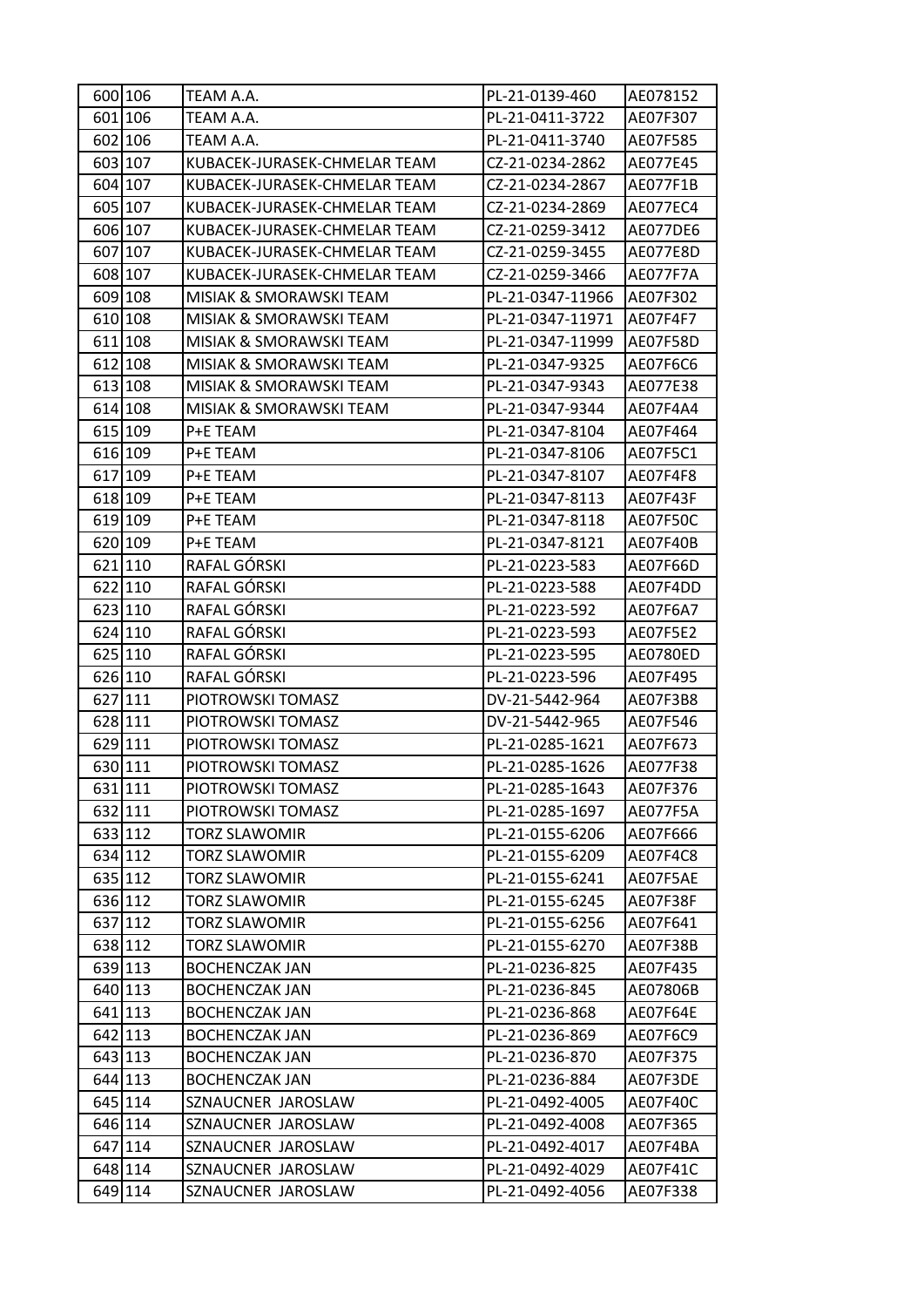| 650 115 | SROKA-KUSION-KAWA              | PL-21-0235-8251  | AE07F56A |
|---------|--------------------------------|------------------|----------|
| 651 115 | SROKA-KUSION-KAWA              | PL-21-0235-8252  | AE07F663 |
| 652 115 | SROKA-KUSION-KAWA              | PL-21-0318-3109  | AE07F3BF |
| 653 115 | SROKA-KUSION-KAWA              | PL-21-0318-3142  | AE07F683 |
| 654 115 | SROKA-KUSION-KAWA              | PL-21-0318-3424  | AE07F3E1 |
| 655 115 | SROKA-KUSION-KAWA              | PL-21-0318-3444  | AE07F386 |
| 656 116 | LOEWE BARTLOMIEJ               | PL-21-0152-135   | AE07F46E |
| 657 116 | <b>LOEWE BARTLOMIEJ</b>        | PL-21-0152-137   | AE07F665 |
| 658 116 | <b>LOEWE BARTLOMIEJ</b>        | PL-21-0152-139   | AE07F3E0 |
| 659 116 | <b>LOEWE BARTLOMIEJ</b>        | PL-21-0152-141   | AE07F457 |
| 660 116 | <b>LOEWE BARTLOMIEJ</b>        | PL-21-0152-143   | AE07F590 |
| 661 116 | <b>LOEWE BARTLOMIEJ</b>        | PL-21-0152-145   | AE07F57F |
| 662 117 | <b>KRZYCHOL</b>                | AU-21---171      | AE07F59B |
| 663 117 | <b>KRZYCHOL</b>                | AU-21---174      | AE07F57B |
| 664 117 | <b>KRZYCHOL</b>                | AU-21---175      | AE07FE96 |
| 665 117 | <b>KRZYCHOL</b>                | AU-21---180      | AE07F490 |
| 666 117 | <b>KRZYCHOL</b>                | PL-21-0317-1345  | AE07F42D |
| 667 117 | <b>KRZYCHOL</b>                | PL-21-0317-1346  | AE07F3C0 |
| 668 118 | <b>SPARROW TEAM I</b>          | DV-21-1911-1248  | AE07F697 |
| 669 118 | <b>SPARROW TEAM I</b>          | DV-21-1911-1256  | AE07F684 |
| 670 118 | SPARROW TEAM I                 | DV-21-1911-1264  | AE07F604 |
| 671 118 | SPARROW TEAM I                 | DV-21-1911-1275  | AE07F507 |
| 672 118 | SPARROW TEAM I                 | DV-21-1911-1282  | AE07FE9F |
| 673 118 | SPARROW TEAM I                 | DV-21-1911-1288  | AE07F412 |
| 674 119 | SPARROW TEAM II                | DV-21-1911-1257  | AE07F4CD |
| 675 119 | SPARROW TEAM II                | DV-21-1911-1267  | AE07F5D0 |
| 676 119 | SPARROW TEAM II                | DV-21-1911-1273  | AE07F628 |
| 677 119 | SPARROW TEAM II                | DV-21-1911-1296  | AE07F3A6 |
| 678 119 | SPARROW TEAM II                | DV-21-2585-1818  | AE07F43B |
| 679 119 | SPARROW TEAM II                | DV-21-2585-1835  | AE07F58C |
| 680 120 | MODLISZEWICE TEAM              | CZ-21-0132-3333  | AE07FC4D |
| 681 121 | <b>BARTOSZ</b>                 | CZ-21-0132-3215  | AE07F3A0 |
| 682 122 | <b>MASTER TEAM PILICHOWICE</b> | CZ-21-0132-3212  | AE07F64A |
| 683 123 | <b>DREAM TEAM</b>              | PL-21-0173-12914 | AE07F326 |
| 684 123 | <b>DREAM TEAM</b>              | PL-21-0173-12940 | AE07F37B |
| 685 123 | DREAM TEAM                     | PL-21-0173-12941 | AE07F37E |
| 686 123 | <b>DREAM TEAM</b>              | PL-21-0173-12942 | AE07F39A |
| 687 123 | DREAM TEAM                     | PL-21-0173-12950 | AE07F4B3 |
| 688 123 | <b>DREAM TEAM</b>              | PL-21-0173-12951 | AE07F3CC |
| 689 124 | <b>KREPIEC TIM</b>             | PL-21-0211-6059  | AE07F5F0 |
| 690 124 | <b>KREPIEC TIM</b>             | PL-21-0211-936   | AE07FE4F |
| 691 124 | <b>KREPIEC TIM</b>             | PL-21-0211-979   | AE07F5E7 |
| 692 124 | <b>KREPIECTIM</b>              | PL-21-0497-3105  | AE048B6F |
| 693 124 | <b>KREPIEC TIM</b>             | PL-21-04973301   | AE07F3FD |
| 694 124 | <b>KREPIEC TIM</b>             | PL-21-0497-6277  | AE07F3CF |
| 695 125 | K 2                            | PL-21-0497-3021  | AE07F66E |
| 696 125 | K 2                            | PL-21-0497-3031  | AE07F3B0 |
| 697 125 | K <sub>2</sub>                 | PL-21-0497-3065  | AE07F533 |
| 698 125 | K 2                            | PL-21-0497-3068  | AE07F6CC |
| 699 125 | K <sub>2</sub>                 | PL-21-0497-3078  | AE07F4A7 |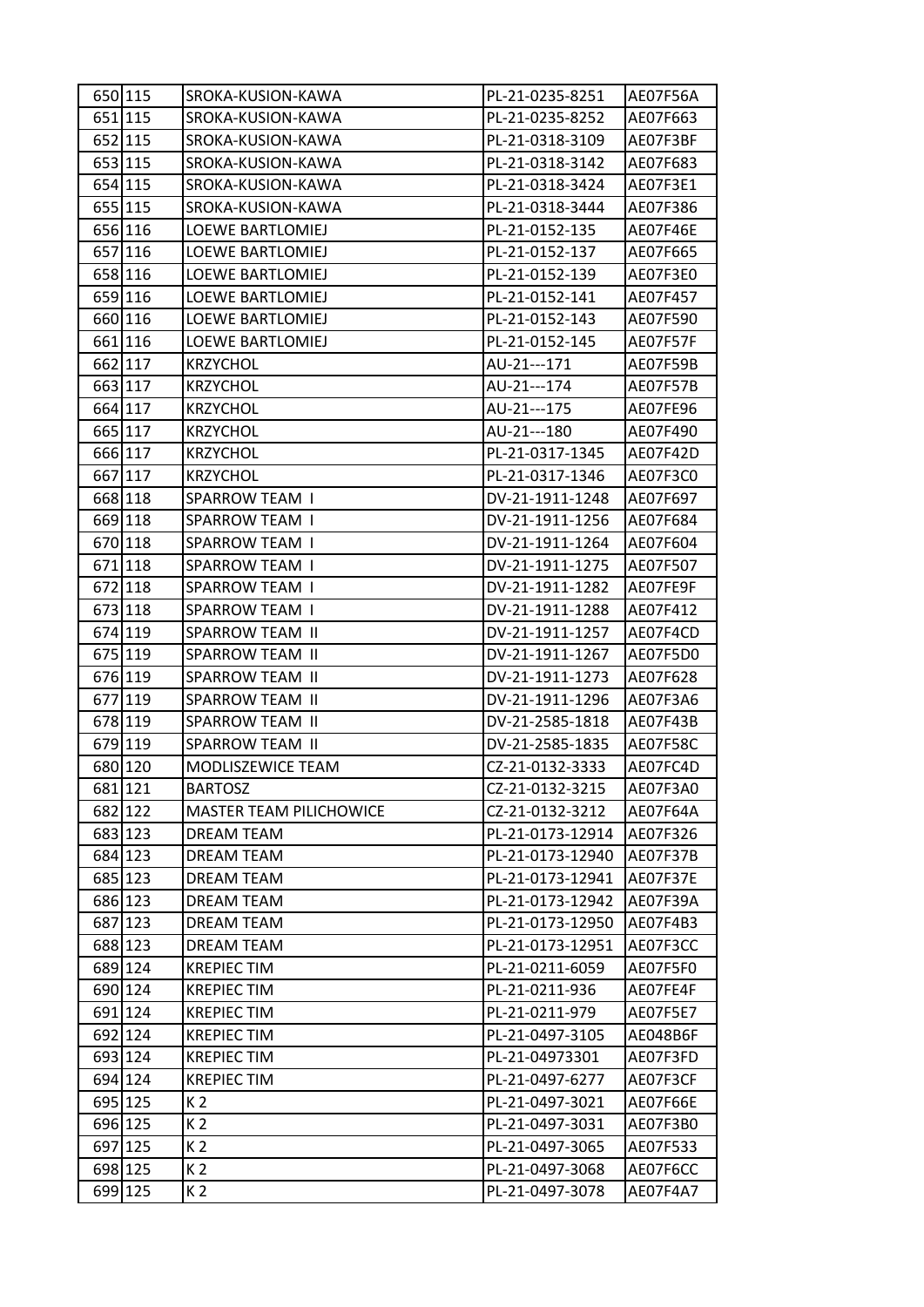| 700 125 | K 2                         | PL-21-0497-3086  | AE07F3A2        |
|---------|-----------------------------|------------------|-----------------|
| 701 126 | STUDZINSKI BARTOSZ-ZBIGNIEW | PL-21-0211-10150 | AE077338        |
| 702 126 | STUDZINSKI BARTOSZ-ZBIGNIEW | PL-21-0211-10151 | AE077369        |
| 703 126 | STUDZINSKI BARTOSZ-ZBIGNIEW | PL-21-0211-10155 | AE0772C8        |
| 704 126 | STUDZINSKI BARTOSZ-ZBIGNIEW | PL-21-0211-10167 | <b>AE048C6B</b> |
| 705 126 | STUDZINSKI BARTOSZ-ZBIGNIEW | PL-21-0211-10214 | AE077221        |
| 706 126 | STUDZINSKI BARTOSZ-ZBIGNIEW | PL-21-0211-10219 | AE07F30E        |
| 707 127 | ZAWADA ANDRZEJ              | PL-21-0385-13240 | AE07F4F2        |
| 708 127 | ZAWADA ANDRZEJ              | PL-21-0385-13245 | AE07F439        |
| 709 128 | <b>GRYGLAS ARTUR</b>        | PL-21-010-5453   | AE07F544        |
| 710 128 | GRYGLAS ARTUR               | PL-21-010-5458   | AE07F48D        |
| 711 128 | GRYGLAS ARTUR               | PL-21-010-5485   | AE0775E3        |
| 712 128 | GRYGLAS ARTUR               | PL-21-010-5486   | AE07F36B        |
| 713 128 | <b>GRYGLAS ARTUR</b>        | PL-21-010-5488   | AE07F6CD        |
| 714 129 | <b>DEGA MARCIN</b>          | PL-21-208-8817   | AE0775B1        |
| 715 129 | DEGA MARCIN                 | PL-21-208-8818   | AE077552        |
| 716 130 | BLYSKAWICA                  | PL-21-07-8746    | AE07F4D4        |
| 717 130 | <b>BLYSKAWICA</b>           | PL-21-07-8749    | AE07F662        |
| 718 130 | <b>BLYSKAWICA</b>           | PL-21-07-8754    | AE07F53B        |
| 719 131 | ZAJAC NORBERT               | PL-21-0208-1909  | <b>AE07F48C</b> |
| 720 131 | ZAJAC NORBERT               | PL-21-0208-1949  | AE07F66F        |
| 721 131 | ZAJAC NORBERT               | PL-21-0208-1959  | AE07F40E        |
| 722 131 | ZAJAC NORBERT               | PL-21-0208-1963  | AE07F4B9        |
| 723 131 | ZAJAC NORBERT               | PL-21-0208-1964  | AE07F347        |
| 724 131 | ZAJAC NORBERT               | PL-21-0208-1997  | AE07F392        |
| 725 132 | MAT-BUD                     | PL-21-0430-4585  | AE07F62F        |
| 726 132 | MAT-BUD                     | PL-21-0430-4587  | AE07F346        |
| 727 132 | MAT-BUD                     | PL-21-0430-5538  | AE07F367        |
| 728 132 | MAT-BUD                     | PL-21-0430-5544  | AE07FE1D        |
| 729 132 | MAT-BUD                     | PL-21-0430-5550  | AE07FCF9        |
| 730 132 | MAT-BUD                     | PL-21-0430-5554  | AE07FC99        |
| 731 133 | TEAM G & W                  | PL-21-0208-3371  | AE07F583        |
| 732 133 | TEAM G & W                  | PL-21-0208-3373  | AE07F6B5        |
| 733 133 | TEAM G & W                  | PL-21-0208-3376  | AE07FB58        |
| 734 133 | TEAM G & W                  | PL-21-0208-4251  | AE07FDB8        |
| 735 133 | TEAM G & W                  | PL-21-0208-4267  | AE07F5E6        |
| 736 133 | TEAM G & W                  | PL-21-0208-4278  | AE07F526        |
| 737 134 | PRANAGAL                    | PL-21-0497-3662  | AE07F601        |
| 738 134 | PRANAGAL                    | PL-21-0497-3665  | AE07F5D8        |
| 739 134 | PRANAGAL                    | PL-21-0497-3667  | AE07F3FE        |
| 740 134 | PRANAGAL                    | PL-21-0497-3668  | AE07F631        |
| 741 134 | PRANAGAL                    | PL-21-0497-3669  | AE07F320        |
| 742 134 | PRANAGAL                    | PL-21-0497-6892  | AE07FACA        |
| 743 135 | PATRYCJA I ADRIAN DROZD     | PL-21-0463-7731  | AE07FBDD        |
| 744 135 | PATRYCJA I ADRIAN DROZD     | PL-21-0463-7746  | AE07F462        |
| 745 135 | PATRYCJA I ADRIAN DROZD     | PL-21-0463-7750  | AE07FE9B        |
| 746 135 | PATRYCJA I ADRIAN DROZD     | PL-21-0463-7756  | AE07F608        |
| 747 135 | PATRYCJA I ADRIAN DROZD     | PL-21-0463-7761  | AE07F5BB        |
| 748 135 | PATRYCJA I ADRIAN DROZD     | PL-21-0463-7778  | AE07F61C        |
| 749 136 | LEWANDOWSKI TEAM            | PL-21-0411-7408  | AE07F682        |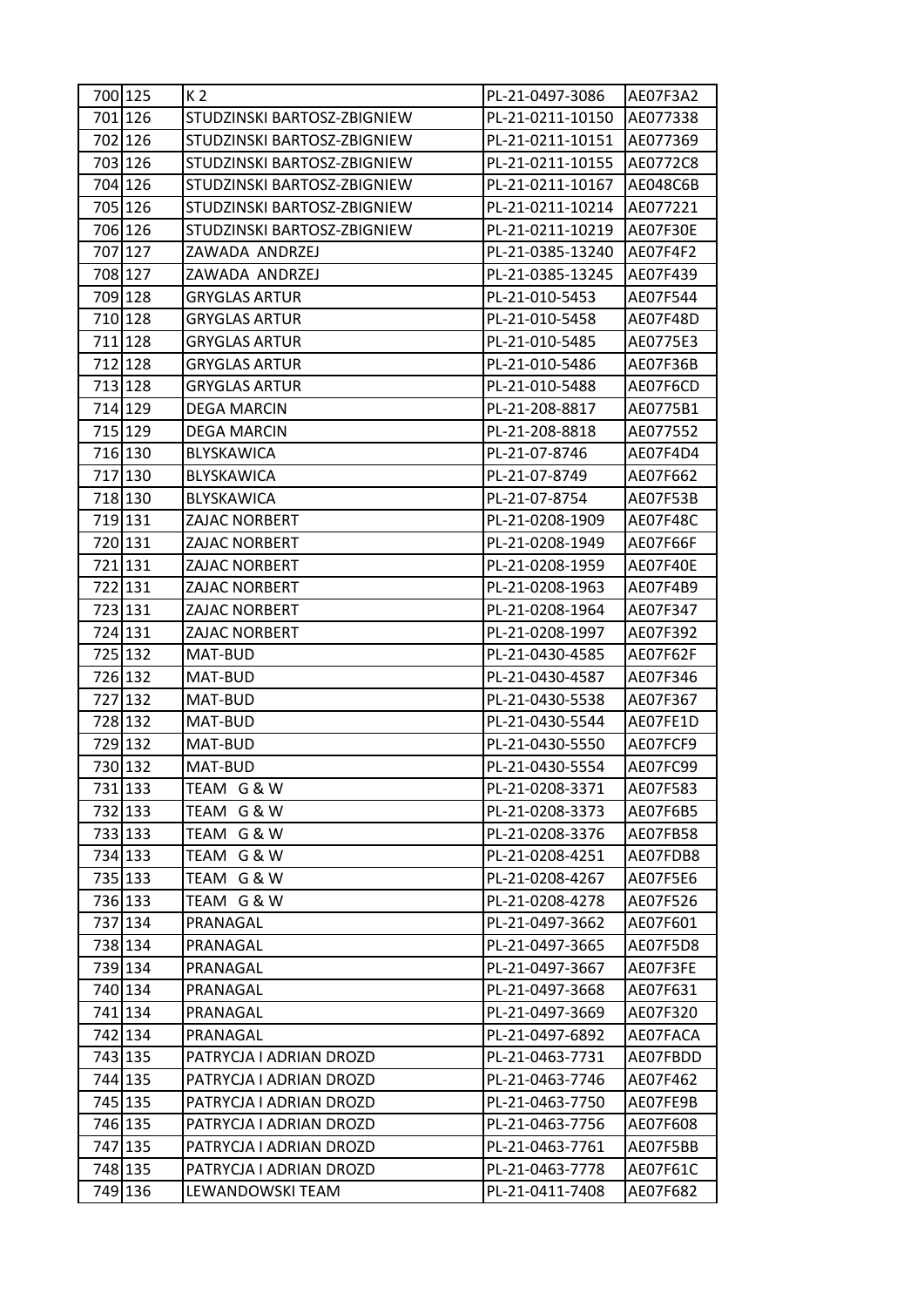|         | 750 136 | LEWANDOWSKI TEAM      | PL-21-0411-7431 | AE07FD21 |
|---------|---------|-----------------------|-----------------|----------|
|         | 751 136 | LEWANDOWSKI TEAM      | PL-21-0411-7436 | AE07FBBA |
|         | 752 136 | LEWANDOWSKI TEAM      | PL-21-08-2055   | AE07F626 |
| 753 136 |         | LEWANDOWSKI TEAM      | PL-21-08-2057   | AE07F33C |
|         | 754 136 | LEWANDOWSKI TEAM      | PL-21-08-2059   | AE07F618 |
|         | 755 137 | AMELKA J.K. I         | PL-21-0424-8101 | AE07FB9A |
|         | 756 137 | AMELKA J.K. I         | PL-21-0424-8102 | AE07F586 |
|         | 757 137 | AMELKA J.K. I         | PL-21-0424-8105 | AE07F50A |
|         | 758 137 | AMELKA J.K. I         | PL-21-0424-8106 | AE07F4F0 |
|         | 759 137 | AMELKA J.K. I         | PL-21-0424-8108 | AE07F476 |
|         | 760 137 | AMELKA J.K. I         | PL-21-0424-8109 | AE07F4E3 |
| 761 138 |         | AMELKA J.K. II        | PL-21-0424-8115 | AE07F313 |
|         | 762 138 | AMELKA J.K. II        | PL-21-0424-8116 | AE07FDF4 |
| 763 138 |         | AMELKA J.K. II        | PL-21-0424-8117 | AE07F658 |
|         | 764 138 | AMELKA J.K. II        | PL-21-0424-8119 | AE07F41F |
|         | 765 138 | AMELKA J.K. II        | PL-21-0424-8121 | AE07F4AA |
| 766 138 |         | AMELKA J.K. II        | PL-21-0424-8122 | AE07F4AE |
| 767 139 |         | AMELKA III            | PL-21-0424-8103 | AE07F3AC |
| 768 139 |         | AMELKA III            | PL-21-0424-8104 | AE07F698 |
| 769 139 |         | <b>AMELKA III</b>     | PL-21-0424-8107 | AE07F670 |
| 770 139 |         | AMELKA III            | PL-21-0424-8111 | AE07F6B6 |
| 771 139 |         | AMELKA III            | PL-21-0424-8112 | AE07F549 |
| 772 139 |         | AMELKA III            | PL-21-0424-8113 | AE07F483 |
| 773 140 |         | AMELIA J.K. IV        | PL-21-0424-8110 | AE07F61E |
|         | 774 140 | AMELIA J.K. IV        | PL-21-0424-8120 | AE07F511 |
| 775 140 |         | AMELIA J.K. IV        | PL-21-0424-8124 | AE07F582 |
| 776 140 |         | AMELIA J.K. IV        | PL-21-0424-8125 | AE07FD2D |
| 777 141 |         | <b>LESZEK SERAFIN</b> | PL-21-0250-6101 | AE07F3A8 |
| 778 141 |         | <b>LESZEK SERAFIN</b> | PL-21-0250-6104 | AE07FDF9 |
|         | 779 141 | <b>LESZEK SERAFIN</b> | PL-21-0250-6107 | AE07F517 |
|         | 780 141 | LESZEK SERAFIN        | PL-21-0250-6108 | AE077549 |
| 781 141 |         | <b>LESZEK SERAFIN</b> | PL-21-0250-6110 | AE07F611 |
|         | 782 141 | <b>LESZEK SERAFIN</b> | PL-21-0250-6115 | AE07F35E |
|         | 783 142 | TAYA                  | PL-21-0250-6118 | AE0774CA |
|         | 784 142 | <b>TAYA</b>           | PL-21-0250-6122 | AE07722A |
|         | 785 142 | TAYA                  | PL-21-0250-6124 | AE07F6C0 |
|         | 786 142 | <b>TAYA</b>           | PL-21-0250-6131 | AE07805A |
|         | 787 142 | TAYA                  | PL-21-0250-6134 | AE048C2F |
|         | 788 142 | TAYA                  | PL-21-0250-6143 | AE077330 |
|         | 789 143 | <b>GIULIA</b>         | PL-21-0250-6145 | AE07F5C3 |
|         | 790 144 | KURYLO KRZYSZTOF      | PL-21-0412-6537 | AE07FD1C |
|         | 791 144 | KURYLO KRZYSZTOF      | PL-21-0412-6541 | AE07FBF8 |
| 792 144 |         | KURYLO KRZYSZTOF      | PL-21-0412-6543 | AE07FD82 |
|         | 793 144 | KURYLO KRZYSZTOF      | PL-21-0412-6547 | AE0773E9 |
|         | 794 144 | KURYLO KRZYSZTOF      | PL-21-0412-6553 | AE07FC89 |
|         | 795 144 | KURYLO KRZYSZTOF      | PL-21-0412-6556 | AE07FD60 |
|         | 796 145 | LANDMAN               | PL-21-0208-7903 | AE07FD0C |
|         | 797 145 | LANDMAN               | PL-21-0208-7907 | AE07FD0D |
|         | 798 145 | LANDMAN               | PL-21-0208-7908 | AE07FE60 |
|         | 799 145 | LANDMAN               | PL-21-0208-7920 | AE07FDDE |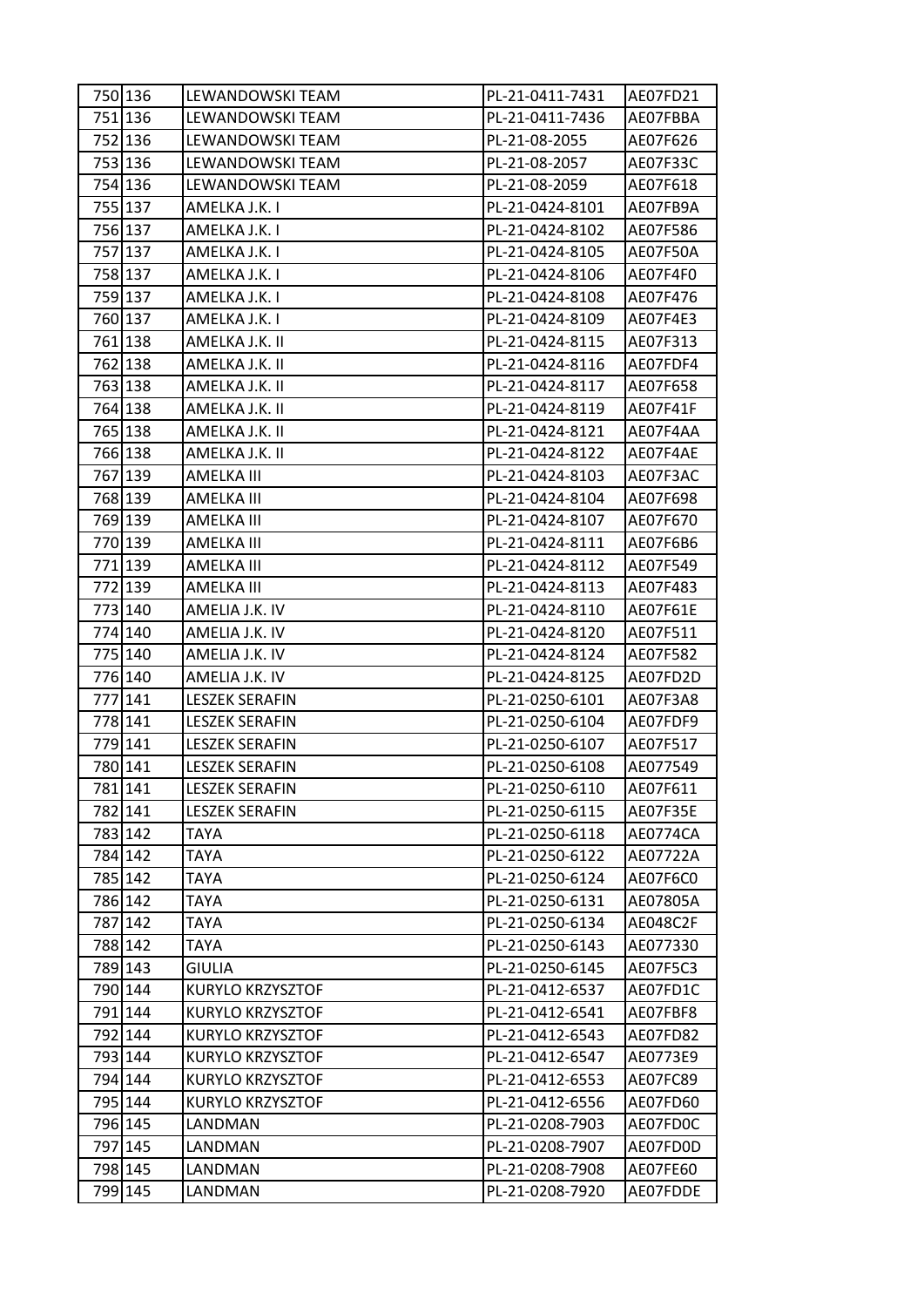| 800 145 | LANDMAN                 | PL-21-0208-7928  | AE07FC80 |
|---------|-------------------------|------------------|----------|
| 801 145 | LANDMAN                 | PL-21-0208-7934  | AE07FCF5 |
| 802 146 | BOCZKOWSKI-WOSZCZAK     | PL-21-0329-1509  | AE07FBDA |
| 803 146 | BOCZKOWSKI-WOSZCZAK     | PL-21-0329-1511  | AE07FE7E |
| 804 146 | BOCZKOWSKI-WOSZCZAK     | PL-21-0329-1512  | AE07FB89 |
| 805 146 | BOCZKOWSKI-WOSZCZAK     | PL-21-0329-1518  | AE07FB7F |
| 806 146 | BOCZKOWSKI-WOSZCZAK     | PL-21-0329-1520  | AE07FB3D |
| 807 146 | BOCZKOWSKI-WOSZCZAK     | PL-21-0329-1595  | AE07FDE6 |
| 808 147 | SZYMANSKI JERZY         | PL-21-0208-7046  | AE07FD80 |
| 809 147 | SZYMANSKI JERZY         | PL-21-0208-7069  | AE07FBE3 |
| 810 147 | SZYMANSKI JERZY         | PL-21-0208-7074  | AE07FB11 |
| 811 147 | SZYMANSKI JERZY         | PL-21-0208-7075  | AE07FD8E |
| 812 147 | SZYMANSKI JERZY         | PL-21-0208-7077  | AE07FB27 |
| 813 147 | SZYMANSKI JERZY         | PL-21-0208-7080  | AE07FB4C |
| 814 148 | MAJA                    | PL-21-053-14740  | AE07F382 |
| 815 148 | MAJA                    | PL-21-053-14742  | AE07F523 |
| 816 148 | MAJA                    | PL-21-053-14743  | AE07F474 |
| 817 148 | MAJA                    | PL-21-053-14746  | AE07F39C |
| 818 148 | <b>MAJA</b>             | PL-21-053-14748  | AE07F44B |
| 819 148 | MAJA                    | PL-21-053-14750  | AE07F430 |
| 820 149 | LASEK LUKASZ            | PL-21-0185-512   | AE07F513 |
| 821 149 | <b>LASEK LUKASZ</b>     | PL-21-0185-543   | AE07F6BE |
| 822 149 | LASEK LUKASZ            | PL-21-0185-575   | AE07F5B1 |
| 823 149 | <b>LASEK LUKASZ</b>     | PL-21-0185-619   | AE07F677 |
| 824 149 | <b>LASEK LUKASZ</b>     | PL-21-0185-620   | AE07F619 |
| 825 149 | LASEK LUKASZ            | PL-21-0185-633   | AE07F434 |
| 826 150 | <b>ESCHKE ARTUR</b>     | PL-21-0207-3890  | AE07F675 |
| 827 150 | <b>ESCHKE ARTUR</b>     | PL-21-0207-3891  | AE07F6CB |
| 828 151 | MAJEWSKI WALDEK         | PL-21-0180-4805  | AE07F440 |
| 829 151 | MAJEWSKI WALDEK         | PL-21-0180-4806  | AE07F5AB |
| 830 151 | MAJEWSKI WALDEK         | PL-21-0180-4808  | AE07F3CE |
| 831 151 | MAJEWSKI WALDEK         | PL-21-0425-12278 | AE07F534 |
| 832 151 | MAJEWSKI WALDEK         | PL-21-0425-12279 | AE07F5A0 |
| 833 151 | <b>MAJEWSKI WALDEK</b>  | PL-21-0425-12281 | AE07F4D7 |
| 834 152 | <b>SITARSKI MAREK</b>   | PL-21-0262-1764  | AE07F620 |
| 835 152 | SITARSKI MAREK          | PL-21-0262-1770  | AE07F3E2 |
| 836 152 | <b>SITARSKI MAREK</b>   | PL-21-0262-1774  | AE07F4D0 |
| 837 152 | SITARSKI MAREK          | PL-21-0262-1786  | AE07F5AA |
| 838 152 | SITARSKI MAREK          | PL-21-0280-12862 | AE07F3CD |
| 839 152 | SITARSKI MAREK          | PL-21-0280-12865 | AE07F610 |
| 840 153 | <b>OCHIJEWICZ MAREK</b> | PL-21-0441-5070  | AE07F5FE |
| 841 153 | <b>OCHIJEWICZ MAREK</b> | PL-21-0441-5072  | AE07F481 |
| 842 153 | OCHIJEWICZ MAREK        | PL-21-0441-5099  | AE07F536 |
| 843 153 | <b>OCHIJEWICZ MAREK</b> | PL-21-0441-5101  | AE07F368 |
| 844 153 | <b>OCHIJEWICZ MAREK</b> | PL-21-0441-5103  | AE07F565 |
| 845 153 | OCHIJEWICZ MAREK        | PL-21-0441-5148  | AE07F3E9 |
| 846 154 | PRZEDNIKOWSKI WIESLAW   | PL-21-0306-4703  | AE07F5D5 |
| 847 154 | PRZEDNIKOWSKI WIESLAW   | PL-21-0306-4705  | AE07FBC8 |
| 848 154 | PRZEDNIKOWSKI WIESLAW   | PL-21-0306-4712  | AE07F667 |
| 849 154 | PRZEDNIKOWSKI WIESLAW   | PL-21-0306-4713  | AE07F649 |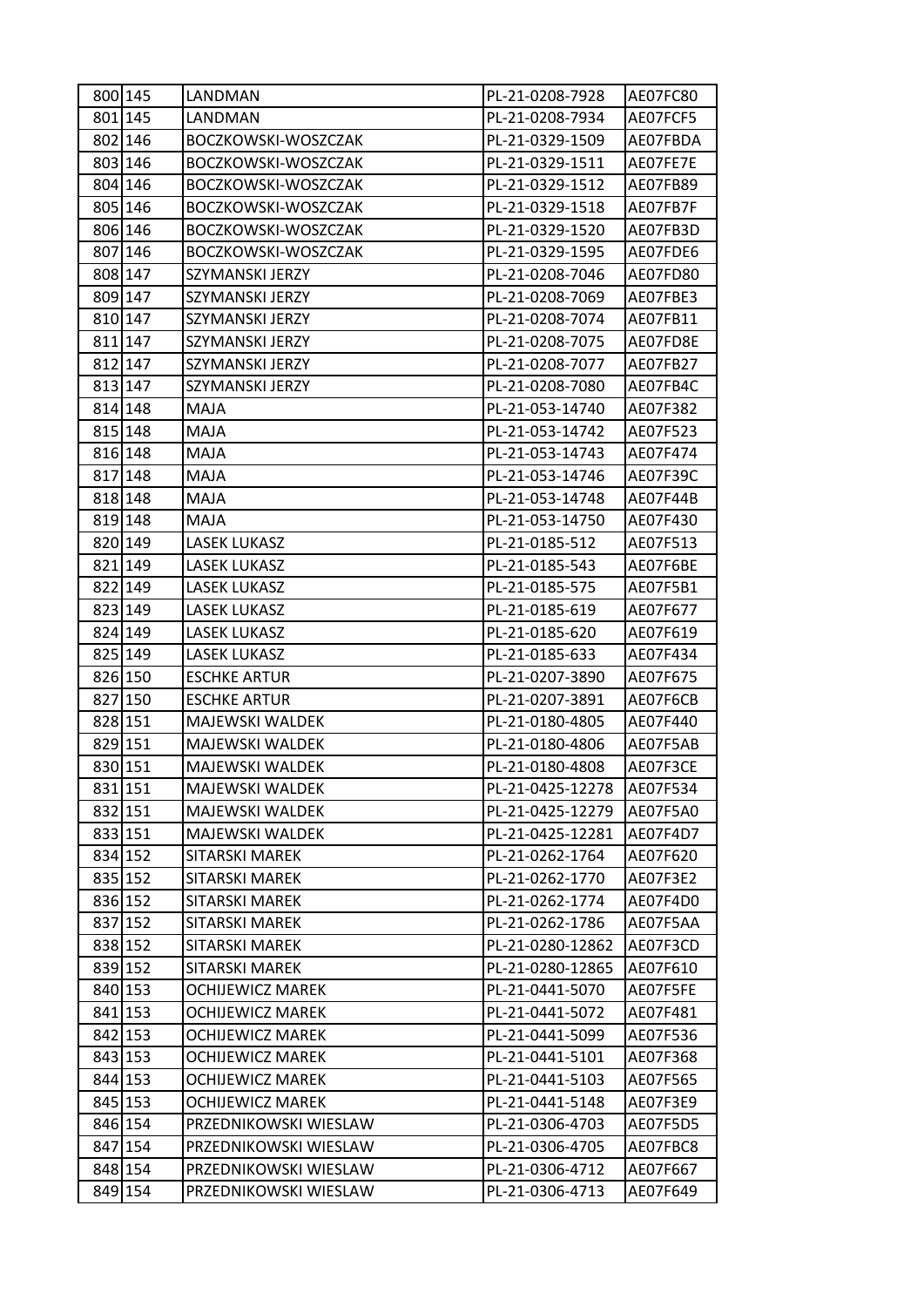| 850 154 | PRZEDNIKOWSKI WIESLAW  | PL-21-0306-4739 | AE07F403 |
|---------|------------------------|-----------------|----------|
| 851 154 | PRZEDNIKOWSKI WIESLAW  | PL-21-0306-4744 | AE07F66A |
| 852 155 | TCHORZEWSKI WOJCIECH   | PL-21-0468-6315 | AE07F63B |
| 853 155 | TCHORZEWSKI WOJCIECH   | PL-21-0468-6316 | AE07F475 |
| 854 155 | TCHORZEWSKI WOJCIECH   | PL-21-0468-6319 | AE07F3D9 |
| 855 155 | TCHORZEWSKI WOJCIECH   | PL-21-0468-6320 | AE07FDA9 |
| 856 155 | TCHORZEWSKI WOJCIECH   | PL-21-0468-6334 | AE07F6BC |
| 857 155 | TCHORZEWSKI WOJCIECH   | PL-21-0468-6335 | AE07F4D8 |
| 858 156 | <b>GWOSDZ WALDEMAR</b> | DV-21-4973-198  | AE07F410 |
| 859 156 | <b>GWOSDZ WALDEMAR</b> | DV-21-4973-207  | AE07F504 |
| 860 156 | GWOSDZ WALDEMAR        | DV-21-4973-208  | AE07F5F1 |
| 861 156 | <b>GWOSDZ WALDEMAR</b> | DV-21-4973-209  | AE07F3DF |
| 862 156 | <b>GWOSDZ WALDEMAR</b> | DV-21-4973-210  | AE07F42F |
| 863 156 | <b>GWOSDZ WALDEMAR</b> | DV-21-4973-211  | AE07740C |
| 864 157 | <b>GIL JOLANTA</b>     | NL-21-1332315   | AE07FDBA |
| 865 157 | <b>GIL JOLANTA</b>     | PL-21-0176-4605 | AE07F58A |
| 866 157 | <b>GIL JOLANTA</b>     | PL-21-0176-4613 | AE07F621 |
| 867 157 | <b>GIL JOLANTA</b>     | PL-21-0176-4635 | AE07F2FE |
| 868 157 | GIL JOLANTA            | PL-21-0176-4664 | AE07F60C |
| 869 157 | <b>GIL JOLANTA</b>     | PL-21-0176-4673 | AE07F5D3 |
| 870 158 | LIS ANDRZEJ            | PL-21-09-8547   | AE07F52B |
| 871 158 | LIS ANDRZEJ            | PL-21-09-8562   | AE07F6D1 |
| 872 158 | LIS ANDRZEJ            | PL-21-09-8569   | AE07F485 |
| 873 158 | LIS ANDRZEJ            | PL-21-09-8580   | AE07F4FF |
| 874 158 | LIS ANDRZEJ            | PL-21-09-8599   | AE07F4B1 |
| 875 158 | LIS ANDRZEJ            | PL-21-09-8600   | AE07F557 |
| 876 159 | <b>BLUE TEAM</b>       | PL-21-02-3241   | AE07FABE |
| 877 159 | <b>BLUE TEAM</b>       | PL-21-02-3243   | AE07F545 |
| 878 159 | <b>BLUE TEAM</b>       | PL-21-02-3245   | AE07F5AC |
| 879 159 | <b>BLUE TEAM</b>       | PL-21-02-3247   | AE07F4C6 |
| 880 159 | <b>BLUE TEAM</b>       | PL-21-02-3249   | AE07F5BA |
| 881 159 | <b>BLUE TEAM</b>       | PL-21-02-3255   | AE07F5B6 |
| 882 160 | <b>RED TEAM</b>        | PL-21-02-3239   | AE07F5D6 |
| 883 160 | <b>RED TEAM</b>        | PL-21-02-3248   | AE07F4C1 |
| 884 160 | <b>RED TEAM</b>        | PL-21-02-3251   | AE07F5EA |
| 885 160 | RED TEAM               | PL-21-02-3252   | AE07F5FB |
| 886 160 | <b>RED TEAM</b>        | PL-21-02-3256   | AE07FE9C |
| 887 160 | <b>RED TEAM</b>        | PL-21-02-3261   | AE07F3B3 |
| 888 161 | PASTUSZAK MICHAL       | PL-21-0497-5816 | AE07F441 |
| 889 161 | PASTUSZAK MICHAL       | PL-21-0497-5818 | AE07F317 |
| 890 162 | NIEDUZAK JOZEF         | PL-21-0289-5984 | AE07F3C5 |
| 891 162 | NIEDUZAK JOZEF         | PL-21-0289-5986 | AE07F3D7 |
| 892 162 | NIEDUZAK JOZEF         | PL-21-0289-5999 | AE07F68F |
| 893 162 | NIEDUZAK JOZEF         | PL-21-0289-6511 | AE07F404 |
| 894 162 | NIEDUZAK JOZEF         | PL-21-0289-6515 | AE07F629 |
| 895 162 | NIEDUZAK JOZEF         | PL-21-0289-6561 | AE07FDB0 |
| 896 163 | PANAS TEAM             | PL-21-0210-1012 | AE07F416 |
| 897 163 | PANAS TEAM             | PL-21-0210-1116 | AE07F44A |
| 898 163 | PANAS TEAM             | PL-21-0210-1157 | AE07F67D |
| 899 163 | PANAS TEAM             | PL-21-0210-1174 | AE07F41E |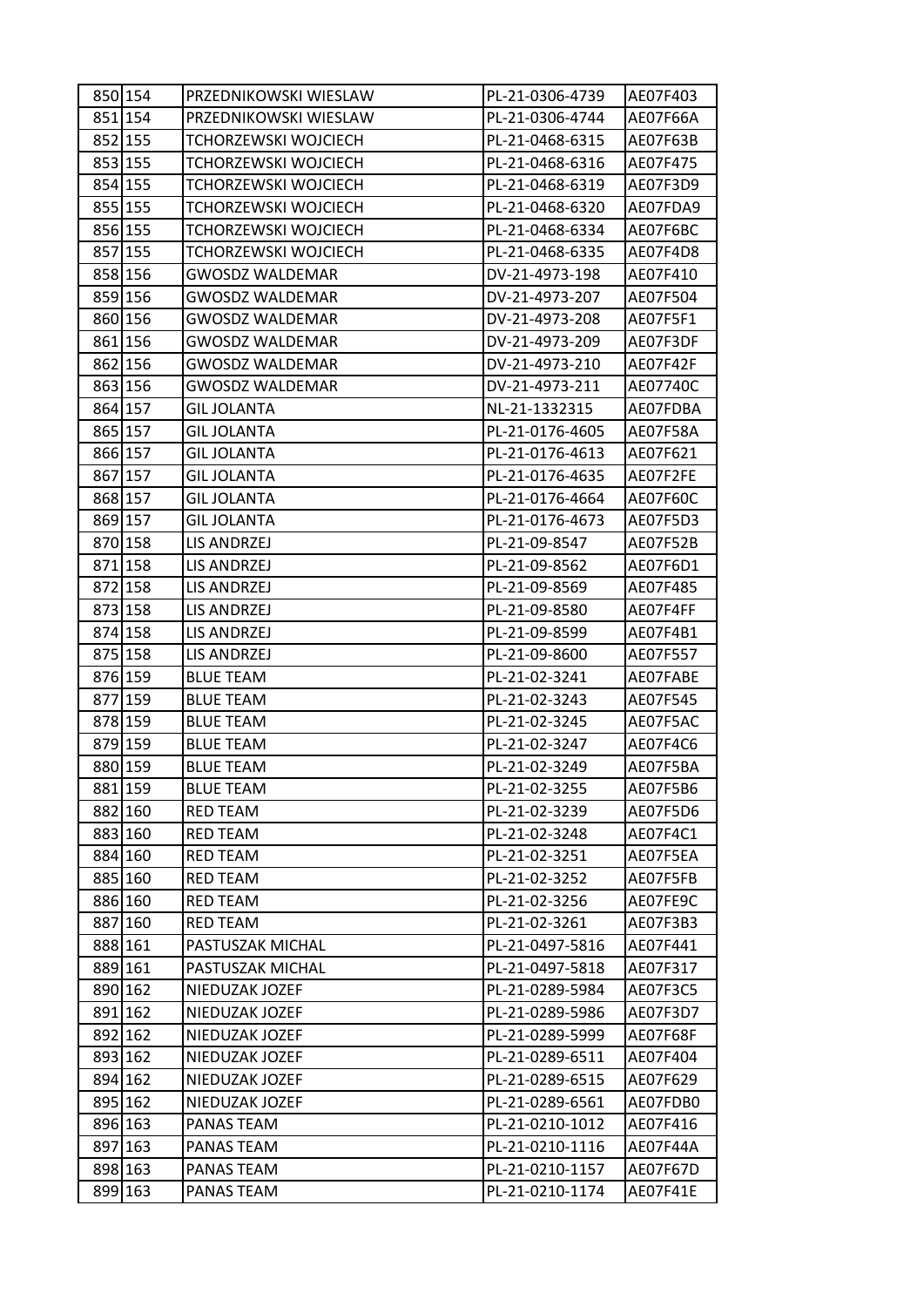| 900 163 | PANAS TEAM              | PL-21-0210-1177  | AE07F4E2 |
|---------|-------------------------|------------------|----------|
| 901 163 | PANAS TEAM              | PL-21-0210-1192  | AE07F425 |
| 902 164 | SYLWIA I DAREK ZYBURA 1 | PL-21-0211-3801  | AE07F579 |
| 903 164 | SYLWIA I DAREK ZYBURA 1 | PL-21-0211-3802  | AE07F64B |
| 904 164 | SYLWIA I DAREK ZYBURA 1 | PL-21-0211-3803  | AE07F3FA |
| 905 164 | SYLWIA I DAREK ZYBURA 1 | PL-21-0211-3804  | AE07F639 |
| 906 164 | SYLWIA I DAREK ZYBURA 1 | PL-21-0211-3805  | AE07F66B |
| 907 164 | SYLWIA I DAREK ZYBURA 1 | PL-21-0211-3806  | AE07F497 |
| 908 164 | SYLWIA I DAREK ZYBURA 1 | PL-21-0211-3807  | AE07F52E |
| 909 165 | KAJKA                   | DV-21-7360-221   | AE07F62B |
| 910 165 | KAJKA                   | DV-21-7360-224   | AE07F47B |
| 911 165 | KAJKA                   | DV-21-7360-263   | AE07F644 |
| 912 165 | KAJKA                   | PL-21-0211-3003  | AE07F5F5 |
| 913 165 | KAJKA                   | PL-21-0211-3042  | AE07F494 |
| 914 165 | KAJKA                   | PL-21-0211-3057  | AE07F2F6 |
| 915 166 | K & K                   | PL-21-0208-3972  | AE07FC36 |
| 916 166 | K&K                     | PL-21-0208-3973  | AE07FC74 |
| 917 166 | K&K                     | PL-21-0215-11052 | AE07FE30 |
| 918 167 | <b>SMYK TOMASZ</b>      | PL-21-0497-2184  | AE07FCD1 |
| 919 167 | <b>SMYK TOMASZ</b>      | PL-21-0497-2185  | AE07FCCF |
| 920 167 | <b>SMYK TOMASZ</b>      | PL-21-0497-2187  | AE07FB62 |
| 921 167 | <b>SMYK TOMASZ</b>      | PL-21-0497-2188  | AE07FB0C |
| 922 167 | <b>SMYK TOMASZ</b>      | PL-21-0497-2195  | AE07FCF0 |
| 923 167 | <b>SMYK TOMASZ</b>      | PL-21-0497-2197  | AE07FB7D |
| 924 168 | MAJCHER - BARAN TEAM    | PL-21-0230-105   | AE07F3D8 |
| 925 168 | MAJCHER - BARAN TEAM    | PL-21-0230-107   | AE07FE6D |
| 926 168 | MAJCHER - BARAN TEAM    | PL-21-0230-130   | AE07F4D1 |
| 927 168 | MAJCHER - BARAN TEAM    | PL-21-0230-131   | AE07FCE1 |
| 928 168 | MAJCHER - BARAN TEAM    | PL-21-0230-168   | AE07F5CB |
| 929 168 | MAJCHER - BARAN TEAM    | PL-21-0230-178   | AE07FB76 |
| 930 169 | WASNIEWSKI - DOBIES     | PL-21-0281-10701 | AE07FE9A |
| 931 169 | WASNIEWSKI - DOBIES     | PL-21-0281-10712 | AE07FBC3 |
| 932 169 | WASNIEWSKI - DOBIES     | PL-21-0281-10724 | AE07FD99 |
| 933 169 | WASNIEWSKI - DOBIES     | PL-21-0281-2107  | AE07F4FC |
| 934 169 | WASNIEWSKI - DOBIES     | PL-21-0281-2162  | AE07FD61 |
| 935 169 | WASNIEWSKI - DOBIES     | PL-21-0281-2176  | AE07F366 |
| 936 170 | ELZBIETA KAMIL LUKASZYK | PL-21-0295-4032  | AE07F5CA |
| 937 170 | ELZBIETA KAMIL LUKASZYK | PL-21-0295-4038  | AE07FE40 |
| 938 170 | ELZBIETA KAMIL LUKASZYK | PL-21-0295-4432  | AE07F480 |
| 939 170 | ELZBIETA KAMIL LUKASZYK | PL-21-0295-4438  | AE07FBAD |
| 940 170 | ELZBIETA KAMIL LUKASZYK | PL-21-0295-4439  | AE07F343 |
| 941 170 | ELZBIETA KAMIL LUKASZYK | PL-21-0295-4440  | AE07FBE9 |
| 942 171 | STANCZAK DAMIAN         | PL-21-0239-13261 | AE07F4B4 |
| 943 171 | STANCZAK DAMIAN         | PL-21-0239-13262 | AE07FD85 |
| 944 171 | STANCZAK DAMIAN         | PL-21-0239-13285 | AE07FBE1 |
| 945 171 | STANCZAK DAMIAN         | PL-21-0239-13286 | AE07F356 |
| 946 171 | STANCZAK DAMIAN         | PL-21-0239-13289 | AE07F613 |
| 947 171 | STANCZAK DAMIAN         | PL-21-0239-13290 | AE07F562 |
| 948 172 | PIETRAS & DZIALAK       | PL-21-0287-4079  | AE07FDFF |
| 949 172 | PIETRAS & DZIALAK       | PL-21-0314-7513  | AE07FE68 |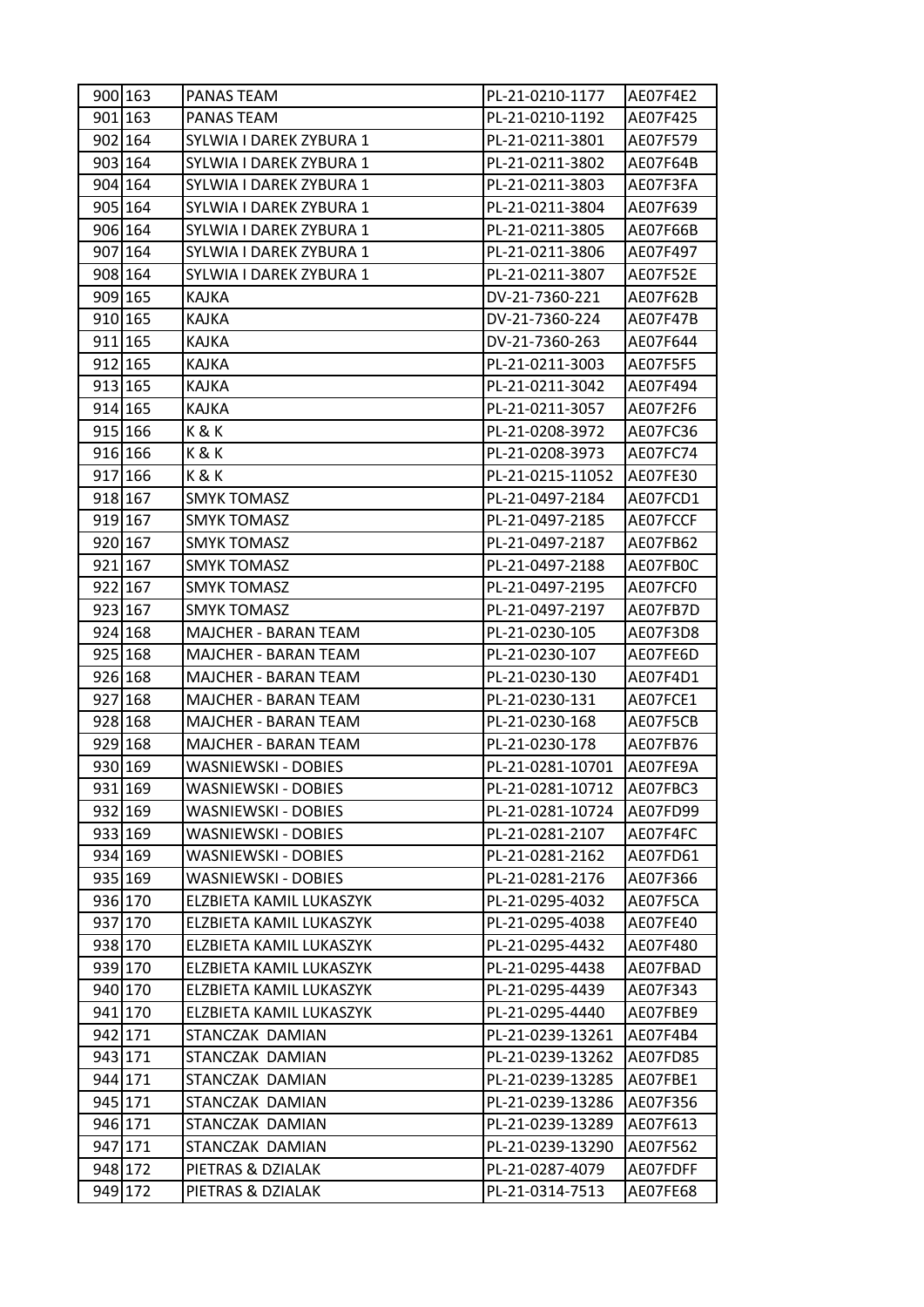| 950 172 | PIETRAS & DZIALAK       | PL-21-0314-7514  | AE07FE8F |
|---------|-------------------------|------------------|----------|
| 951 172 | PIETRAS & DZIALAK       | PL-21-0498-2058  | AE07FE94 |
| 952 172 | PIETRAS & DZIALAK       | PL-21-0498-2069  | AE07F692 |
| 953 172 | PIETRAS & DZIALAK       | PL-21-0498-2073  | AE07FB25 |
| 954 173 | LOBODA ADAM             | PL-21-033-1307   | AE07F569 |
| 955 173 | LOBODA ADAM             | PL-21-033-1326   | AE07FC4A |
| 956 173 | LOBODA ADAM             | PL-21-033-1333   | AE07F518 |
| 957 174 | <b>KROPOP TOMASZ</b>    | PL-21-0432-11603 | AE07FD83 |
| 958 174 | <b>KROPOP TOMASZ</b>    | PL-21-0432-11606 | AE07F508 |
| 959 174 | <b>KROPOP TOMASZ</b>    | PL-21-0432-11609 | AE07FB84 |
| 960 174 | <b>KROPOP TOMASZ</b>    | PL-21-0432-11610 | AE07FB14 |
| 961 174 | <b>KROPOP TOMASZ</b>    | PL-21-0432-11612 | AE07F676 |
| 962 174 | <b>KROPOP TOMASZ</b>    | PL-21-0432-11619 | AE07FC70 |
| 963 175 | KALUZA TOMASZ 1         | PL-21-0498-6805  | AE07FCE3 |
| 964 175 | KALUZA TOMASZ 1         | PL-21-0498-6847  | AE07FB3A |
| 965 175 | KALUZA TOMASZ 1         | PL-21-0498-6859  | AE07F306 |
| 966 175 | KALUZA TOMASZ 1         | PL-21-0498-6869  | AE07F370 |
| 967 175 | KALUZA TOMASZ 1         | PL-21-0498-6873  | AE07F643 |
| 968 176 | <b>KALUZA TOMASZ 2</b>  | PL-21-0498-6820  | AE07F589 |
| 969 176 | KALUZA TOMASZ 2         | PL-21-0498-6877  | AE07F695 |
| 970 176 | <b>KALUZA TOMASZ 2</b>  | PL-21-0498-6878  | AE07FE6E |
| 971 176 | KALUZA TOMASZ 2         | PL-21-0498-6881  | AE07F443 |
| 972 176 | KALUZA TOMASZ 2         | PL-21-0498-6882  | AE07FD31 |
| 973 177 | DLA GRAZYNKI 1          | PL-21-0425-8096  | AE07F48A |
| 974 177 | DLA GRAZYNKI 1          | PL-21-0425-8115  | AE07F685 |
| 975 177 | DLA GRAZYNKI 1          | PL-21-0425-8123  | AE07F463 |
| 976 177 | DLA GRAZYNKI 1          | PL-21-0425-8125  | AE07F646 |
| 977 177 | DLA GRAZYNKI 1          | PL-21-0425-8126  | AE07F593 |
| 978 177 | DLA GRAZYNKI 1          | PL-21-0425-8151  | AE07F5D4 |
| 979 177 | DLA GRAZYNKI 1          | PL-21-0425-8160  | AE07FB7C |
| 980 178 | DLA GRAZYNKI 2          | PL-21-0425-8094  | AE07F4C2 |
| 981 178 | DLA GRAZYNKI 2          | PL-21-0425-8103  | AE07F5CE |
| 982 178 | DLA GRAZYNKI 2          | PL-21-0425-8116  | AE07F444 |
| 983 178 | DLA GRAZYNKI 2          | PL-21-0425-8128  | AE07FBD7 |
| 984 178 | DLA GRAZYNKI 2          | PL-21-0425-8132  | AE07F654 |
| 985 178 | DLA GRAZYNKI 2          | PL-21-0425-8148  | AE07F437 |
| 986 178 | DLA GRAZYNKI 2          | PL-21-0425-8149  | AE07FCF3 |
| 987 179 | WOLANIN ZBIGNIEW        | PL-21-0248-9758  | AE07FE93 |
| 988 179 | <b>WOLANIN ZBIGNIEW</b> | PL-21-0248-9759  | AE07F506 |
| 989 179 | <b>WOLANIN ZBIGNIEW</b> | PL-21-0248-9771  | AE07FBE5 |
| 990 179 | <b>WOLANIN ZBIGNIEW</b> | PL-21-0248-9772  | AE07FD58 |
| 991 179 | <b>WOLANIN ZBIGNIEW</b> | PL-21-0436-6426  | AE07FCFC |
| 992 179 | WOLANIN ZBIGNIEW        | PL-21-0436-6449  | AE07FACC |
| 993 180 | PALEGA-REMISZ           | PL-21-0153-1288  | AE07F5B3 |
| 994 180 | PALEGA-REMISZ           | PL-21-0153-1291  | AE07F4E1 |
| 995 180 | PALEGA-REMISZ           | PL-21-0153-1293  | AE07F609 |
| 996 180 | PALEGA-REMISZ           | PL-21-0153-1296  | AE07F5C2 |
| 997 180 | PALEGA-REMISZ           | PL-21-0153-968   | AE07F5DF |
| 998 180 | PALEGA-REMISZ           | PL-21-0153-972   | AE07F43D |
| 999 181 | DLA JOASI               | PL-21-0208-5625  | AE07FE12 |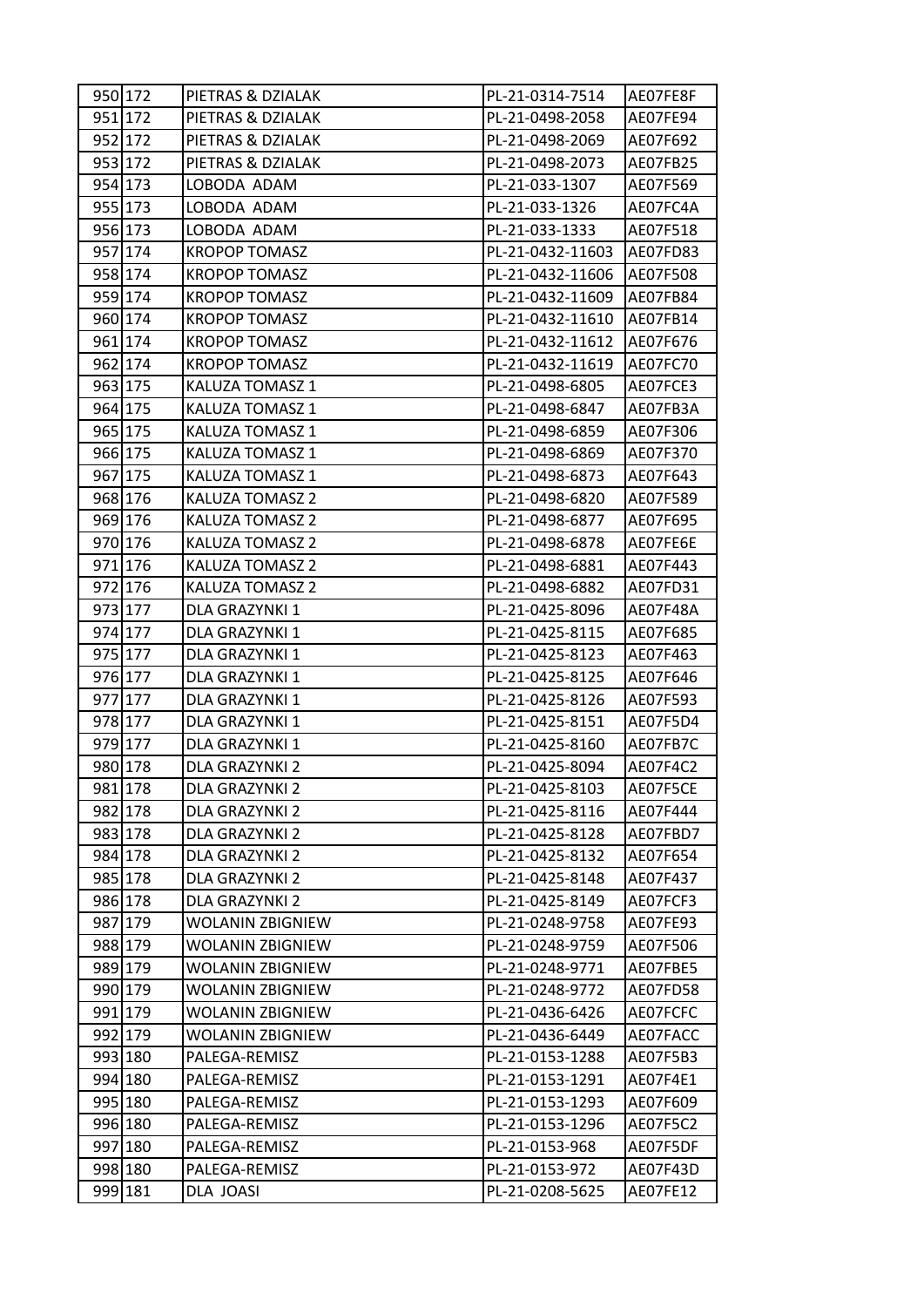| 1000 181 | DLA JOASI                    | PL-21-0208-5632 | AE07FB26 |
|----------|------------------------------|-----------------|----------|
| 1001 181 | DLA JOASI                    | PL-21-0208-5635 | AE07FCAA |
| 1002 181 | DLA JOASI                    | PL-21-0208-5639 | AE07FCED |
| 1003 181 | DLA JOASI                    | PL-21-0208-5642 | AE07FDE2 |
| 1004 181 | <b>DLA JOASI</b>             | PL-21-0208-5668 | AE07F509 |
| 1005 182 | <b>LUBIARZ ROBERT</b>        | PL-21-0412-4703 | AE07F3AD |
| 1006 182 | <b>LUBIARZ ROBERT</b>        | PL-21-0412-4705 | AE07FC98 |
| 1007 182 | <b>LUBIARZ ROBERT</b>        | PL-21-0412-4716 | AE07F37F |
| 1008 182 | <b>LUBIARZ ROBERT</b>        | PL-21-0412-4721 | AE07FBD1 |
| 1009 182 | <b>LUBIARZ ROBERT</b>        | PL-21-0412-4736 | AE07FE7D |
| 1010 182 | <b>LUBIARZ ROBERT</b>        | PL-21-0412-4739 | AE07F6C4 |
| 1011 183 | AMELIA 5                     | PL-21-0424-8123 | AE07FD70 |
| 1012 183 | AMELIA 5                     | PL-21-0424-8126 | AE07FE25 |
| 1013 183 | AMELIA 5                     | PL-21-0424-8127 | AE07FCD0 |
| 1014 183 | AMELIA <sub>5</sub>          | PL-21-0424-8128 | AE07FD5A |
| 1015 183 | AMELIA 5                     | PL-21-0424-8129 | AE07FB37 |
| 1016 183 | AMELIA <sub>5</sub>          | PL-21-0424-8130 | AE07FDD5 |
| 1017 184 | JACHOREK ZBIGNIEW 2          | PL-21-0215-1882 | AE07F592 |
| 1018 184 | JACHOREK ZBIGNIEW 2          | PL-21-0215-1883 | AE07FD5D |
| 1019 184 | JACHOREK ZBIGNIEW 2          | PL-21-0215-1884 | AE07F4A8 |
| 1020 184 | JACHOREK ZBIGNIEW 2          | PL-21-0215-1891 | AE07F6C3 |
| 1021 184 | JACHOREK ZBIGNIEW 2          | PL-21-0215-1893 | AE07F6AC |
| 1022 185 | SYLWIA I DAREK ZYBURA 2      | PL-21-0211-3809 | AE07F60B |
| 1023 185 | SYLWIA I DAREK ZYBURA 2      | PL-21-0211-3810 | AE07FB51 |
| 1024 185 | SYLWIA I DAREK ZYBURA 2      | PL-21-0215-4983 | AE07F5F2 |
| 1025 185 | SYLWIA I DAREK ZYBURA 2      | PL-21-0215-4985 | AE07FBAB |
| 1026 186 | SPRYCHA LUKASZ               | PL-21-0468-100  | AE07F484 |
| 1027 186 | SPRYCHA LUKASZ               | PL-21-0468-7704 | AE07F580 |
| 1028 186 | SPRYCHA LUKASZ               | PL-21-0468-7707 | AE07F6A3 |
| 1029 186 | SPRYCHA LUKASZ               | PL-21-0468-7722 | AE07F36D |
| 1030 186 | SPRYCHA LUKASZ               | PL-21-0468-7723 | AE07F6A5 |
| 1031 186 | SPRYCHA LUKASZ               | PL-21-0468-7725 | AE07F5EB |
| 1032 187 | SEYKOPOL JERZY SERZYSKO      | PL-21-0482-2101 | AE07F4CC |
| 1033 187 | SEYKOPOL JERZY SERZYSKO      | PL-21-0482-2102 | AE07FC33 |
| 1034 187 | SEYKOPOL JERZY SERZYSKO      | PL-21-0482-2104 | AE07F680 |
| 1035 187 | SEYKOPOL JERZY SERZYSKO      | PL-21-0482-2105 | AE07F5DA |
| 1036 187 | SEYKOPOL JERZY SERZYSKO      | PL-21-0482-2123 | AE07F69F |
| 1037 188 | <b>GOZDUR TOMASZ</b>         | PL-21-0185-707  | AE07F5DC |
| 1038 188 | <b>GOZDUR TOMASZ</b>         | PL-21-0185-710  | AE07F6B4 |
| 1039 188 | <b>GOZDUR TOMASZ</b>         | PL-21-0185-713  | AE07FC91 |
| 1040 188 | <b>GOZDUR TOMASZ</b>         | PL-21-0185-718  | AE07F5A7 |
| 1041 188 | <b>GOZDUR TOMASZ</b>         | PL-21-0185-722  | AE07F65D |
| 1042 188 | <b>GOZDUR TOMASZ</b>         | PL-21-0185-727  | AE07F636 |
| 1043 189 | OLR POLISH MASTER KACPER MAK | PL-21-083-11404 | AE07F3AF |
| 1044 189 | OLR POLISH MASTER KACPER MAK | PL-21-083-11415 | AE07F5C8 |
| 1045 189 | OLR POLISH MASTER KACPER MAK | PL-21-083-11420 | AE07F69E |
| 1046 189 | OLR POLISH MASTER KACPER MAK | PL-21-083-11425 | AE07F6A2 |
| 1047 189 | OLR POLISH MASTER KACPER MAK | PL-21-083-11428 | AE07F653 |
| 1048 189 | OLR POLISH MASTER KACPER MAK | PL-21-083-11429 | AE07FCC2 |
| 1049 190 | SZYDLOWIEC-PINCZOW           | PL-21-0183-9893 | AE07F3BB |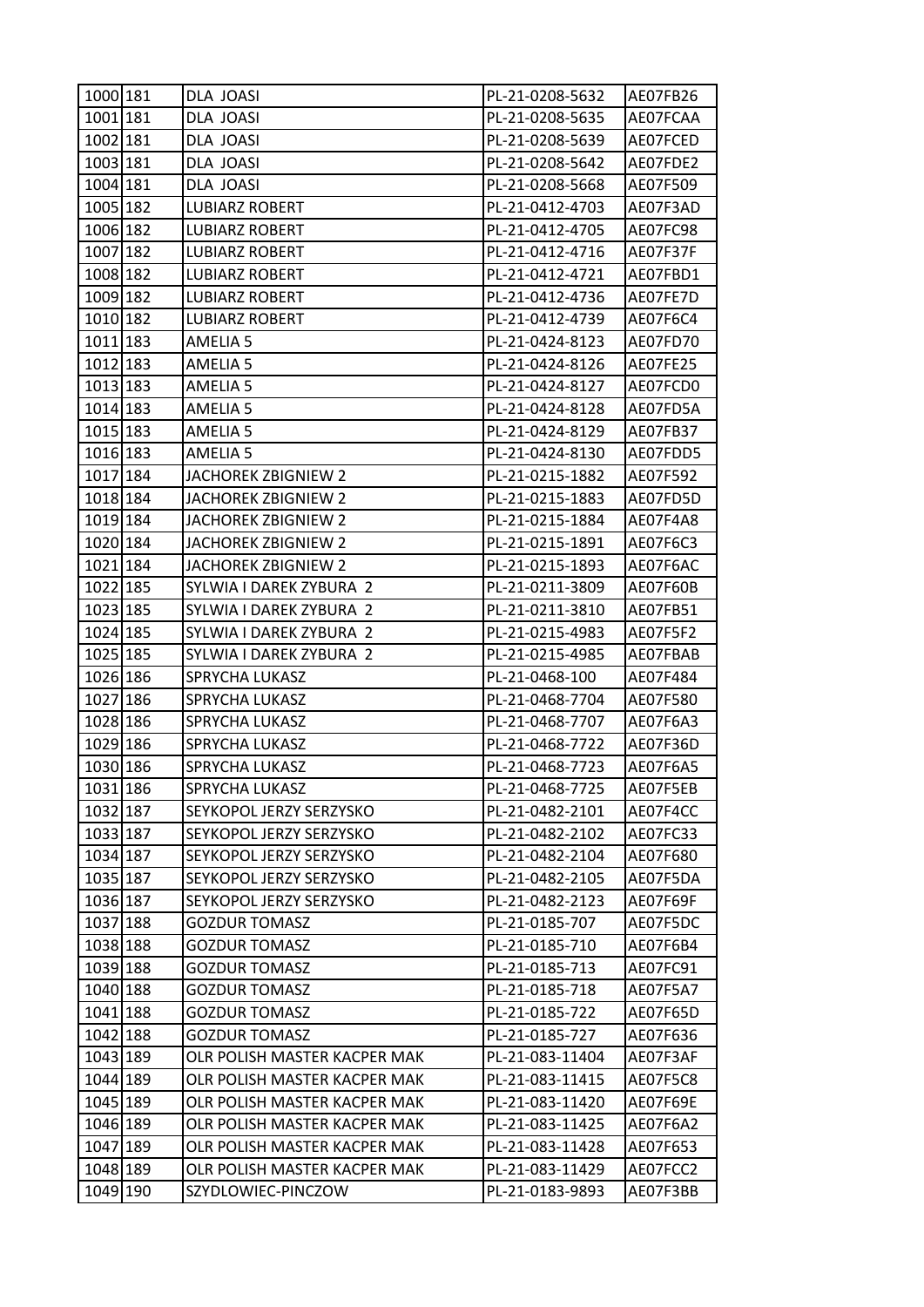| 1050 191 | SZKOLNY-KROLIKOWSKI       | PL-21-0355-253  | AE07F63A |
|----------|---------------------------|-----------------|----------|
| 1051 191 | SZKOLNY-KROLIKOWSKI       | PL-21-0355-306  | AE07F5CD |
| 1052 191 | SZKOLNY-KROLIKOWSKI       | PL-21-0355-389  | AE07F531 |
| 1053 191 | SZKOLNY-KROLIKOWSKI       | PL-21-0355-393  | AE07F2FB |
| 1054 191 | SZKOLNY-KROLIKOWSKI       | PL-21-0355-395  | AE07F543 |
| 1055 191 | SZKOLNY-KROLIKOWSKI       | PL-21-0355-398  | AE046FE1 |
| 1056 192 | MIROSLAW OSOWSKI          | PL-21-0245-6902 | AE07F6D0 |
| 1057 192 | MIROSLAW OSOWSKI          | PL-21-0245-6903 | AE07FDC9 |
| 1058 192 | MIROSLAW OSOWSKI          | PL-21-0245-6909 | AE07FE8E |
| 1059 192 | MIROSLAW OSOWSKI          | PL-21-0245-6910 | AE07F498 |
| 1060 192 | MIROSLAW OSOWSKI          | PL-21-0245-6912 | AE07FC72 |
| 1061 192 | MIROSLAW OSOWSKI          | PL-21-0245-6918 | AE07F4AF |
| 1062 193 | PO RA PI                  | PL-21-0280-3119 | AE07FAE6 |
| 1063 193 | PO RA PI                  | PL-21-0280-3124 | AE07FE5C |
| 1064 193 | PO RA PI                  | PL-21-0280-3130 | AE07FB1F |
| 1065 193 | PO RA PI                  | PL-21-0280-3137 | AE07FC14 |
| 1066 193 | PO RA PI                  | PL-21-0280-3139 | AE07F4C9 |
| 1067 194 | KORALEWICZ BRACIA         | PL-21-0289-1778 | AE07FE4A |
| 1068 194 | KORALEWICZ BRACIA         | PL-21-0289-1784 | AE07F5BD |
| 1069 194 | KORALEWICZ BRACIA         | PL-21-0289-1825 | AE07F4E7 |
| 1070 194 | KORALEWICZ BRACIA         | PL-21-0289-1845 | AE07F694 |
| 1071 194 | KORALEWICZ BRACIA         | PL-21-0289-1848 | AE07F5F6 |
| 1072 194 | KORALEWICZ BRACIA         | PL-21-0289-1881 | AE07F6A8 |
| 1073 195 | RAF-KAR                   | PL-21-0183-2782 | AE07F3C2 |
| 1074 195 | RAF-KAR                   | PL-21-0183-2926 | AE07FE66 |
| 1075 195 | RAF-KAR                   | PL-21-0183-2931 | AE07F3DB |
| 1076 195 | RAF-KAR                   | PL-21-0183-2982 | AE07F6A0 |
| 1077 195 | RAF-KAR                   | PL-21-0183-2991 | AE07F68E |
| 1078 195 | RAF-KAR                   | PL-21-0183-2993 | AE07F3A7 |
| 1079 196 | PITAS M.M.-MAJCHER K.TEAM | PL-21-0315-8549 | AE07F4E0 |
| 1080 196 | PITAS M.M.-MAJCHER K.TEAM | PL-21-0315-8559 | AE07F5B9 |
| 1081 196 | PITAS M.M.-MAJCHER K.TEAM | PL-21-0315-8560 | AE07F47F |
| 1082 196 | PITAS M.M.-MAJCHER K.TEAM | PL-21-0315-9802 | AE07F687 |
| 1083 196 | PITAS M.M.-MAJCHER K.TEAM | PL-21-0315-9813 | AE07F4A6 |
| 1084 196 | PITAS M.M.-MAJCHER K.TEAM | PL-21-0315-9994 | AE07F6AE |
| 1085 197 | <b>KROLIK MATEUSZ</b>     | PL-21-0497-6060 | AE07FB7A |
| 1086 198 | KOPACZ ADAM TOMASZ 1      | PL-21-0317-4555 | AE07F588 |
| 1087 198 | KOPACZ ADAM TOMASZ 1      | PL-21-0317-4560 | AE07F387 |
| 1088 198 | KOPACZ ADAM TOMASZ 1      | PL-21-0317-4561 | AE07F4F5 |
| 1089 198 | KOPACZ ADAM TOMASZ 1      | PL-21-0317-4562 | AE07FE77 |
| 1090 198 | KOPACZ ADAM TOMASZ 1      | PL-21-0317-4567 | AE07FB43 |
| 1091 198 | KOPACZ ADAM TOMASZ 1      | PL-21-0317-4571 | AE07FAC1 |
| 1092 199 | KOPACZ ADAM TOMASZ 2      | PL-21-0317-4553 | AE07FB69 |
| 1093 199 | KOPACZ ADAM TOMASZ 2      | PL-21-0317-4556 | AE07FC97 |
| 1094 199 | KOPACZ ADAM TOMASZ 2      | PL-21-0317-4559 | AE07FBF3 |
| 1095 199 | KOPACZ ADAM TOMASZ 2      | PL-21-0317-4563 | AE07FD25 |
| 1096 199 | KOPACZ ADAM TOMASZ 2      | PL-21-0317-4566 | AE07F5F8 |
| 1097 199 | KOPACZ ADAM TOMASZ 2      | PL-21-0317-4570 | AE07F699 |
| 1098 200 | MAZUR KAZIMIERZ           | PL-21-0215-7020 | AE07F62E |
| 1099 200 | MAZUR KAZIMIERZ           | PL-21-0215-7021 | AE07FABA |